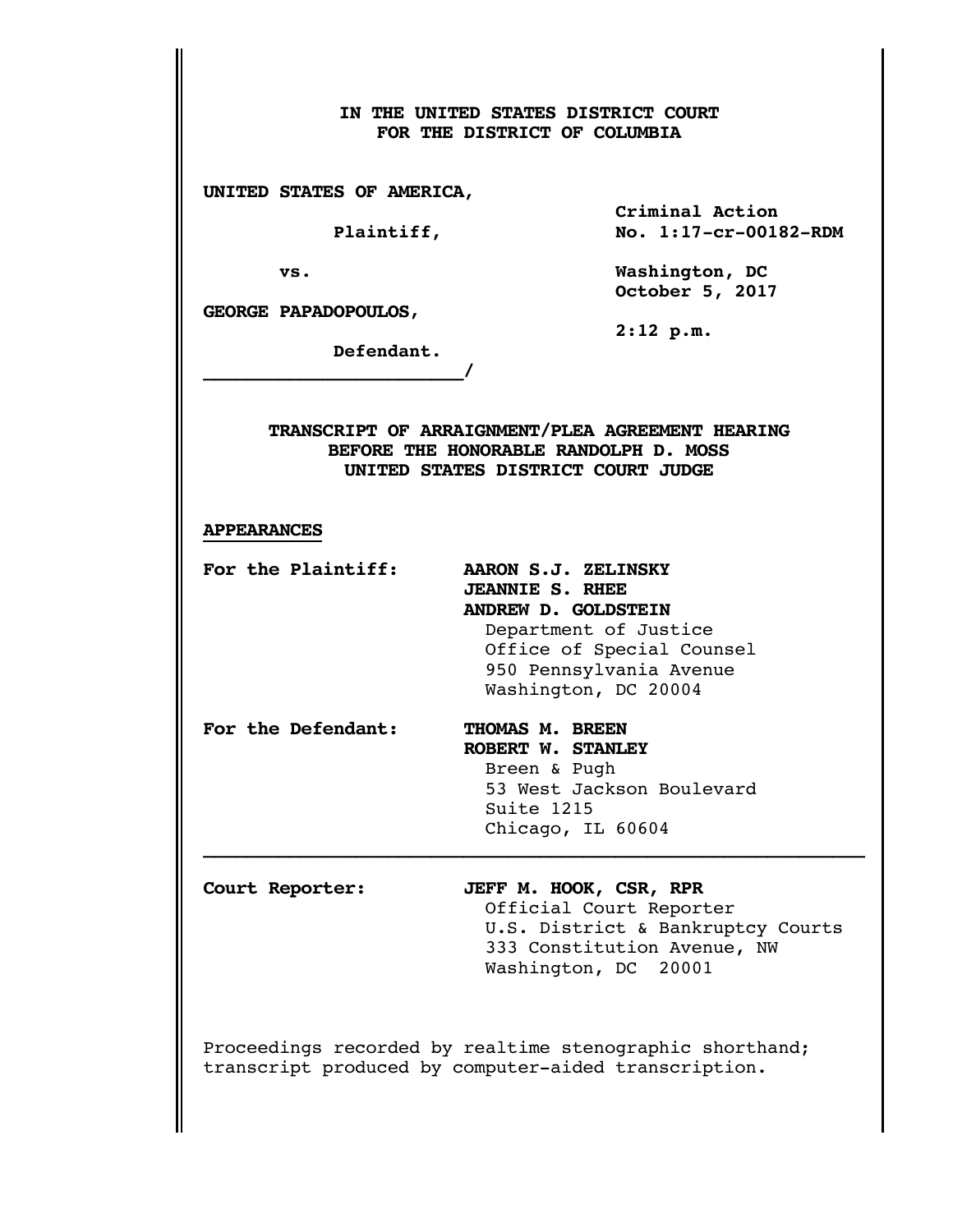| 2                                                            |
|--------------------------------------------------------------|
| PROCEEDINGS                                                  |
| DEPUTY CLERK: Criminal action 17-182, the United             |
| States of America versus George Papadopoulos. Will counsel   |
| please approach the podium and identify yourselves for the   |
| record.                                                      |
| MR. GOLDSTEIN: Good afternoon, your Honor.                   |
| Andrew Goldstein and Aaron Zelinsky from the Special         |
| Counsel's Office representing the United States. And with    |
| us at counsel table is FBI Special Agent Curtis Heidi.       |
| THE COURT: Good afternoon to all of you.                     |
| MR. STANLEY: Good afternoon, your Honor. Robert              |
| Stanley and Tom Breen on behalf of Mr. Papadopoulos who's at |
| counsel table.                                               |
| Good afternoon to all three of you.<br><b>THE COURT:</b>     |
| MR. BREEN: Good afternoon, your Honor.                       |
| First of all, we're proceeding today<br>THE COURT:           |
| under seal. I assume that everyone in the courtroom here is  |
| affiliated with one of the parties in the case, is that      |
| correct?                                                     |
| MR. GOLDSTEIN: That's correct, your Honor.                   |
| <b>THE COURT:</b> So today's proceeding will be under        |
| I want to come back to that issue at the end of<br>seal.     |
| today's proceedings. I wanted to just touch on a couple of   |
| preliminary matters before we get to the arraignment,        |
| principally just putting a couple of things on the record.   |
|                                                              |
|                                                              |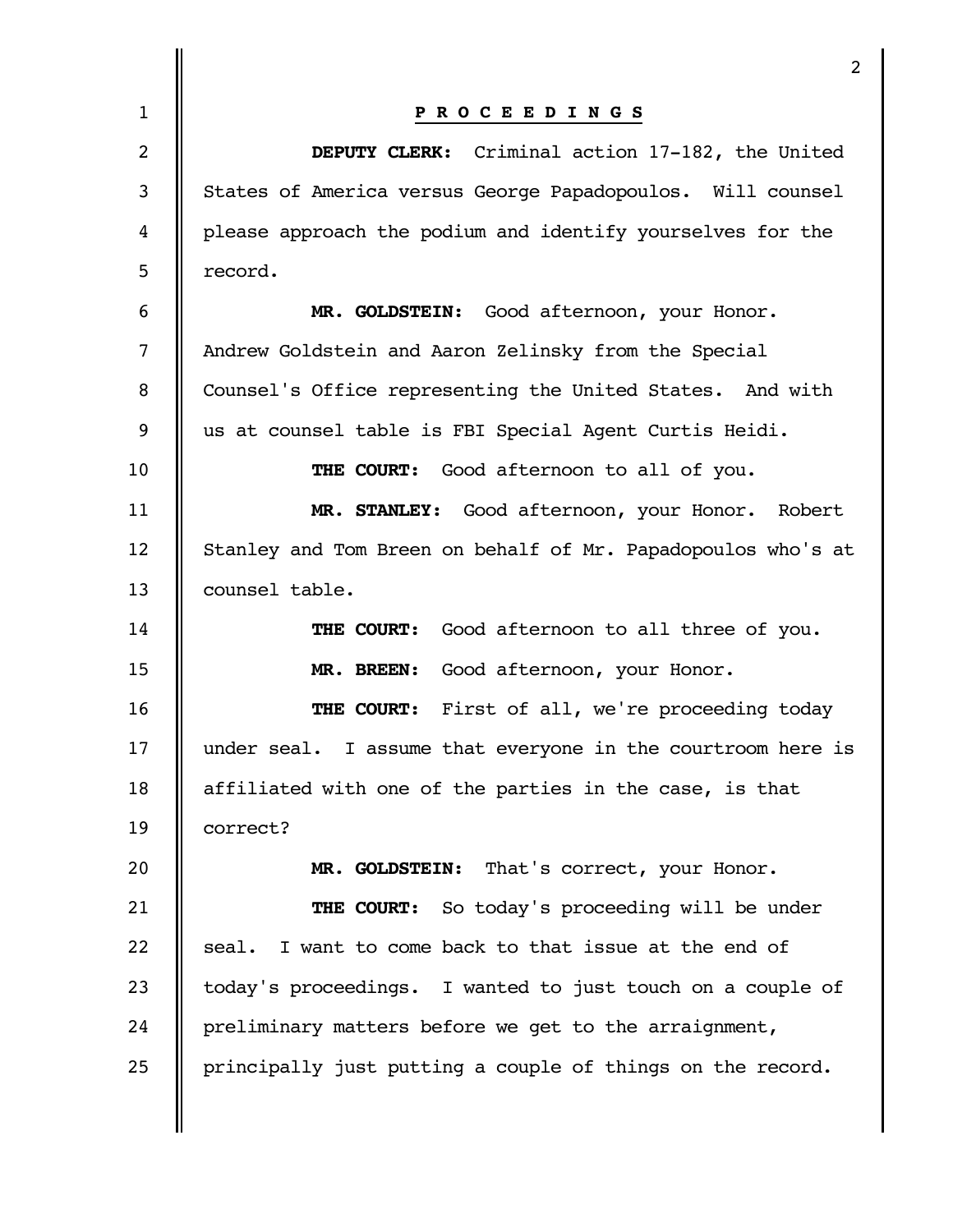|                | 3                                                           |
|----------------|-------------------------------------------------------------|
| $\mathbf{1}$   | The first thing I wanted to note for the record             |
| $\overline{2}$ | was that I did meet briefly earlier this week with          |
| 3              | Mr. Zelinsky and Mr. Goldstein. They indicated that that    |
| 4              | was with the consent of Mr. Papadopoulos' counsel, and it   |
| 5              | was for purposes of really discussing procedural issues and |
| 6              | the sealed nature of the proceeding. I had a brief follow   |
| $\overline{7}$ | up conversation with Mr. Zelinsky. Nothing was disclosed to |
| 8              | me in the course of those conversations that has not        |
| 9              | appeared in the papers that have been filed in this         |
| 10             | proceeding.                                                 |
| 11             | If there's anything that either Mr. Goldstein or            |
| 12             | Mr. Zelinsky wants to add by way of clarification, you're   |
| 13             | welcome to do so.                                           |
| 14             | MR. GOLDSTEIN: Nothing, your Honor.                         |
| 15             | THE COURT: Okay, thank you. Let me simply for               |
| 16             | purposes of the record ask Mr. Breen or Mr. Stanley if you  |
| 17             | would confirm just for the record that that was with your   |
| 18             | consent?                                                    |
| 19             | MR. STANLEY: It was, your Honor.                            |
| 20             | Okay, thank you. The other thing I<br>THE COURT:            |
| 21             | wanted to just put on the record is that as some of you may |
| 22             | know, I was a partner at Wilmer, Cutler, Pickering, Hale &  |
| 23             | Dorr before I became a judge. Mr. Mueller and Ms. Rhee,     |
| 24             | who's on the papers in this case, and some of the other     |
| 25             | lawyers from that office were also previously lawyers at    |
|                |                                                             |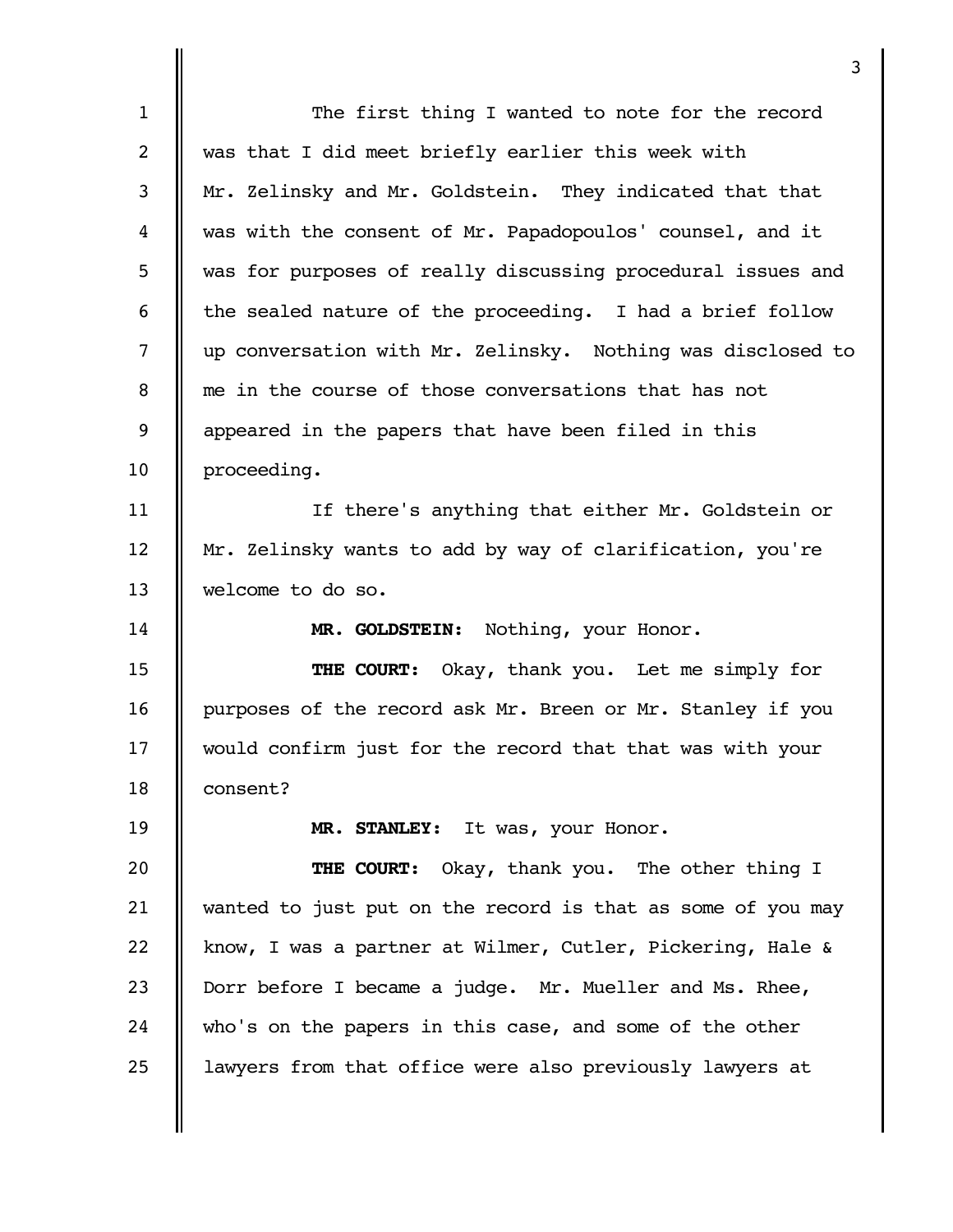Wilmer, Cutler, Pickering, Hale & Dorr. I know them, I've worked with some of them, but that's true of many lawyers who appear in front of me. I of course did not work with them on anything even remotely related to this case or these proceedings.

1

2

3

4

5

I wanted to make sure that you were all aware of this fact. It doesn't strike me as raising any concerns or recusal issues. I left the firm in December of 2014, so it's been almost three years since I left the firm. I have no continuing connection to the firm. I don't, for example, receive any retirement payments from the firm. Mr. Mueller and Ms. Rhee and the others of course have all left the firm as well. So I don't see an issue here, but I did want to put it on the record. 6 7 8 9 10 11 12 13 14

If anyone wanted to raise anything with me with respect to that, I would welcome that. 15 16

**MR. BREEN:** Your Honor, the firm hasn't been the same since you left. We have no objection to that. 17 18

**THE COURT:** Well, thank you for that. So why don't we start with the arraignment then of Mr. Papadopoulos. If I could ask that you and your counsel come to the podium. 19 20 21 22

**DEPUTY CLERK:** May the record reflect that the Defendant has received a copy of the information. George Papadopoulos, in criminal case 17-182 in which you are 23 24 25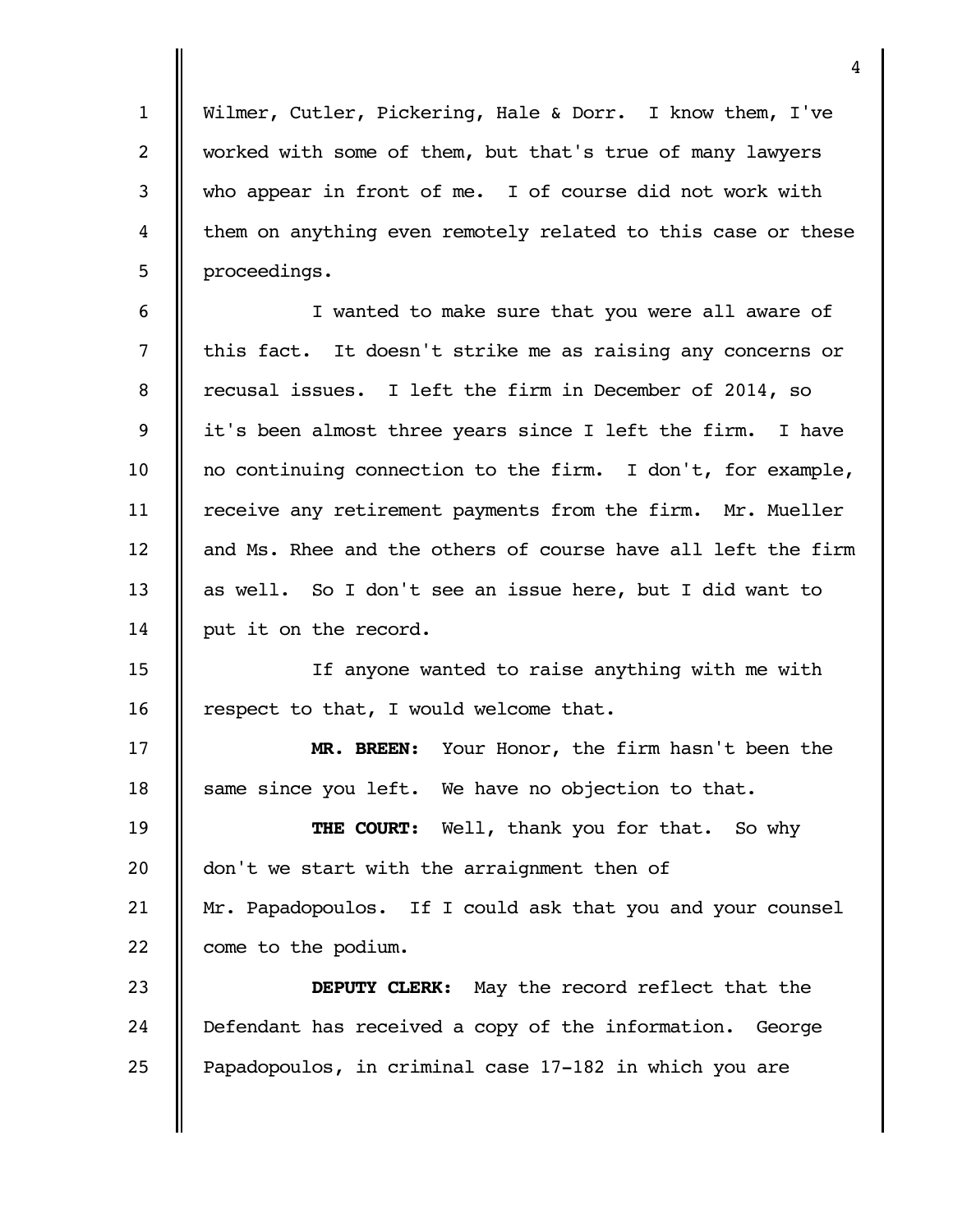charged by an information on count one, false statements, do you waive the formal reading of the information and how do you wish to plea? **MR. STANLEY:** We waive formal reading. **THE DEFENDANT:** I plead guilty. **THE COURT:** Okay, thank you. So we'll now go through a much longer process to confirm that that's the plea that you really want to enter in this case. Before we do so, let me ask that the Deputy Clerk place Mr. Papadopoulos under oath. **DEPUTY CLERK:** Please raise your right hand. Do you solemnly swear that you will well and truly answer all questions propounded to you by the Court, so help you God? **THE DEFENDANT:** I do. **THE COURT:** So Mr. Papadopoulos, do you understand that you're under oath, and if you don't answer the Court's questions truthfully today that you could be prosecuted for perjury or for making false statements? **THE DEFENDANT:** Yes. **THE COURT:** The purpose of today's hearing, Mr. Papadopoulos, is for you to make an important decision: A decision about whether you want to go to trial in the case and put the Government to its burden of proof or whether you would like to enter a plea of guilty. Before you make such a serious decision, I think we all want to make sure that 1 2 3 4 5 6 7 8 9 10 11 12 13 14 15 16 17 18 19 20 21 22 23 24 25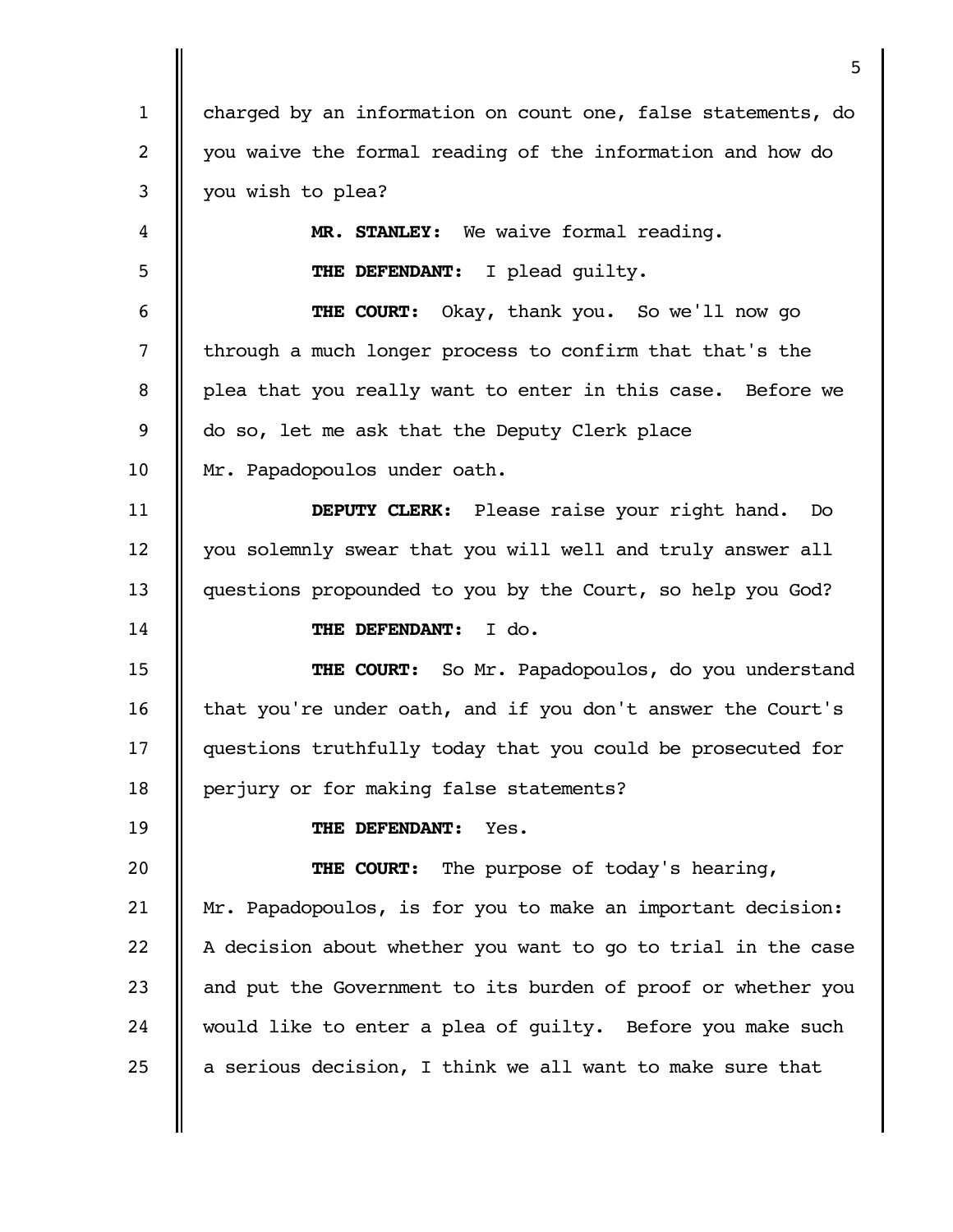you understand your rights, understand what you're pleading to and the terms of the agreement. So we're going to go through all of that in some detail.

If at any point during today's proceedings there's anything that you feel as though you don't understand or would like clarification on, you're welcome to take a break and confer with your counsel. You're welcome to ask me a question at any point. Our goal here is just to make sure that when you make your decision at the end of today's proceeding, you're making a knowing, informed and voluntary decision, okay? 4 5 6 7 8 9 10 11

**THE DEFENDANT:** Yes.

1

2

3

12

**THE COURT:** So let me ask you to have a seat for a moment. I'm going to ask that the Government come up and state the original charges against Mr. Papadopoulos, and then indicate what, if any, charges will be dropped as a condition or term of the plea. 13 14 15 16 17

**MR. GOLDSTEIN:** Thank you, your Honor. The Defendant was charged by complaint with one count of a violation of 18 U.S.C. 1001, false statements; and one count of deletion or destruction of records under 18 U.S.C. 1519. In this proceeding, the Defendant is only pleading guilty to one count of false statements, 18 U.S.C. 1001. 18 19 20 21 22 23

**THE COURT:** And what are the terms of the plea agreement? 24 25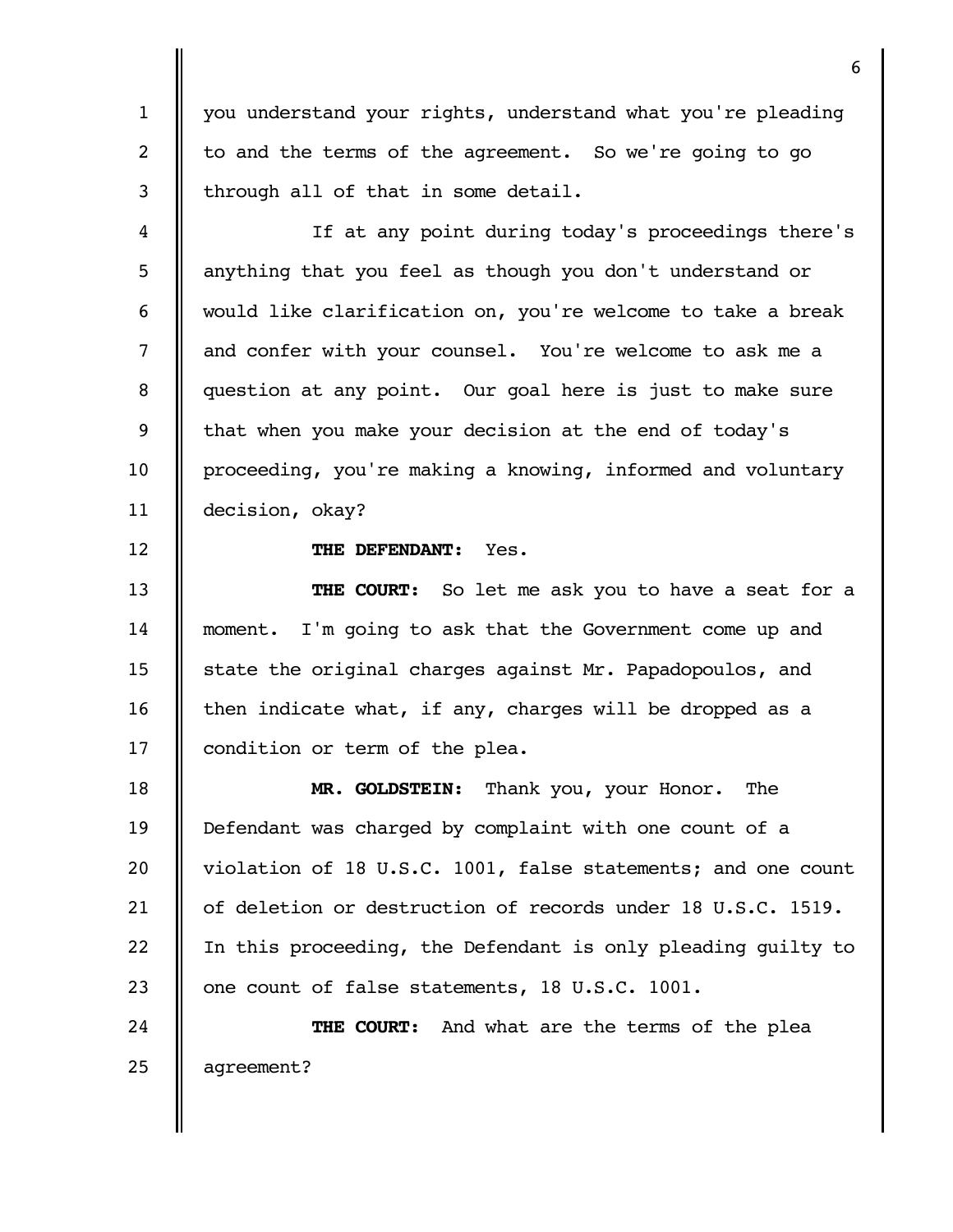|                | 7                                                            |
|----------------|--------------------------------------------------------------|
| $\mathbf{1}$   | MR. GOLDSTEIN: The terms of the plea agreement               |
| $\overline{2}$ | are that the Defendant is pleading guilty, acknowledging the |
| 3              | statement of the offense and all of the conduct that is set  |
| 4              | forth in the statement of the offense. The Defendant is      |
| 5              | waiving his right to appeal his sentence except under        |
| 6              | limited circumstances. And the Defendant is also waiving     |
| $\overline{7}$ | venue to the extent that there's any challenge to venue in   |
| 8              | this proceeding.                                             |
| 9              | And the Government in the agreement agrees to                |
| 10             | bring to the Court's attention at sentencing the Defendant's |
| 11             | efforts to cooperate with the Government on the condition    |
| 12             | that the Defendant continue to meet with and provide         |
| 13             | information to the Government on request.                    |
| 14             | THE COURT: Okay, thank you. So Mr. Papadopoulos,             |
| 15             | you and your counsel are welcome to come back up.            |
| 16             | So Mr. Stanley, did Mr. Goldstein accurately state           |
| 17             | the terms of the plea agreement?                             |
| 18             | MR. STANLEY: He did, your Honor.                             |
| 19             | THE COURT: And Mr. Papadopoulos, do you                      |
| 20             | understand that those are the terms of the agreement?        |
| 21             | THE DEFENDANT: Yes, I do, your Honor.                        |
| 22             | THE COURT: How old are you?                                  |
| 23             | THE DEFENDANT: I'm 30 years old.                             |
| 24             | <b>THE COURT:</b> And how far did you go in school?          |
| 25             | THE DEFENDANT: I have a Master's degree.                     |
|                |                                                              |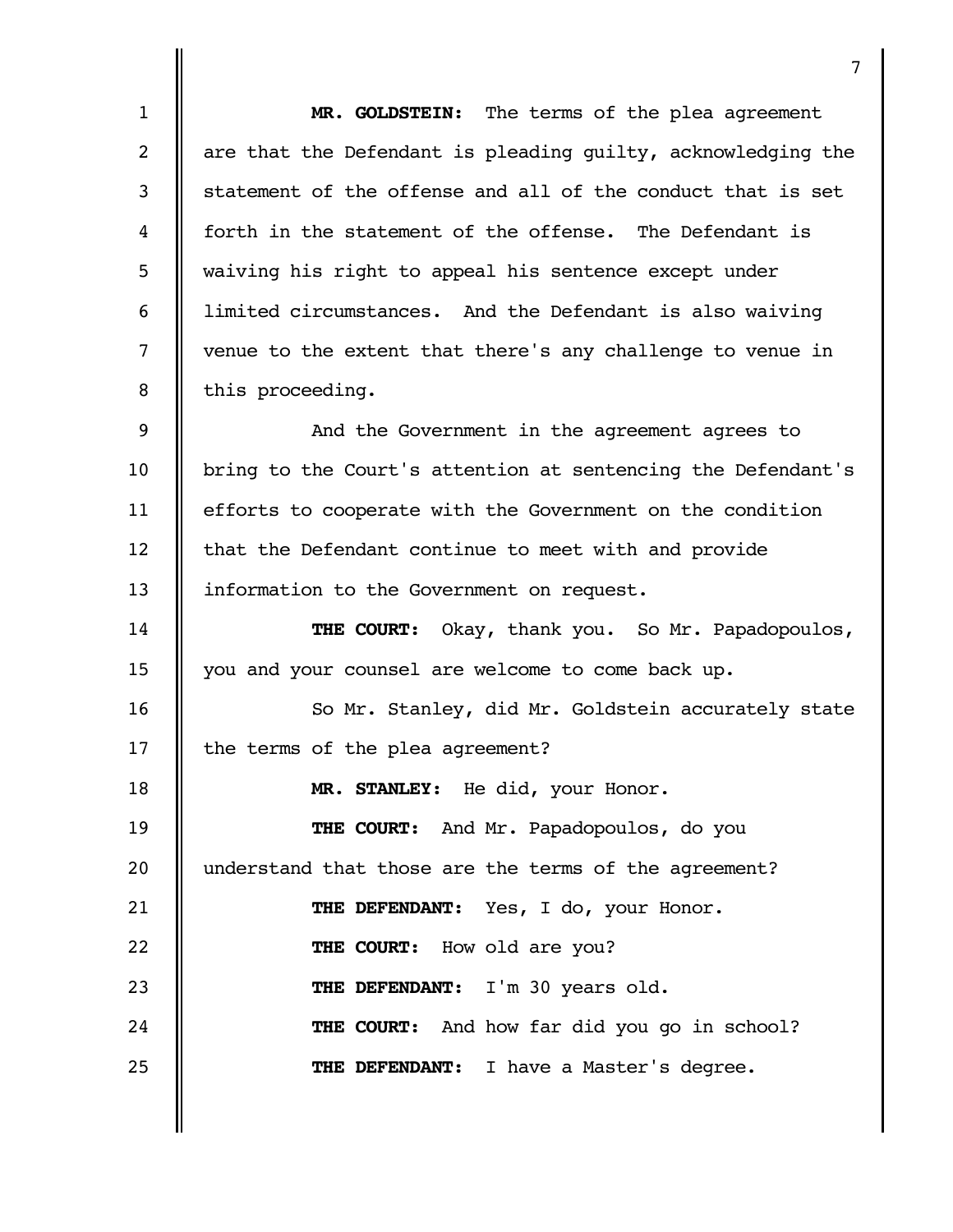|              | 8                                                           |
|--------------|-------------------------------------------------------------|
| $\mathbf{1}$ | <b>THE COURT:</b> Were you born in the United States?       |
| 2            | THE DEFENDANT: Yes, Chicago.                                |
| 3            | THE COURT: And you're a U.S. citizen I assume?              |
| 4            | THE DEFENDANT:<br>Yes.                                      |
| 5            | <b>THE COURT:</b> In the last 48 hours, have you taken      |
| 6            | any alcohol, drugs or medicine that could affect your       |
| 7            | ability to understand what you're doing by pleading guilty? |
| 8            | THE DEFENDANT: No, your Honor.                              |
| 9            | <b>THE COURT:</b> Have you ever received any treatment      |
| 10           | for any type of mental illness or emotional disturbance?    |
| 11           | THE DEFENDANT: No, your Honor.                              |
| 12           | <b>THE COURT:</b> Have you received a copy of the           |
| 13           | information pending against you? Those are the written      |
| 14           | charges that you entered your plea to just a few moments    |
| 15           | ago. Have you received a copy of those?                     |
| 16           | THE DEFENDANT: Yes, I have.                                 |
| 17           | THE COURT: And have you had a chance to read                |
| 18           | those carefully?                                            |
| 19           | THE DEFENDANT: Yes, I have.                                 |
| 20           | THE COURT: And have you had a chance to confer              |
| 21           | with your counsel about those?                              |
| 22           | THE DEFENDANT: Yes, I have.                                 |
| 23           | THE COURT: Did you understand what's in those               |
| 24           | charges?                                                    |
| 25           | Yes.<br>THE DEFENDANT:                                      |
|              |                                                             |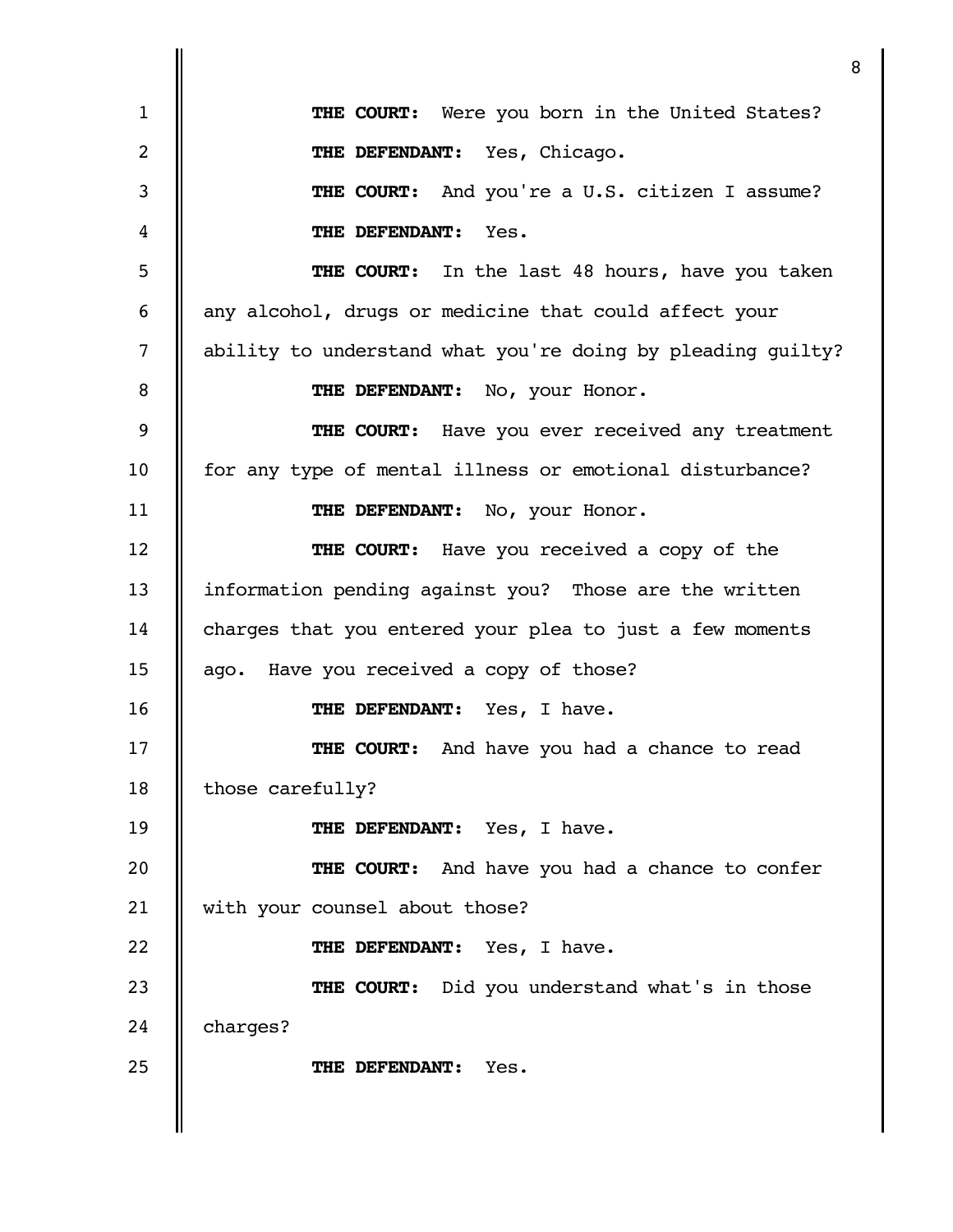|              | 9                                                          |
|--------------|------------------------------------------------------------|
| $\mathbf{1}$ | <b>THE COURT:</b> Are you satisfied with the services of   |
| 2            | your lawyers in this case?                                 |
| 3            | THE DEFENDANT:<br>Yes, I am.                               |
| 4            | <b>THE COURT:</b> And have you had enough time to talk     |
| 5            | with your lawyers about your case?                         |
| 6            | THE DEFENDANT: Yes, I have.                                |
| 7            | <b>THE COURT:</b> And have you had enough time to talk     |
| 8            | with your lawyers about the plea offer and whether you     |
| 9            | should accept it?                                          |
| 10           | THE DEFENDANT: Yes, I have.                                |
| 11           | THE COURT: Mr. Papadopoulos, I want to explain to          |
| 12           | you certain rights that you have in this matter. Listen    |
| 13           | carefully, and any questions you have, feel free to ask me |
| 14           | or feel free to take a moment to confer with your counsel. |
| 15           | First, do you waive any objection to venue in the          |
| 16           | District of Columbia?                                      |
| 17           | THE DEFENDANT: Yes, I -- yes.                              |
| 18           | THE COURT: So I'm going to sign -- do we have a            |
| 19           | waiver for the actual form for that?                       |
| 20           | <b>DEPUTY CLERK:</b> There's no waiver of venue, your      |
| 21           | Honor, because it's part of the plea agreement.            |
| 22           | THE COURT: All right. I will make a finding on             |
| 23           | the record that Mr. Papadopoulos has waived venue or any   |
| 24           | objection to venue in the District of Columbia.            |
| 25           | Do you also understand that if the Government were         |
|              |                                                            |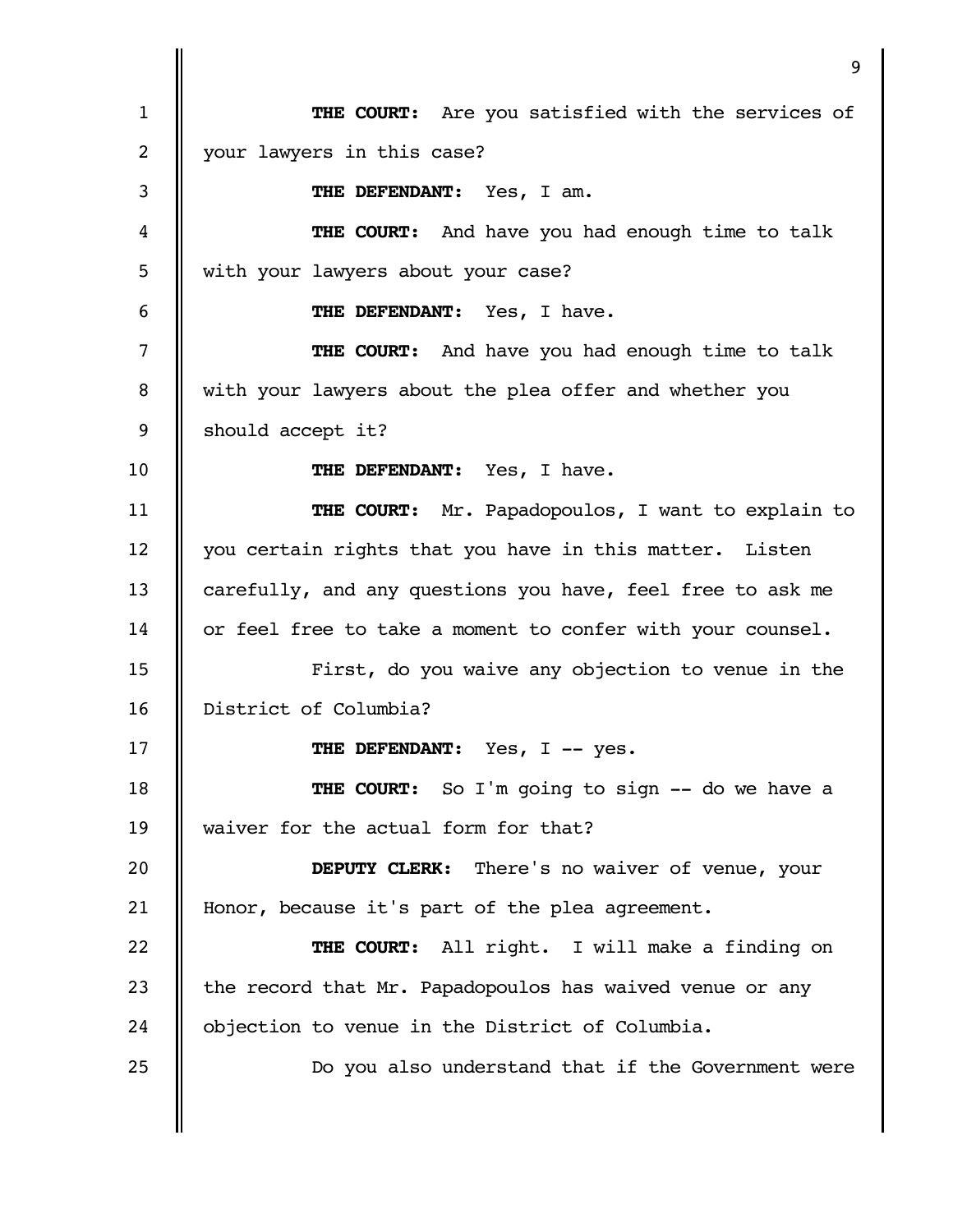to proceed against you, that you would have a right to require that they proceed by grand jury indictment? In other words, that would mean that the Government would have to convince 12 grand jurors out of at least 16, and at most 23, that there's probable cause that the crime that is alleged against you was committed and that you committed that crime? **THE DEFENDANT:** Yes. **THE COURT:** And do you understand that you're giving up your right to put the Government to its burden of convincing a grand jury that there's probable cause? **THE DEFENDANT:** Yes. **THE COURT:** So I think I have the waiver. I have a waiver of indictment which has been signed. Do you have in front of you, Mr. Papadopoulos, this waiver of indictment? **MR. STANLEY:** We do not, there was only one. **THE COURT:** Let me just make sure that you've taken a look at that. I just want to make sure that's your signature? **THE DEFENDANT:** Yes, it is. **THE COURT:** So I'm going to go ahead and sign that document as well then. Do you understand, Mr. Papadopoulos, that you have a right to plead not guilty and have a trial in this case? 1 2 3 4 5 6 7 8 9 10 11 12 13 14 15 16 17 18 19 20 21 22 23 24 25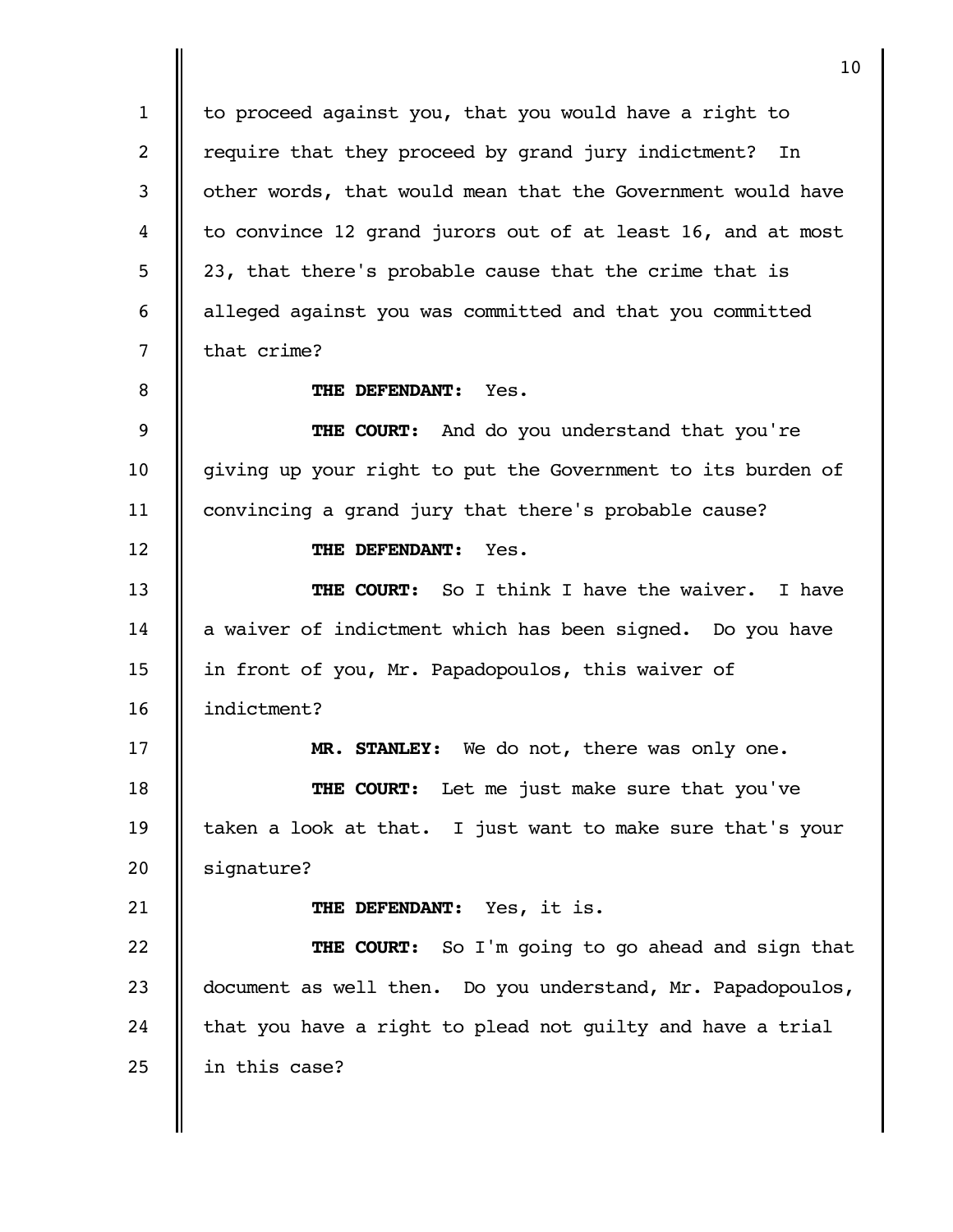**THE DEFENDANT:** Yes, I do. **THE COURT:** And if you plead not guilty, do you understand that you would have a right to a jury trial? That would mean that 12 citizens would sit in the jury box, and they would decide your innocence or guilt based solely on the evidence presented in the courtroom? **THE DEFENDANT:** Yes, I do. **THE COURT:** And do you understand that if you had a trial, you'd have a right to be represented by your lawyer at that trial and at every other stage of the proceeding? **THE DEFENDANT:** Yes, I do. **THE COURT:** And do you understand that at trial, you'd have a right through your lawyer to confront and cross-examine any witnesses against you? **THE DEFENDANT:** Yes, I do. **THE COURT:** And do you understand that at trial you would have a right to present your own witnesses, and you would have the right to require or to compel them to come to court and to testify in your case? **THE DEFENDANT:** Now I do, yes. **THE COURT:** Do you have any questions about that? **THE DEFENDANT:** No. **THE COURT:** Do you understand that if there were a trial, you'd have a right to testify and present evidence on your own behalf but that you wouldn't have to do that; you 1 2 3 4 5 6 7 8 9 10 11 12 13 14 15 16 17 18 19 20 21 22 23 24 25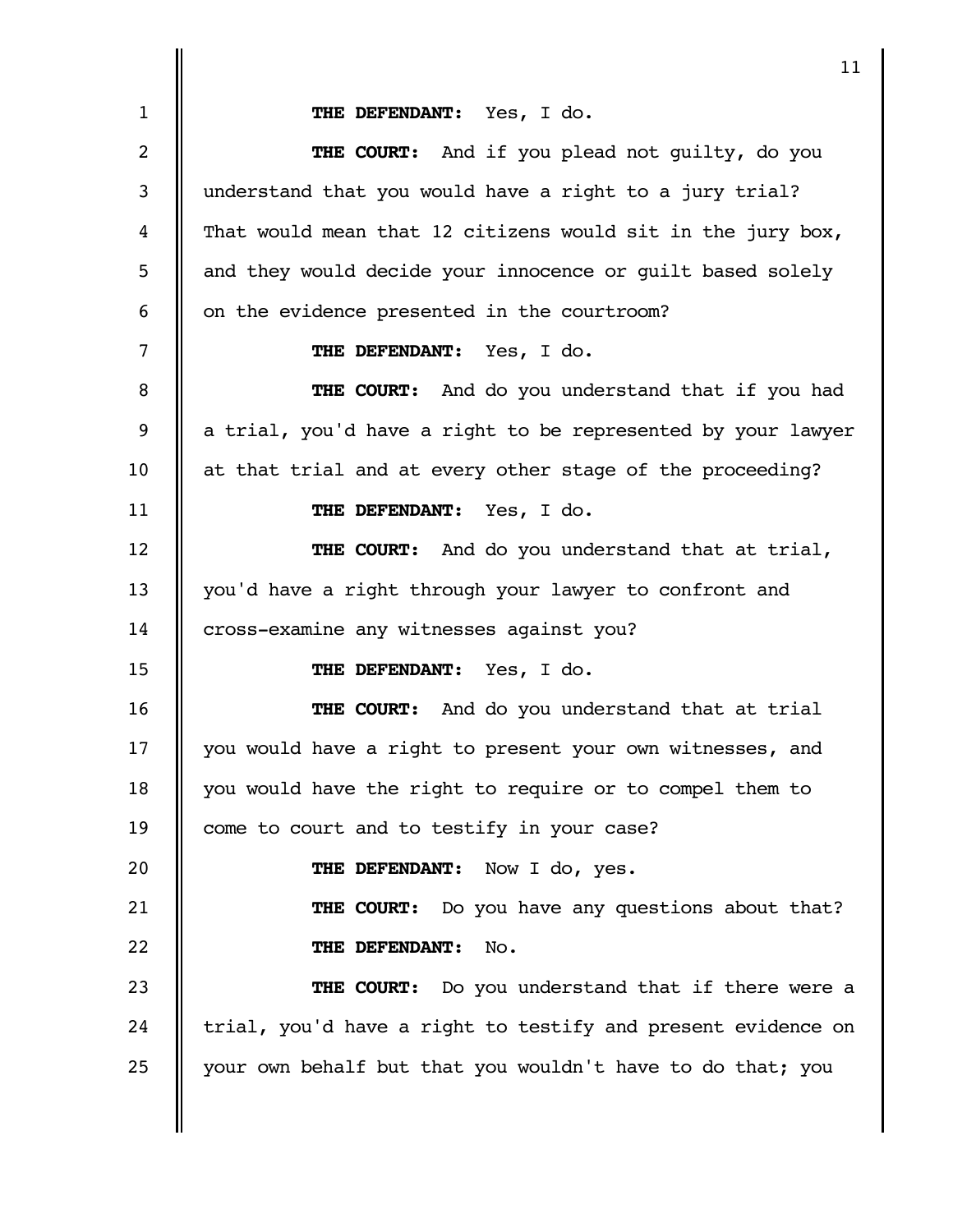|              | 12                                                           |
|--------------|--------------------------------------------------------------|
| $\mathbf{1}$ | wouldn't have to testify or present evidence? And that's     |
| 2            | because it's the Government that has the burden of proving   |
| 3            | your guilt beyond a reasonable doubt?                        |
| 4            | THE DEFENDANT:<br>Yes.                                       |
| 5            | And do you understand that if you<br>THE COURT:              |
| 6            | decided not to testify in the case, that you could request   |
| 7            | that I instruct the jury and I would instruct the jury that  |
| 8            | the jury could not hold against you the fact that you were   |
| 9            | not testifying?                                              |
| 10           | THE DEFENDANT: Yes, now I do.                                |
| 11           | <b>THE COURT:</b> Do you understand that unless and          |
| 12           | until I accept your guilty plea, you're presumed by the law  |
| 13           | to be innocent because it's the Government's burden to prove |
| 14           | your guilt beyond a reasonable doubt; and that you cannot be |
| 15           | convicted at trial until the Government carries that burden? |
| 16           | THE DEFENDANT:<br>Yes.                                       |
| 17           | THE COURT: And do you understand that if you went            |
| 18           | to trial and you were convicted, you'd have a right to       |
| 19           | appeal your conviction to the Court of Appeals and to have   |
| 20           | the assistance of a lawyer in preparing your appeal?         |
| 21           | THE DEFENDANT:<br>Yes.                                       |
| 22           | <b>THE COURT:</b> And do you understand that by pleading     |
| 23           | guilty, you're giving up your rights to appeal with certain  |
| 24           | exceptions? And I want to take a minute to go through the    |
| 25           | exceptions. The exceptions are that you can appeal your      |
|              |                                                              |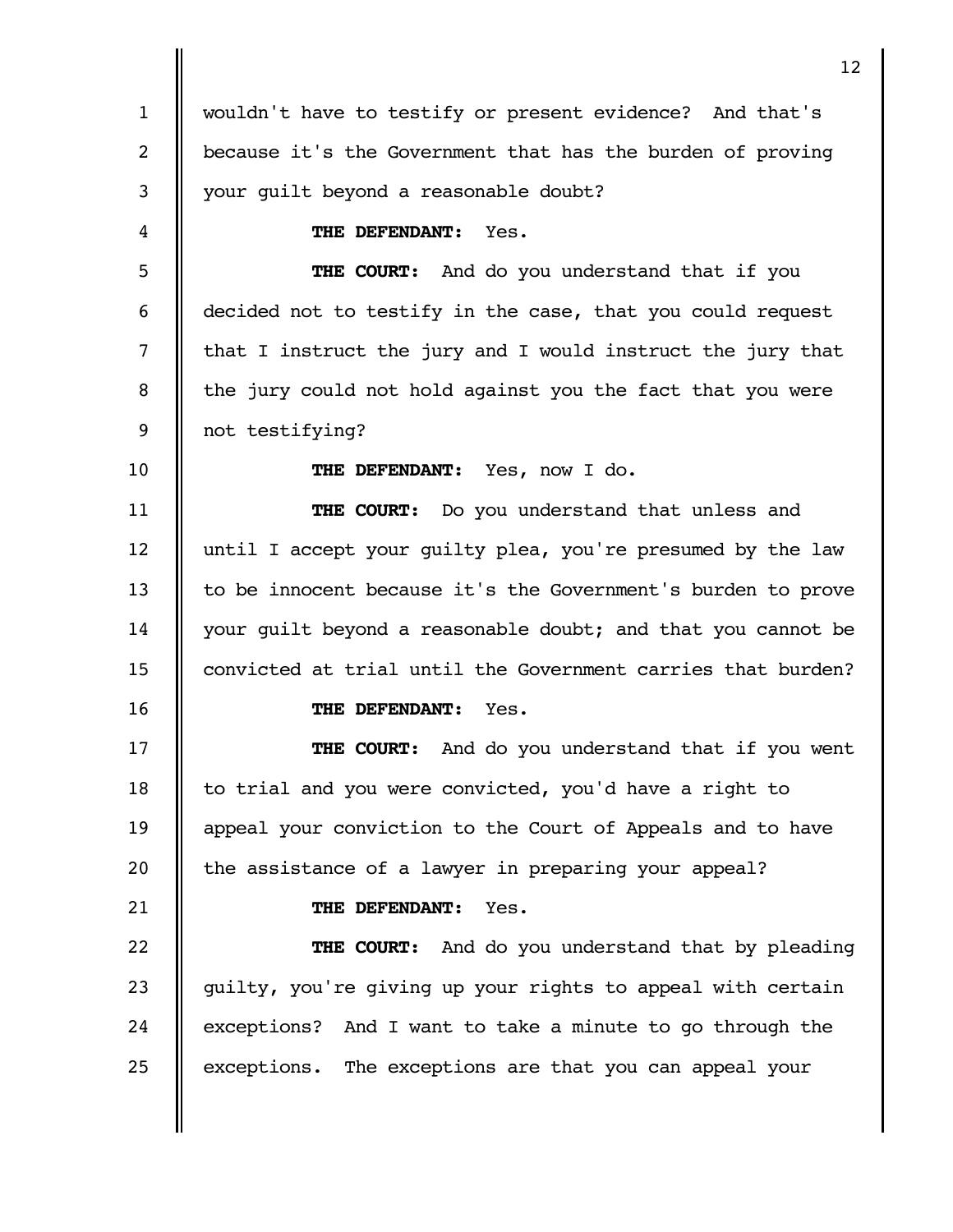conviction if you believe that your guilty plea was somehow unlawful or involuntary or there was some other fundamental defect in the proceeding that was not waived by your guilty plea. If you're unable to pay the cost of appeal, you may appeal what's referred to as in forma pauperis which means without paying the fee. If you appealed in forma pauperis, the Clerk of the Court would prepare the notice of appeal for you. 1 2 3 4 5 6 7 8

In addition, under the terms of the plea agreement, you're agreeing to waive your right to appeal your sentence in the case except to the extent that I were to impose a sentence that was above the statutory maximum or guidelines range or if you assert that you received ineffective assistance of counsel in which case you could appeal. 9 10 11 12 13 14 15

But as to all of this, you would be limited to appealing just to those issues? 16 17

**THE DEFENDANT:** Yes.

18

**THE COURT:** And do you understand that you're also agreeing to waive your right to bring what we refer to as a collateral challenge? And that's a separate motion or action that is brought after you're sentenced in the case that would challenge your conviction or your sentence. And under the terms of the agreement, you're waiving your right to bring a collateral challenge except to the extent that 19 20 21 22 23 24 25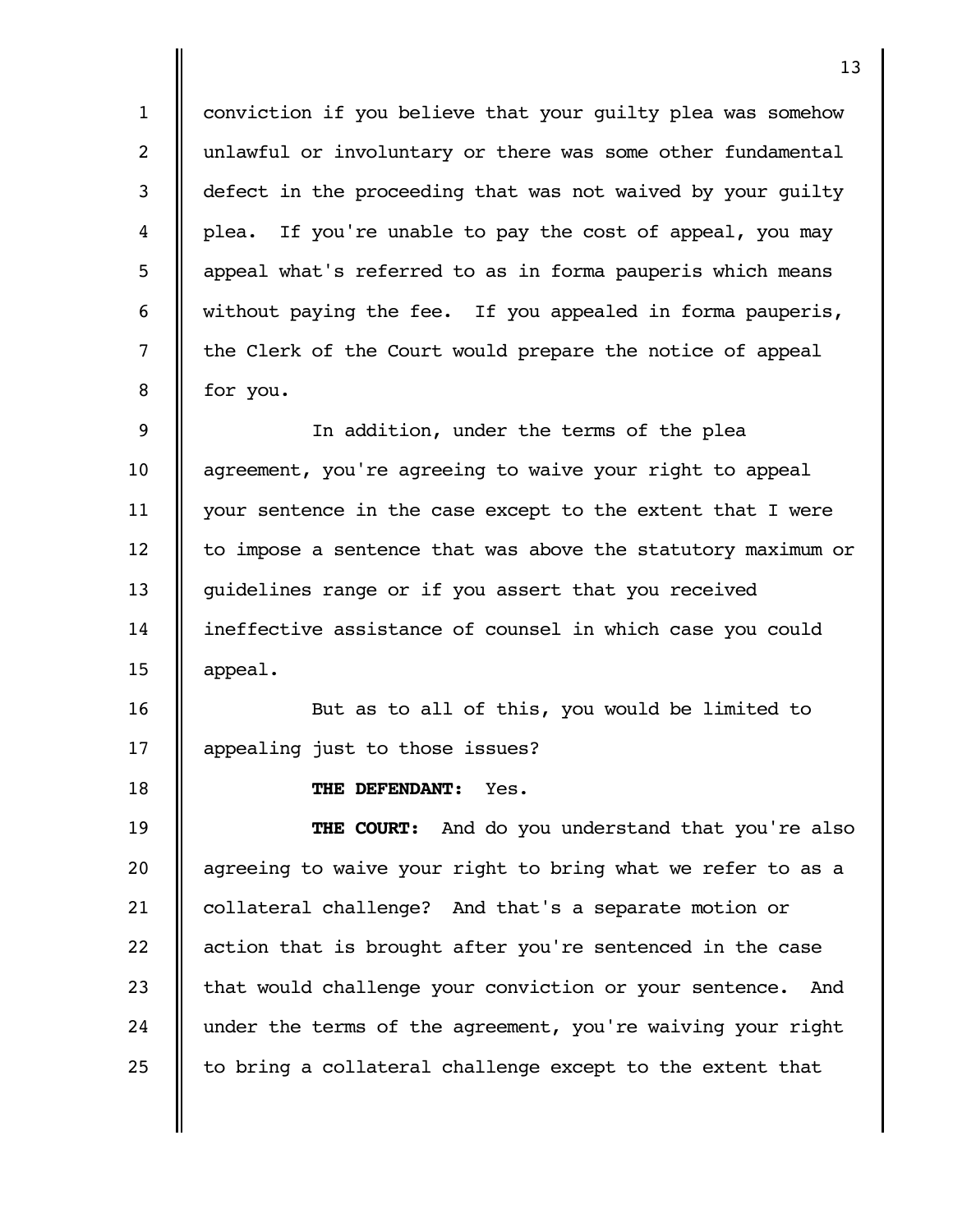such a motion or action is based on newly discovered evidence or on a claim that you received ineffective assistance of counsel? 1 2 3

**THE DEFENDANT:** Yes.

**THE COURT:** And do you also understand that you're reserving your right to seek a reduction in your sentence if the United States Sentencing Commission lowers the applicable sentencing range at a later date; but that under the terms of your agreement, you're agreeing to waive your right to appeal any denial of such a motion? 5 6 7 8 9 10

**THE DEFENDANT:** Yes.

**THE COURT:** And finally, as part of the plea agreement, you're also waiving your right to request records from any department or agency of the United States pertaining to the investigation or prosecution in this case. And that would mean records that you might otherwise be able to seek under FOIA or the Privacy Act? 12 13 14 15 16 17

18

11

4

**THE DEFENDANT:** Yes.

**THE COURT:** I have one question about this, and it may be because the independent counsel in front of me today, they haven't been confronted with this. Our U.S. Attorney's Office has been confronted with this recently. The D.C. Circuit several months ago decided a case called Price versus the Department of Justice in which the Court held that district courts should decline to enforce plaintiffs' 19 20 21 22 23 24 25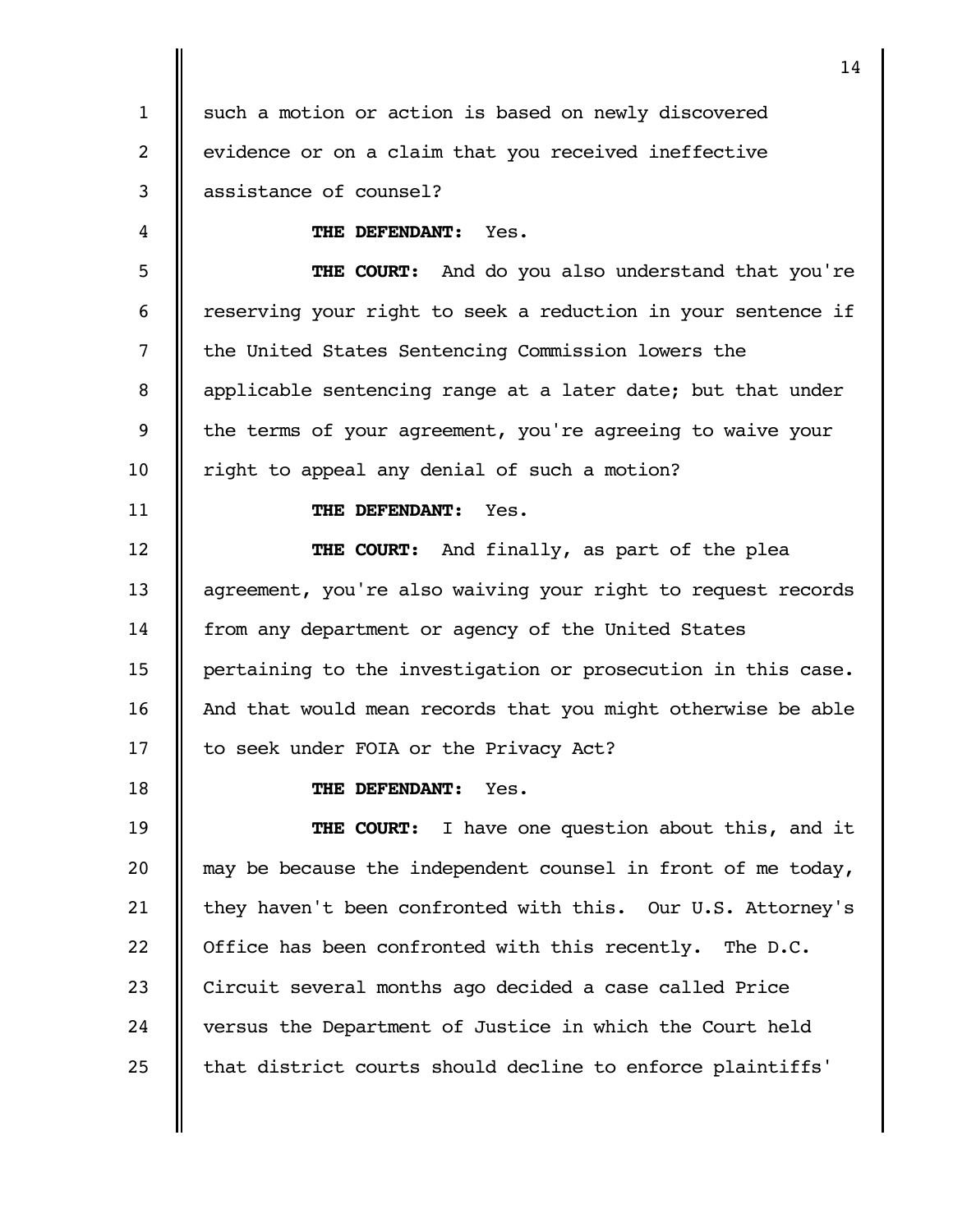plea agreements that waive their FOIA rights unless the Government is able to articulate a legitimate criminal justice interest for doing so. In that case, the Court held that the Government had failed to do so. 1 2 3 4

I've had this come up in a number of cases. At times, the Government has simply agreed to drop that provision from the plea agreement. Otherwise, I think what I would need is some showing that there's some particular reason in this case why the waiver of FOIA rights serves a criminal justice interest. 5 6 7 8 9 10

**MR. ZELINSKY:** Your Honor, the criminal justice interest being vindicated here is there's a large scale ongoing investigation of which this case is a small part. FOIA matters related to Mr. Papadopoulos, particularly as relates to his plea and as set forth in the statement of facts, will necessarily involve potential disclosure of a wide variety of information related to those ongoing investigative matters. 11 12 13 14 15 16 17 18

**THE COURT:** Let me hear from Mr. Papadopoulos' counsel. 19 20

**MR. BREEN:** If we can have just a moment, your Honor. 21 22

(Brief pause in the proceedings)

23

**MR. STANLEY:** Your Honor, I would just add that under FOIA, if Mr. Papadopoulos requested something and it 24 25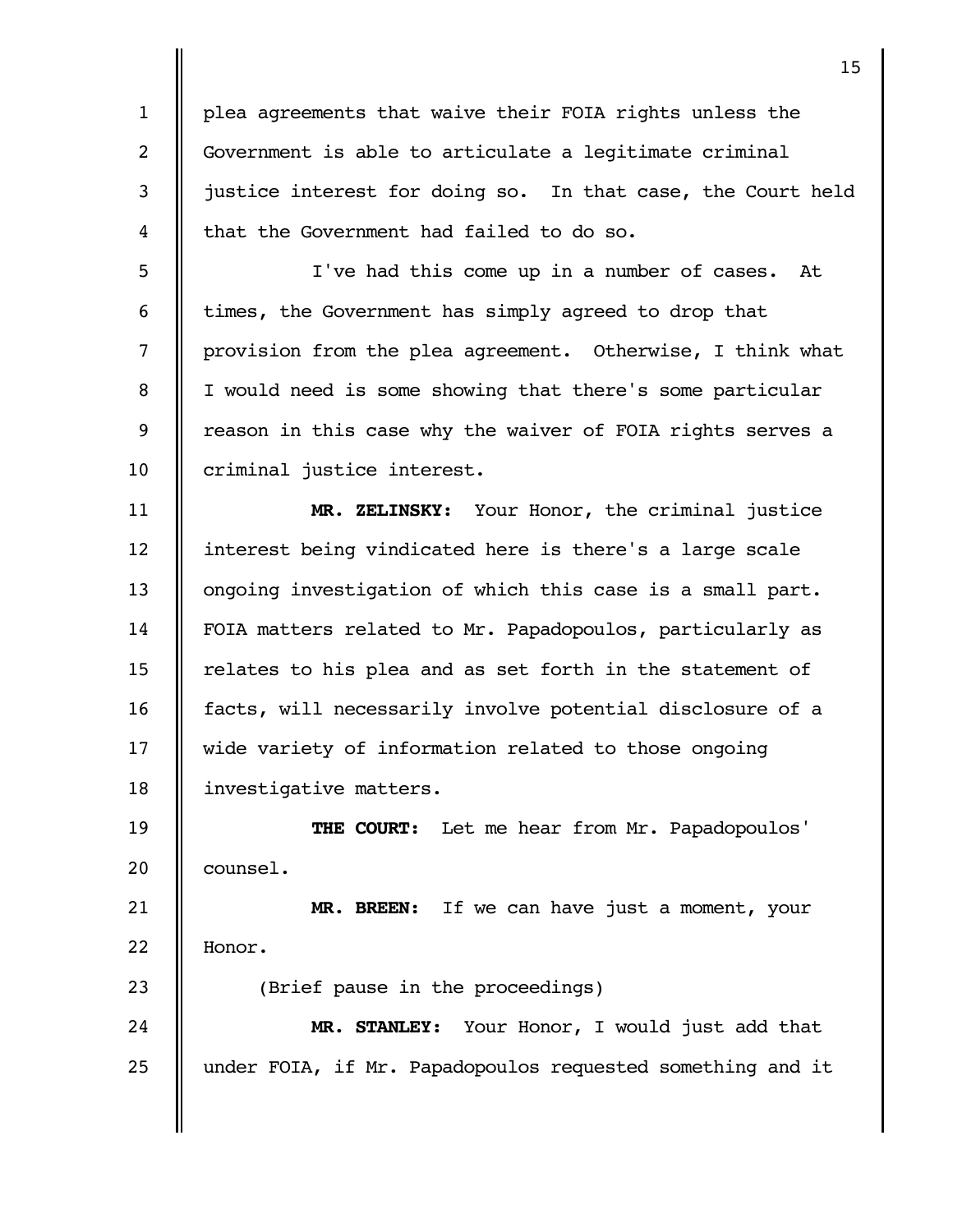was part of an ongoing investigation, the Government could just simply deny it under FOIA I would assume.

1

2

**THE COURT:** I think that's right, although I do think that I could understand why it might be a legitimate law enforcement concern if they had an ongoing investigation in which they were devoting a lot of resources and time to, that they wouldn't have to necessarily go through the - have to sort of anytime soon go through the process of doing detailed declarations to a court to support the proposition that in that particular case, that it would undermine the process. 3 4 5 6 7 8 9 10 11

I'm wondering if maybe the right way to handle this under the present circumstances is if we might agree to just time limit this in some way so that Mr. Papadopoulos is not permanently barred from filing a FOIA request for records that could relate to this, but also respects that law enforcement issues have been articulated. I don't know what that time period would be, but perhaps we can just add a number of months or years to the provision. 12 13 14 15 16 17 18 19

**MR. ZELINSKY:** I think that would be acceptable, your Honor. The other important factor in this case is that in the process of his ongoing efforts to cooperate, the Government has shared substantial information with the Defendant that has provided a road map of sorts, if you will, to information that might then be sought on FOIA. 20 21 22 23 24 25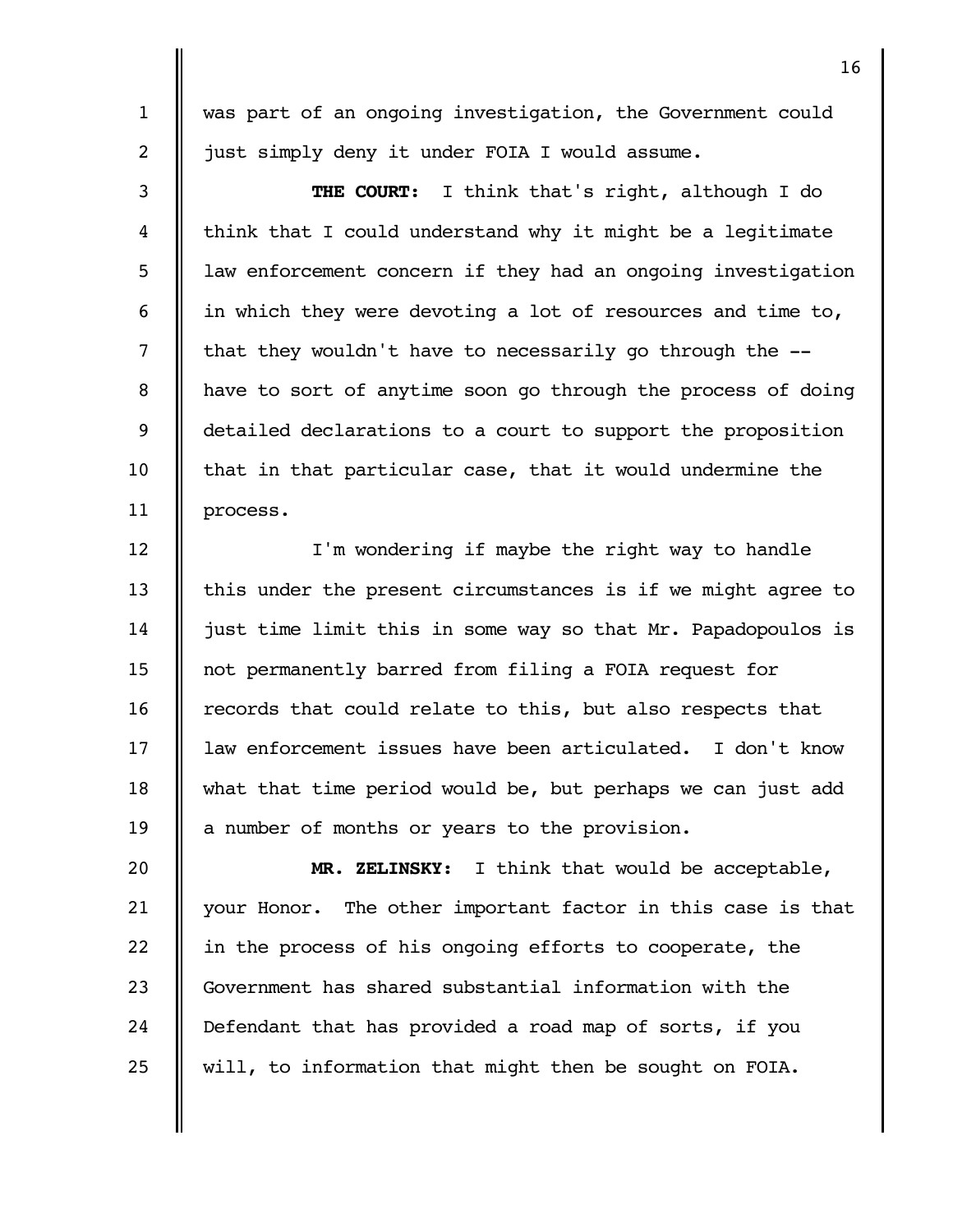And it will chill the Government's ability to continue to have the Defendant cooperate if the information that's being provided by the Defendant and the continued efforts to jog his memory are then used to create a road map to the ongoing investigation and the FOIA requests that would ensue from that. **THE COURT:** Mr. Stanley? **MR. STANLEY:** I would just say that Mr. Papadopoulos at this time has no intention of issuing FOIA requests, and we are fine with putting a time limit on this. **THE COURT:** So why don't we do that. What I would suggest we do is under the circumstances, I think it's appropriate to come up with a pretty generous window. I'm not asking the Government to be in a position in which it is articulating today in a document that may -- when this proceeding is unsealed, then represents a statement of when the Government actually sees this investigation coming to a close. **MR. ZELINSKY:** Your Honor, perhaps we could put for the length of the Special Counsel's investigation? **THE COURT:** Why don't we do that. Is that acceptable? **MR. STANLEY:** That's fine with us, your Honor. **THE COURT:** So let me hand the plea agreement back 1 2 3 4 5 6 7 8 9 10 11 12 13 14 15 16 17 18 19 20 21 22 23 24 25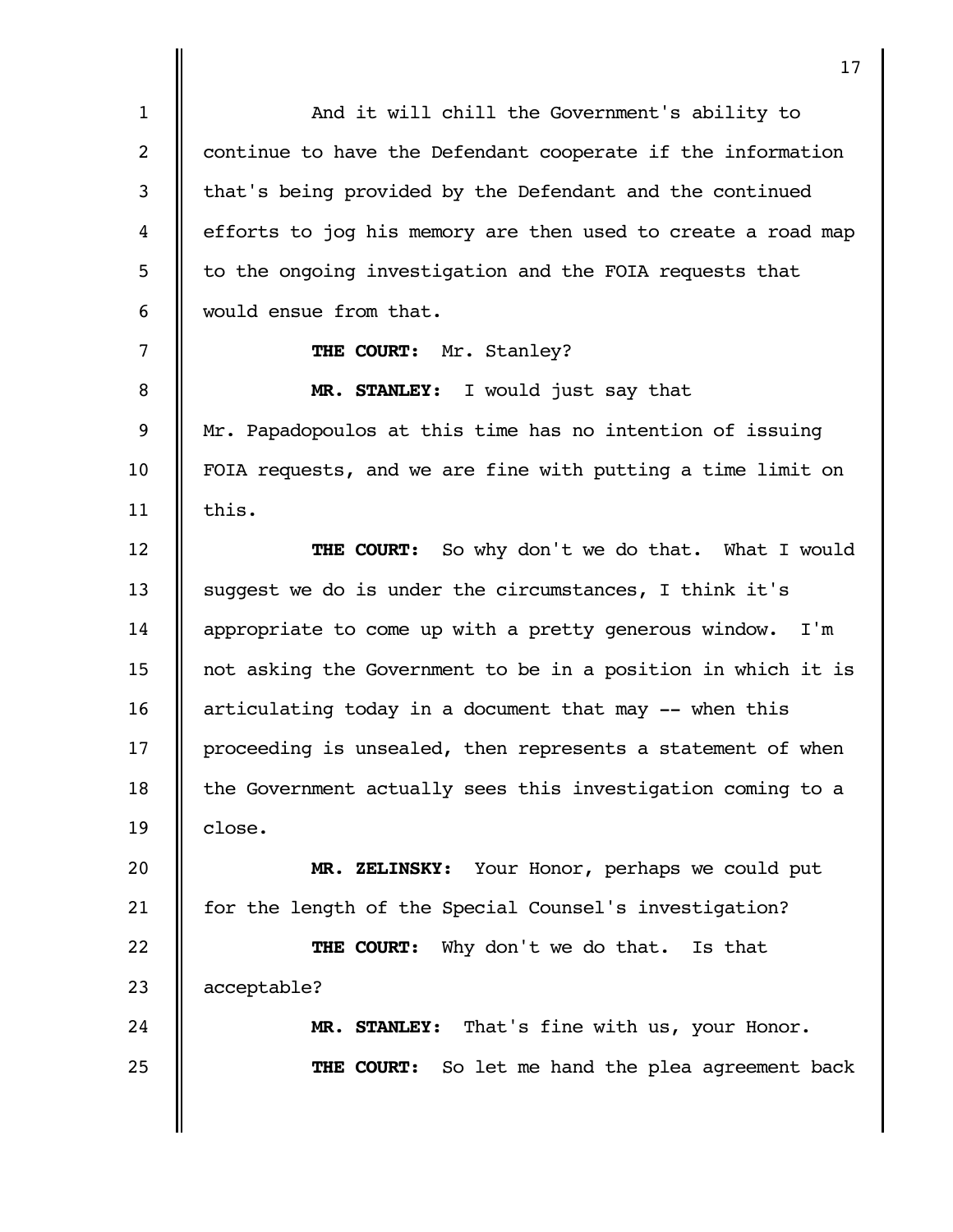to you. If I can just ask that you pencil that in perhaps and initial it. 1 2

| 3  | MR. ZELINSKY: Your Honor, just to put on the                 |
|----|--------------------------------------------------------------|
| 4  | record, the information I was referring to earlier -- that   |
| 5  | is, that the Government has shared with Mr. Papadopoulos, is |
| 6  | all information that Mr. Papadopoulos either created or      |
| 7  | would have access to initially and was found as a result of  |
| 8  | searches. The Government was not in any way giving him       |
| 9  | information that he might not at one point have seen or had  |
| 10 | access to. We're showing him things that he was unaware of   |
| 11 | in an attempt to refresh his recollection.                   |
| 12 | <b>THE COURT:</b> Okay, I appreciate that clarification,     |
| 13 | thank you.                                                   |
| 14 | Mr. Papadopoulos, those are your initials?                   |
| 15 | THE DEFENDANT: Yes.                                          |
| 16 | THE COURT: Okay, thank you. Mr. Papadopoulos, on             |
| 17 | the final page of this document, the plea agreement, am I    |
| 18 | correct that that's your signature?                          |
| 19 | THE DEFENDANT: Yes, it is, your Honor.                       |
| 20 | THE COURT: Mr. Papadopoulos, going back to all               |
| 21 | the rights that I just described to you that you have.<br>DO |
| 22 | you understand that if you plead guilty in this case, you're |
| 23 | giving up all those rights because there's not going to be a |
| 24 | trial in the case?                                           |
| 25 | THE DEFENDANT:<br>Yes, I do, your Honor.                     |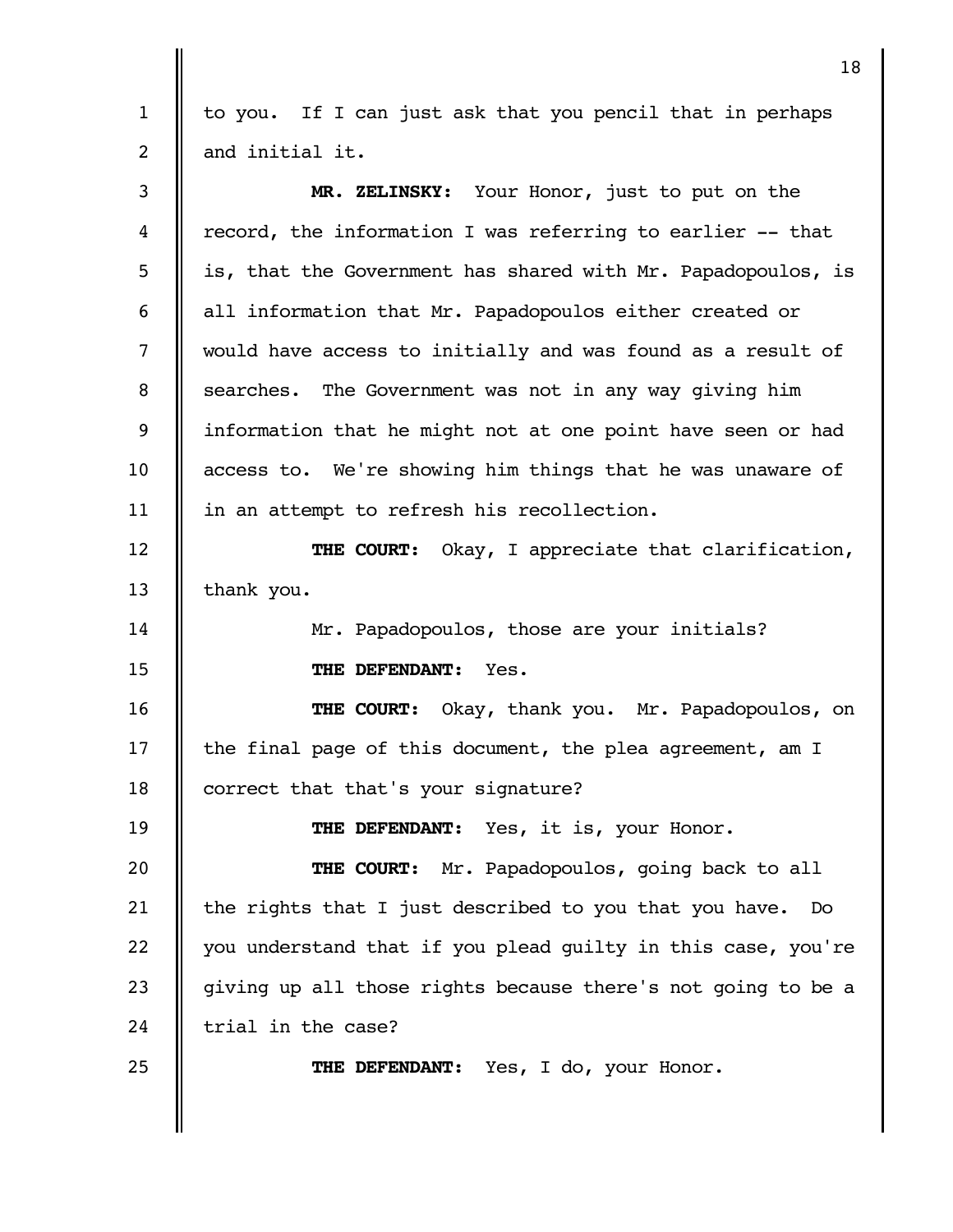|                | 19                                                           |
|----------------|--------------------------------------------------------------|
| $\mathbf{1}$   | THE COURT: Mr. Papadopoulos, what I'm going to do            |
| 2              | now is I'm going to ask that Mr. Goldstein or Mr. Zelinsky   |
| 3              | come back up to the podium. What I'm going to ask them to    |
| 4              | do is to describe in detail what the Government submits it   |
| 5              | believes it would be able to prove beyond a reasonable doubt |
| 6              | if this case were to go to trial.                            |
| $\overline{7}$ | I'm going to ask that you listen very carefully to           |
| 8              | what they say. When they're done, I'm going to ask that you  |
| 9              | come back up and I'm going to ask you whether everything     |
| 10             | they've said is absolutely true or whether there's anything  |
| 11             | that needs to be clarified, modified or was incorrect, okay? |
| 12             | THE DEFENDANT: Absolutely, yes.                              |
| 13             | Okay, thank you. Mr. Goldstein?<br>THE COURT:                |
| 14             | Thank you, your Honor. A fuller<br><b>MR. GOLDSTEIN:</b>     |
| 15             | recitation of the offense conduct is set forth in the        |
| 16             | statement of offense that's attached to the plea agreement   |
| 17             | and that the Defendant signed. But for the purposes of this  |
| 18             | proceeding, the Government would be able to prove at trial   |
| 19             | that the Defendant was interviewed by the FBI on             |
| 20             | January 27th, 2017. During that voluntary interview, the     |
| 21             | agents with the FBI asked the Defendant a series of          |
| 22             | questions that pertained to the FBI's ongoing investigation  |
| 23             | into Russia's efforts to interfere with the 2016             |
| 24             | presidential election; and whether there was any             |
| 25             | coordination between the campaign of candidate Donald Trump  |
|                |                                                              |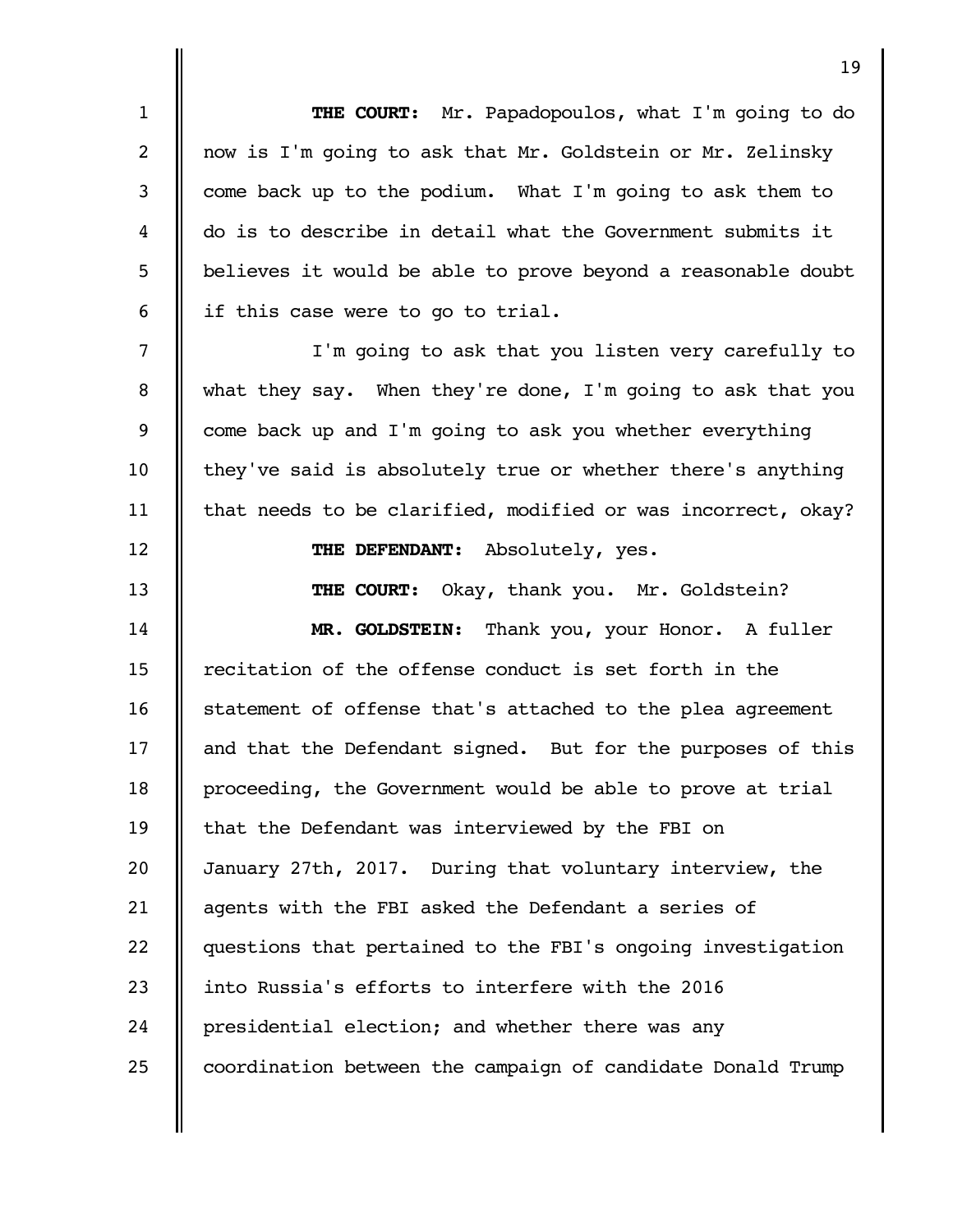25

and Russia's efforts to interfere in the election.

In the course of that interview, the Defendant made a series of deliberate false statements and deliberate omissions that are including, but not limited to, the timing of when he met certain individuals that the Defendant understood had substantial connections to high-level Russian government officials; and the extent and the nature of his communication with those individuals and with certain Russian nationals that he was communicating with during the campaign. 2 3 4 5 6 7 8 9 10

The Government would be able to prove this conduct by, among other evidence, a record of the statement itself which was recorded; e-mails; text messages; communications via social media such as Facebook; Skype records; records of internet searches; location data; and other evidence which would show that the Defendant's statements that were made during that January 27th interview were false. And that he knew that they were false at the time they were made, and that there was a deliberate effort to provide false information to the Government. 11 12 13 14 15 16 17 18 19 20

**THE COURT:** Okay, thank you. Mr. Papadopoulos, you're welcome to come back up with your counsel. 21 22

Mr. Papadopoulos, is what Mr. Goldstein just described completely accurate? 23 24

**THE DEFENDANT:** I believe so, yes.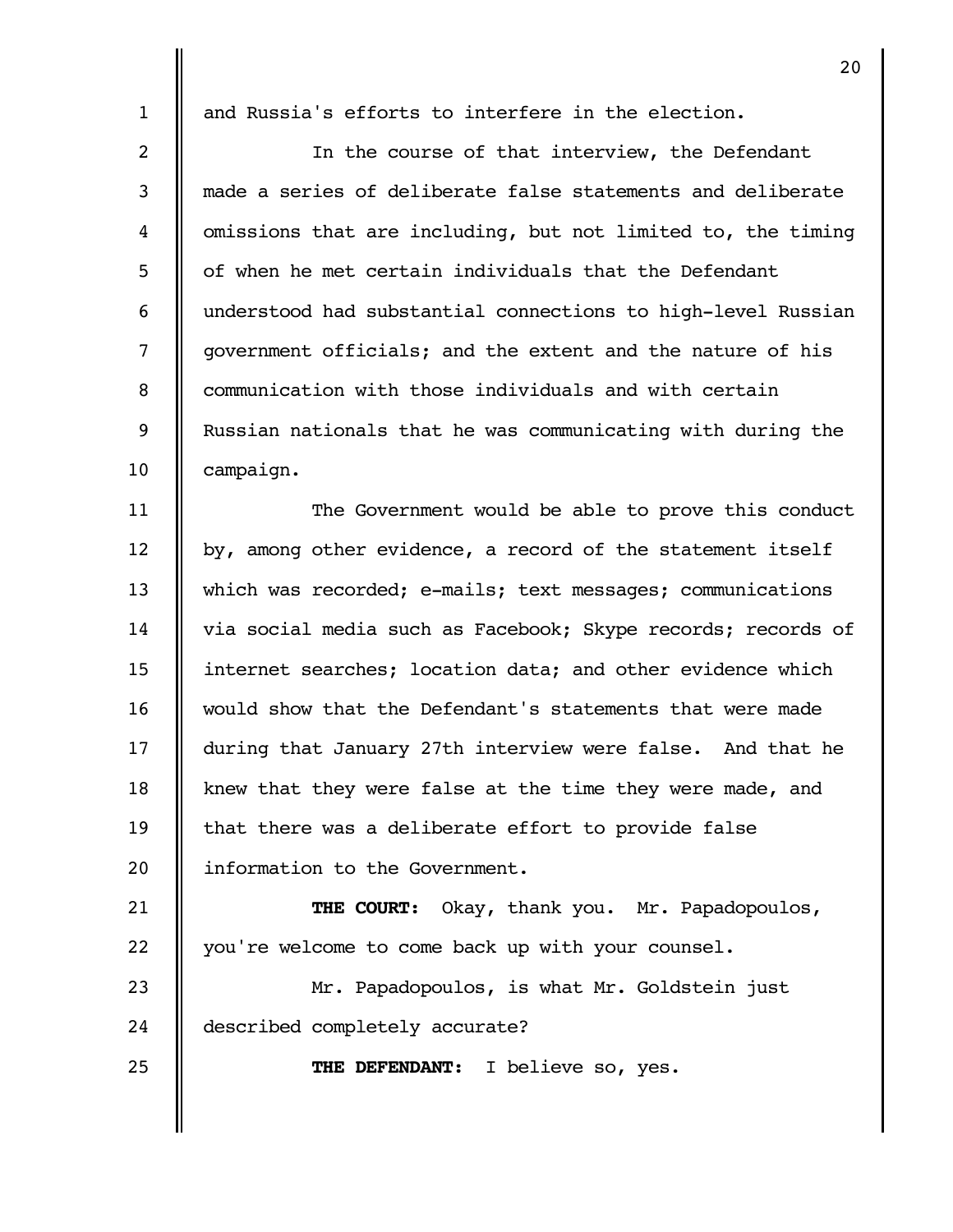|    | 21                                                           |
|----|--------------------------------------------------------------|
| 1  | Anything that you think needs to be<br>THE COURT:            |
| 2  | modified or clarified with respect to what he said?          |
| 3  | THE DEFENDANT:<br>No.                                        |
| 4  | THE COURT: And Mr. Stanley, do you concur in                 |
| 5  | that?                                                        |
| 6  | MR. STANLEY: I do, your Honor.                               |
| 7  | THE COURT: Mr. Stanley, if the Government were to            |
| 8  | take its case to trial, do you concur that the Government    |
| 9  | would be able to prove each of the necessary elements of the |
| 10 | offense beyond a reasonable doubt?                           |
| 11 | MR. STANLEY: Yes, your Honor.                                |
| 12 | <b>THE COURT:</b> Mr. Papadopoulos, do you have in front     |
| 13 | of you the statement of offense?                             |
| 14 | THE DEFENDANT: Yes, I do, your Honor.                        |
| 15 | <b>THE COURT:</b> And did you read that document             |
| 16 | carefully?                                                   |
| 17 | THE DEFENDANT: Yes, I did, your Honor.                       |
| 18 | THE COURT: Is everything in that document true?              |
| 19 | THE DEFENDANT: Yes, it is, your Honor.                       |
| 20 | THE COURT: Is that your signature at the final               |
| 21 | page, page 14?                                               |
| 22 | THE DEFENDANT: Yes, it is, your Honor.                       |
| 23 | <b>THE COURT:</b> Is there anything in that document         |
| 24 | that you think needs to be clarified or amended?             |
| 25 | THE DEFENDANT: No, your Honor.                               |
|    |                                                              |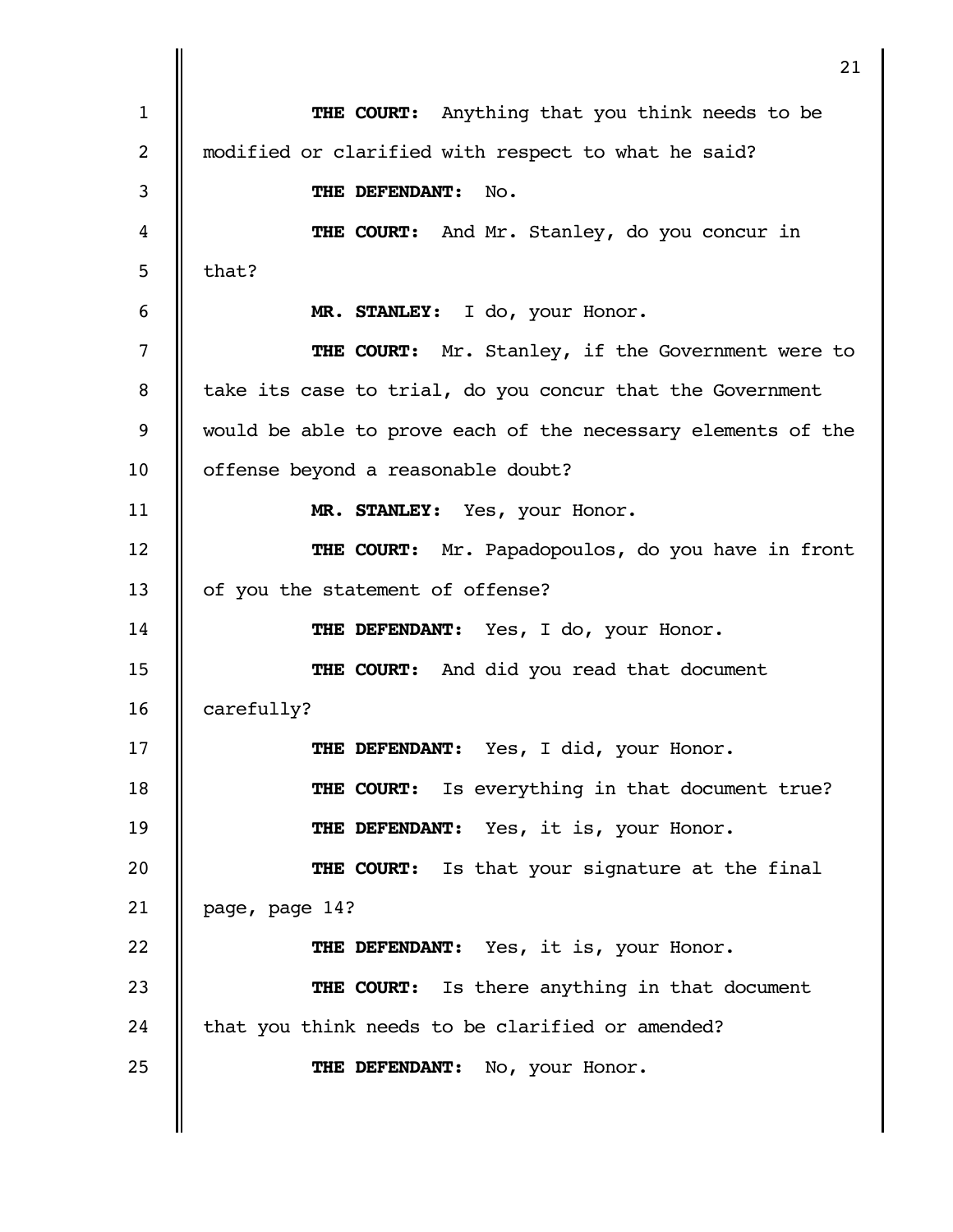**THE COURT:** So now I want to take a few moments talking about the plea agreement and the potential sentence in the case. Do you have a copy of the plea agreement in front of you, Mr. Papadopoulos? **THE DEFENDANT:** Yes, I do, your Honor. **THE COURT:** Have you had a chance to read that carefully? **THE DEFENDANT:** Yes, I have, your Honor. **THE COURT:** Do you understand what's in that document? **THE DEFENDANT:** Yes, I do. **THE COURT:** Have you had a chance to talk in detail with your lawyers about that document? **THE DEFENDANT:** Yes, I have. **THE COURT:** Have you had a chance to ask them any questions you might have about what's in the plea agreement? **THE DEFENDANT:** Yes, I have. **THE COURT:** Do you understand that you are agreeing to plead guilty to one count of making a false statement to the Federal Bureau of Investigation in violation of 18 U.S.C. section 1001? **THE DEFENDANT:** Yes. **THE COURT:** Do you understand that the count of making a false statement to the FBI carries a maximum 1 2 3 4 5 6 7 8 9 10 11 12 13 14 15 16 17 18 19 20 21 22 23 24 25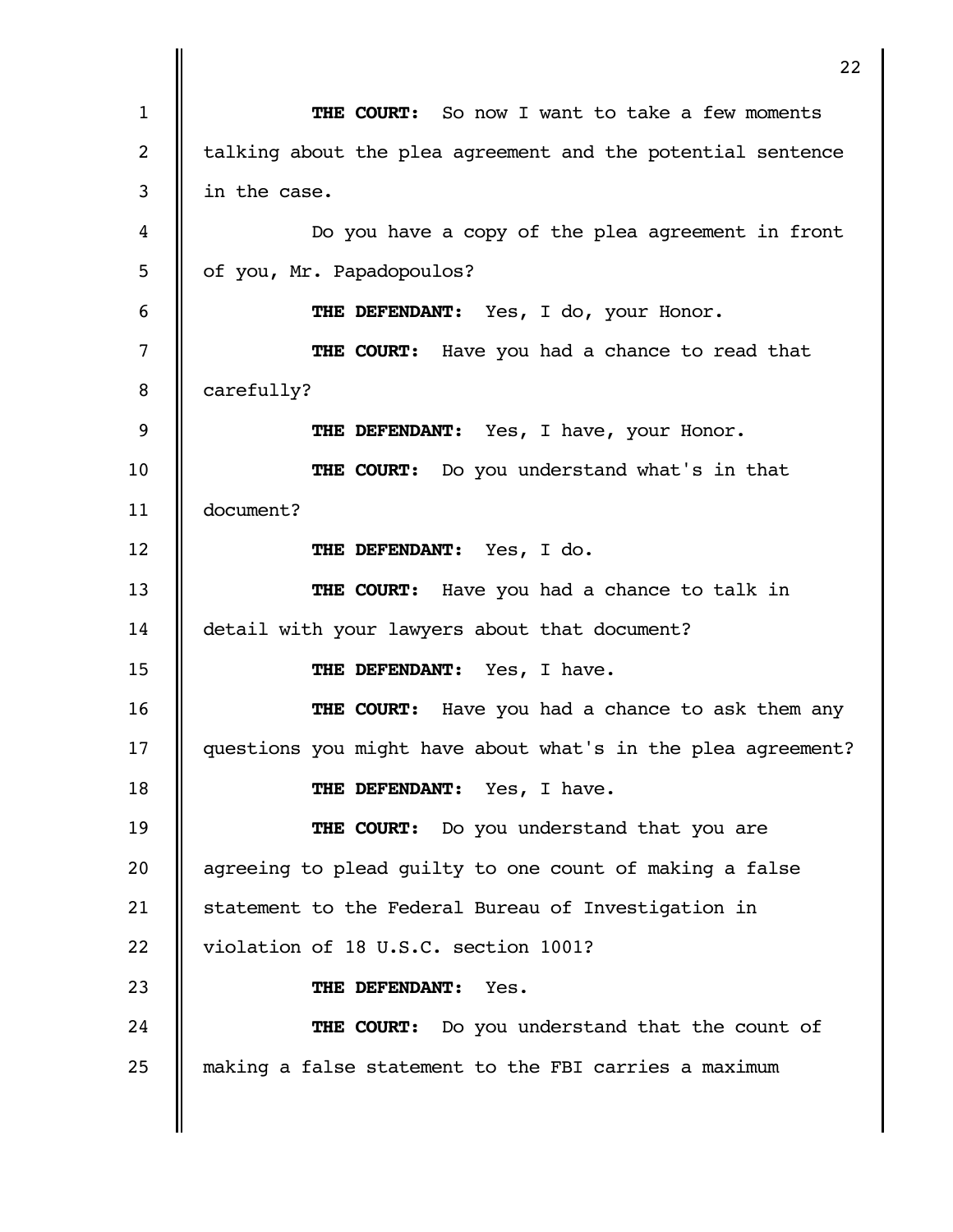sentence of five years of imprisonment? **THE DEFENDANT:** Yes, I do. **THE COURT:** And do you understand that in addition to your sentence of imprisonment, I may sentence you to a maximum term of three years of supervised release? And that means that after you're released from prison, if you do serve a period of time in prison, that it will be subject to certain conditions; and if you violated those conditions you could go back to prison? **THE DEFENDANT:** Yes, I do. **THE COURT:** Do you understand that in addition to or in place of any sentence of incarceration I may impose on this count, the count also carries a maximum fine of \$250,000? **THE DEFENDANT:** Yes. **THE COURT:** Do you also understand that you're required to pay a special assessment of \$100? **THE DEFENDANT:** Yes. **THE COURT:** Mr. Papadopoulos, Congress has created something called the United States Sentencing Commission which has issued a complex set of guidelines that are set forth in this lengthy book right here. The Court's not bound by those guidelines, but I am required to consider them in sentencing. The Commission has set forth sentencing ranges for specific offenses, and those ranges are all set 1 2 3 4 5 6 7 8 9 10 11 12 13 14 15 16 17 18 19 20 21 22 23 24 25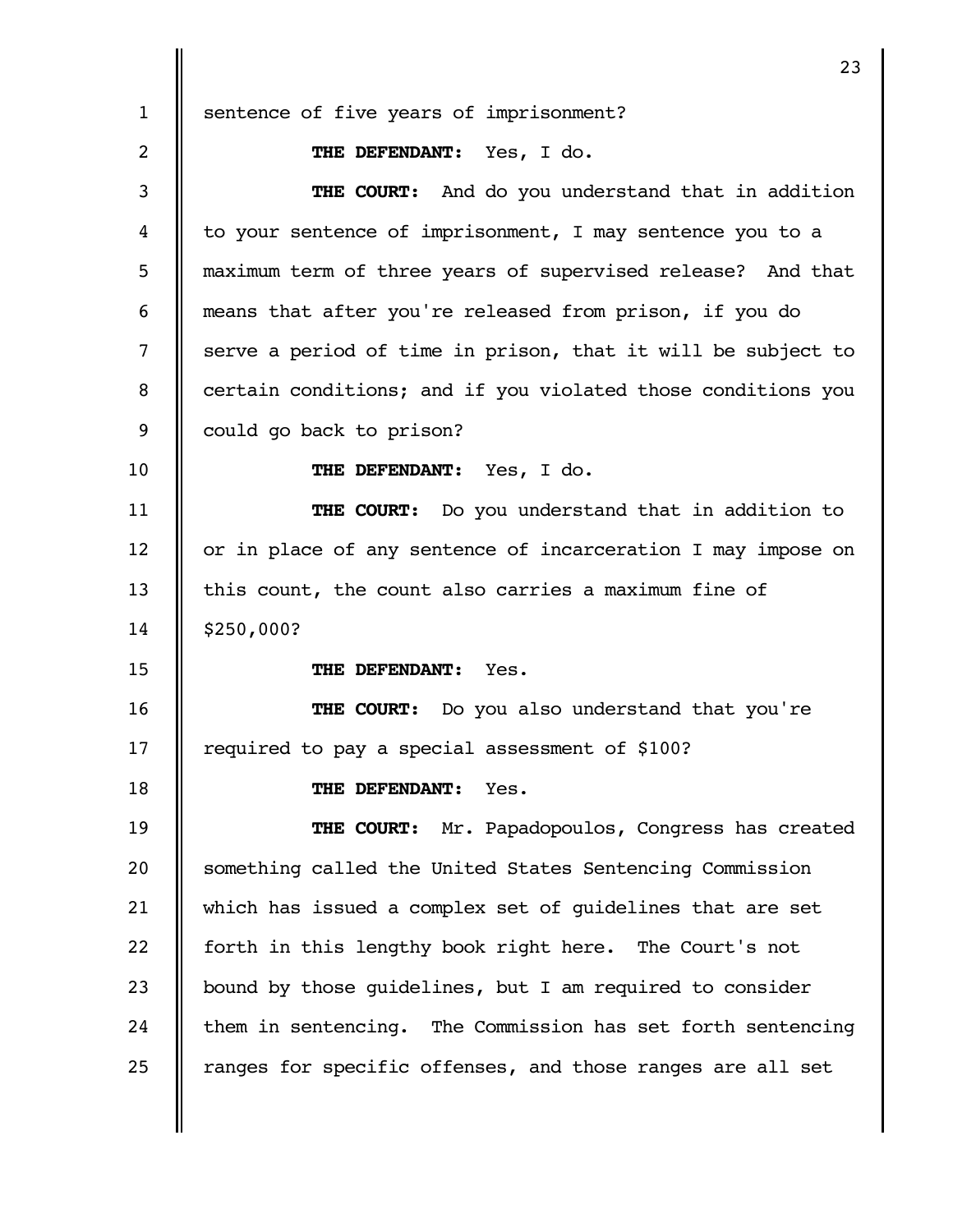forth in that book.

While today we may have some idea what your sentencing guidelines range would be, we're not going to know that for sure until the Probation Office has an opportunity to prepare its report; until your lawyer has an opportunity to review it and comment on it; you've had an opportunity through your lawyer to comment on it and raise any objections; and counsel for the Government has had an opportunity to do so. And at the end of the day it's my decision, I'm the one who will actually decide what the correct sentencing guidelines range is. Do you understand that? **THE DEFENDANT:** Yes, I do. **THE COURT:** Today we can give you some idea of what it may be, but I just want to make sure that you understand that today it's our best understanding but that it may change over time? **THE DEFENDANT:** Yes, I do. **THE COURT:** Do you also understand that the guidelines are advisory and the Court could impose a sentence outside the guidelines range based on considering the factors that Congress has specified in 18 U.S.C. section 3553(a)? **THE DEFENDANT:** Yes, I do. **THE COURT:** But I can never sentence you to longer 2 3 4 5 6 7 8 9 10 11 12 13 14 15 16 17 18 19 20 21 22 23 24 25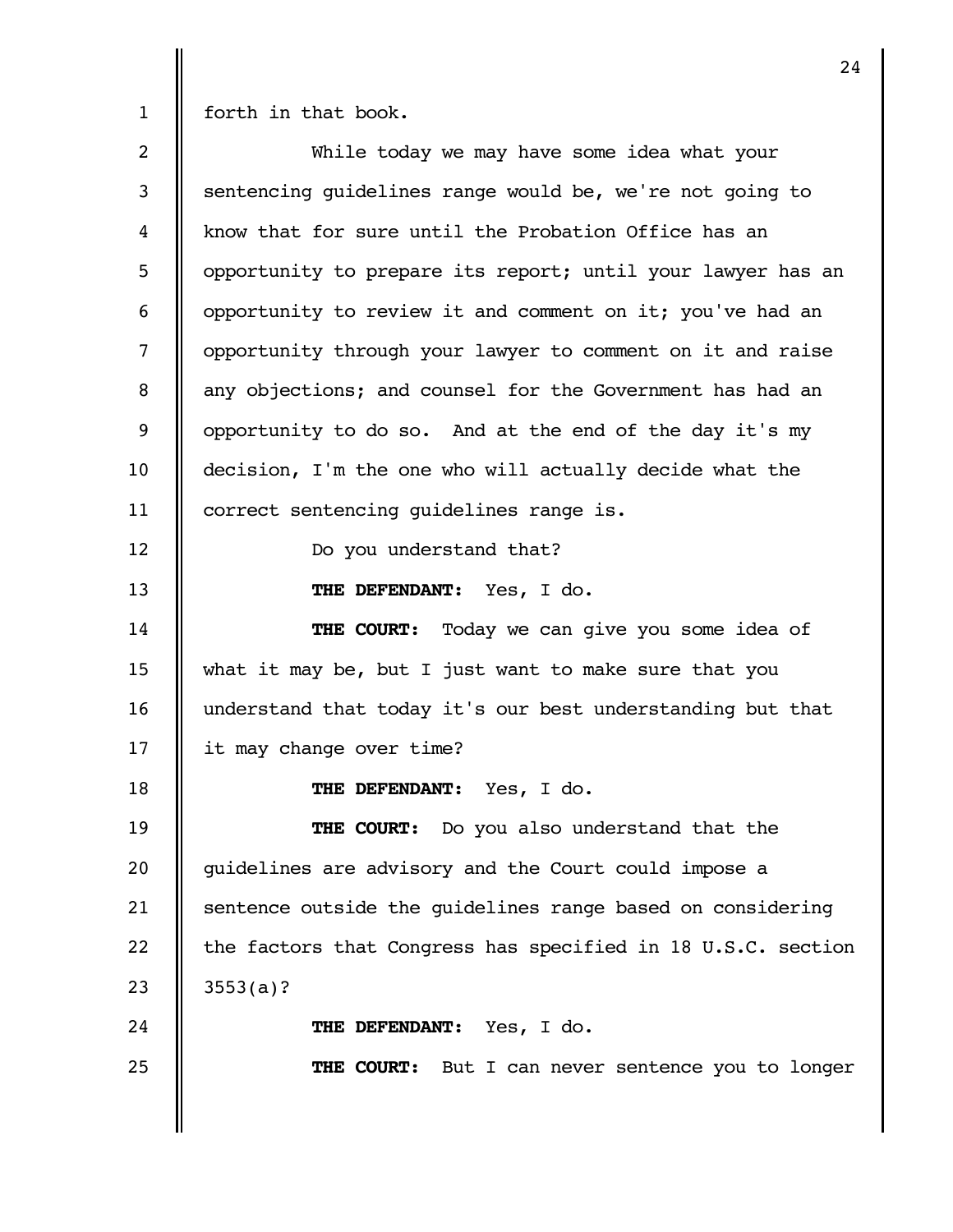than the statutory maximum, do you understand that? **THE DEFENDANT:** I understand. **THE COURT:** Have you and your lawyer or lawyers had a chance to talk about the guidelines and how they apply in your case? **THE DEFENDANT:** Yes. **THE COURT:** Do you feel as though you understand that? **THE DEFENDANT:** Yes. **THE COURT:** Mr. Stanley, do you feel as though Mr. Papadopoulos understands how the guidelines apply? **MR. STANLEY:** I do, your Honor. **THE COURT:** So today I can only offer an estimate, and I want to make sure you understand that. Let's walk through what our estimate is today. The parties have agreed that under the guidelines, the base offense level is six. The Government agrees that you're entitled to a two-level reduction if you accept responsibility for your actions, adhere to the plea agreement and display acceptable conduct between now and sentencing. And you also acknowledge in the plea agreement with the Government that the Government is not limited - that the agreement does not limit the Government from seeking a denial of the two-level adjustment or an imposition of an adjustment for obstruction of justice 1 2 3 4 5 6 7 8 9 10 11 12 13 14 15 16 17 18 19 20 21 22 23 24 25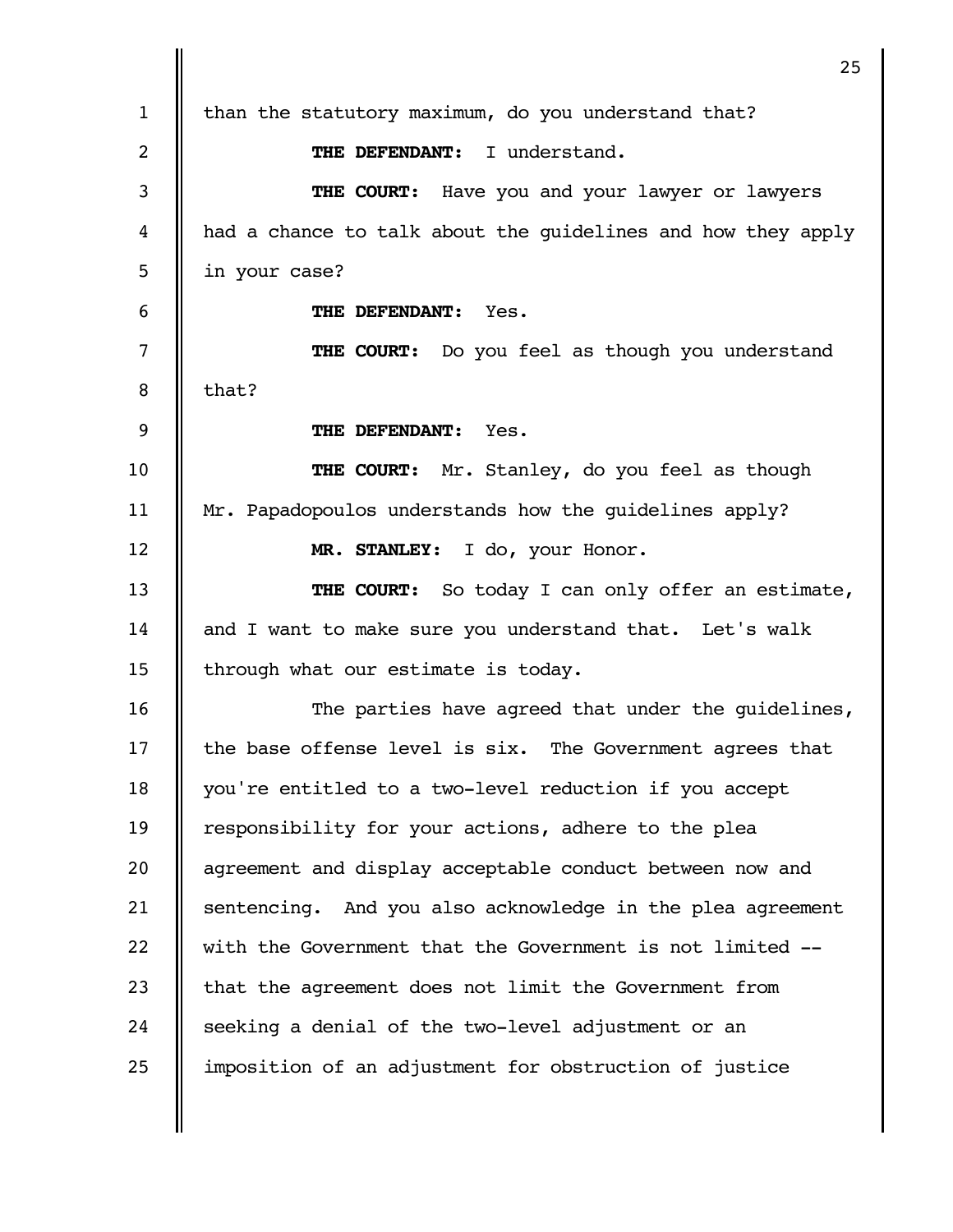should you withdraw your guilty plea after it is entered or should it be determined by the Government that you either engaged in conduct unknown to the Government at the time of signing the agreement that constitutes obstruction of justice or engaged in additional criminal conduct after signing the agreement. 1 2 3 4 5 6

Do you understand that?

7

8

23

24

25

**THE DEFENDANT:** I understand.

**THE COURT:** So based on the representations and based on what I know today, although I don't know for sure, I estimate that your applicable guidelines offense level would be four. It's also represented that you don't have any previous criminal convictions which would put you in criminal history category one. Again, that's something we won't know for sure until the Probation Office has had an opportunity to do its investigation. If it were to disclose prior convictions, that would change this. 9 10 11 12 13 14 15 16 17

But based on the assumption that you're in criminal history category one and that your offense level is four, that means that the guidelines recommendation for your offense would be a term of imprisonment between zero to six months. 18 19 20 21 22

Do you understand that?

**THE DEFENDANT:** Yes, I do.

**THE COURT:** And the recommended fine under the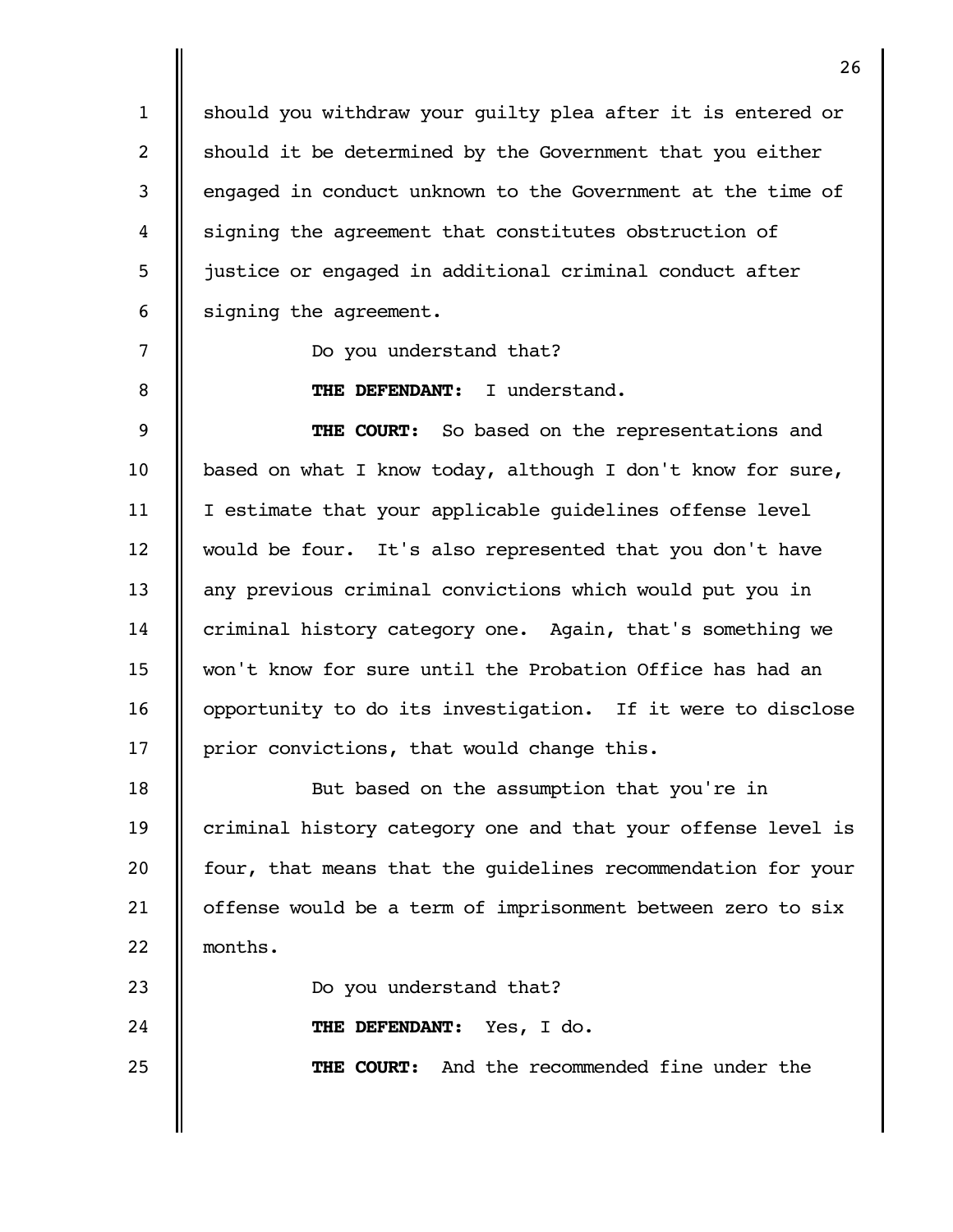guidelines would be between \$500 and \$9,500. Do you understand that? **THE DEFENDANT:** Yes, I do. **THE COURT:** Do you also understand that under the plea agreement, you'll have the right to request that I not impose a fine? THE DEFENDANT: Now I do, yes. **THE COURT:** Okay. Do you understand that after I've reviewed how the guidelines apply in your case, I could conclude that a departure from the guidelines is appropriate which could make the advisory guidelines sentence either higher or lower? **THE DEFENDANT:** Yes, I do. **THE COURT:** And do you understand that under the plea agreement, that both you and the Government have agreed that you will not seek a departure from the guidelines range? **THE DEFENDANT:** Yes. **THE COURT:** But that doesn't prevent me from doing so, do you understand that? **THE DEFENDANT:** Yes. **THE COURT:** And do you understand that if I do sentence you to a term of imprisonment, you'll serve the full amount of time that I sentenced you to with a possible reduction of good time of up to 54 days a year -- which 1 2 3 4 5 6 7 8 9 10 11 12 13 14 15 16 17 18 19 20 21 22 23 24 25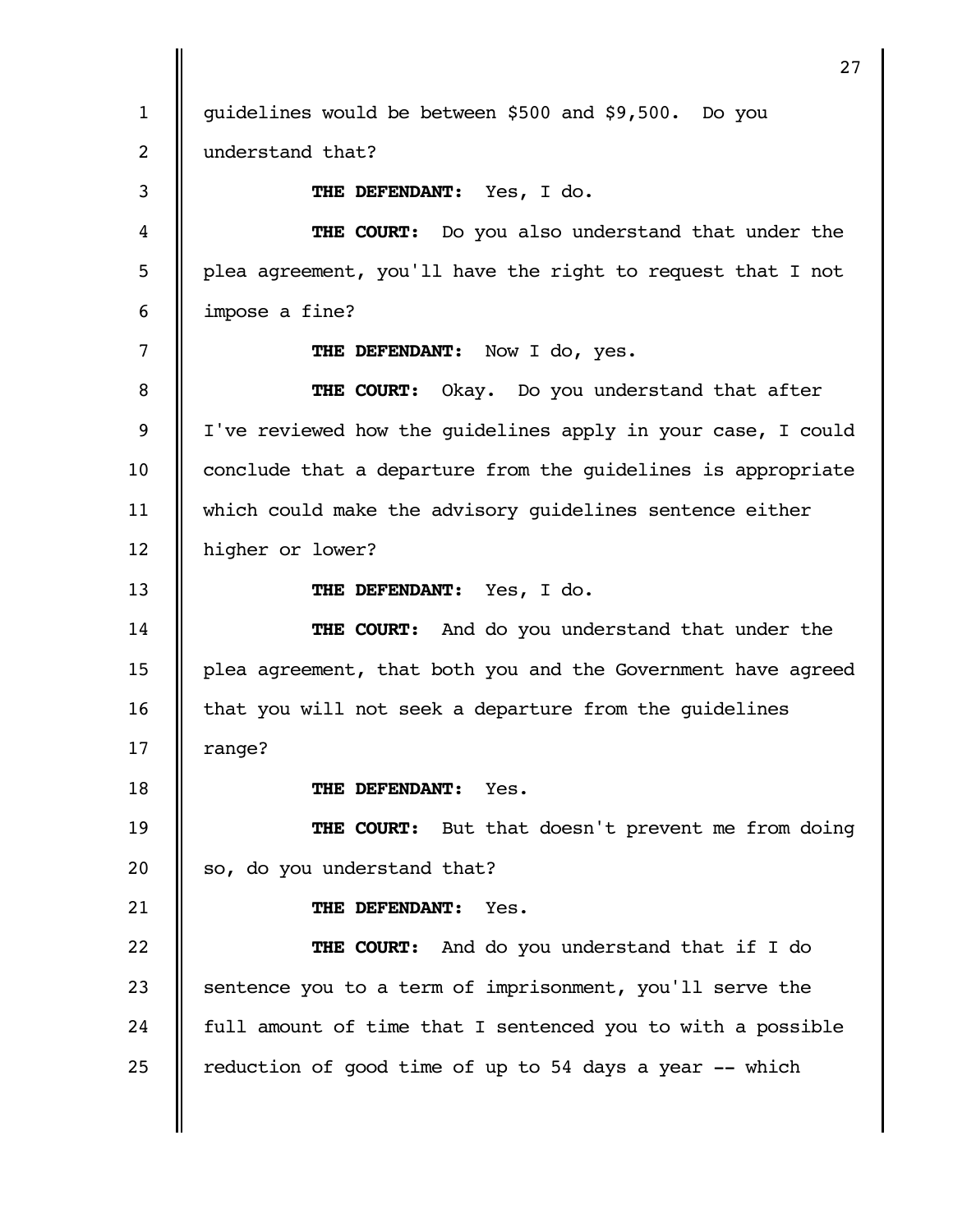actually would not be applicable in your case as I'm thinking about this now, because the good time only applies for sentences that are longer than a year. So that would only be the case if I were to vary from the guidelines and sentence you to a term of longer than a year. So let me clarify this. Do you understand that if I sentence you to a term of a year or less of imprisonment, that you will serve that entire period? **THE DEFENDANT:** Yes, I do. **THE COURT:** And that if I sentence you to a term outside the guidelines recommendation that is longer than a year, then you would serve that entire period with a possible reduction of up to 54 days for good time? **THE DEFENDANT:** Yes, I do. **THE COURT:** And do you understand that the offense that you're pleading guilty to is a felony, and that if I accept your plea and you're found guilty of that offense you may be deprived of certain valuable civil rights such as the right to vote; the right to hold public office; the right to serve on a jury; and the right to possess any kind of firearm or ammunition? **THE DEFENDANT:** Yes, I do. **THE COURT:** Has anyone, including your attorney, the police, the prosecutor, the FBI, anyone from the Special 1 2 3 4 5 6 7 8 9 10 11 12 13 14 15 16 17 18 19 20 21 22 23 24 25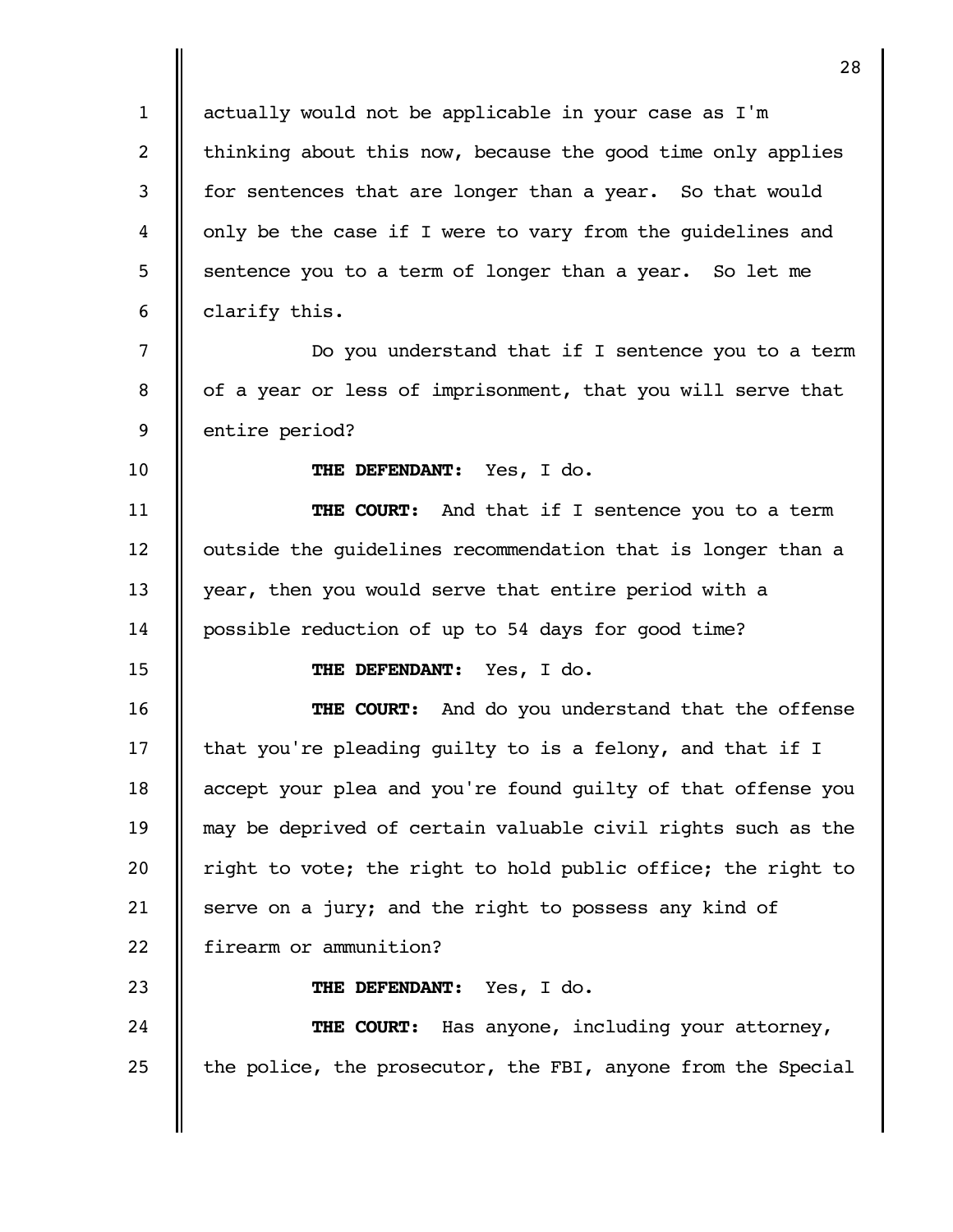Counsel's office, anyone you've come into contact with since the time of your arrest promised or suggested to you that merely because you're pleading guilty you're guaranteed a lighter sentence in this case? **THE DEFENDANT:** No, your Honor. **THE COURT:** Has anyone forced, threatened or coerced you in any way to enter into a guilty plea? **THE DEFENDANT:** No, your Honor. **THE COURT:** Do you understand that the agreement reached in this case was the result of negotiations between your lawyers and the lawyers for the Government? THE DEFENDANT: Yes, I do, your Honor. **THE COURT:** Has anyone made any promise to you in connection with your guilty plea other than those that are contained in the plea agreement or stated here in open court? **THE DEFENDANT:** No, your Honor. **THE COURT:** Do you understand at this time I don't know what sentence I will impose in this case because I haven't heard from your lawyers, the lawyers for the Government, from the Probation Office and from you if you wanted to be heard? THE DEFENDANT: Yes, your Honor. **THE COURT:** Is there anything you don't understand about today's proceeding, about your guilty plea, about the 1 2 3 4 5 6 7 8 9 10 11 12 13 14 15 16 17 18 19 20 21 22 23 24 25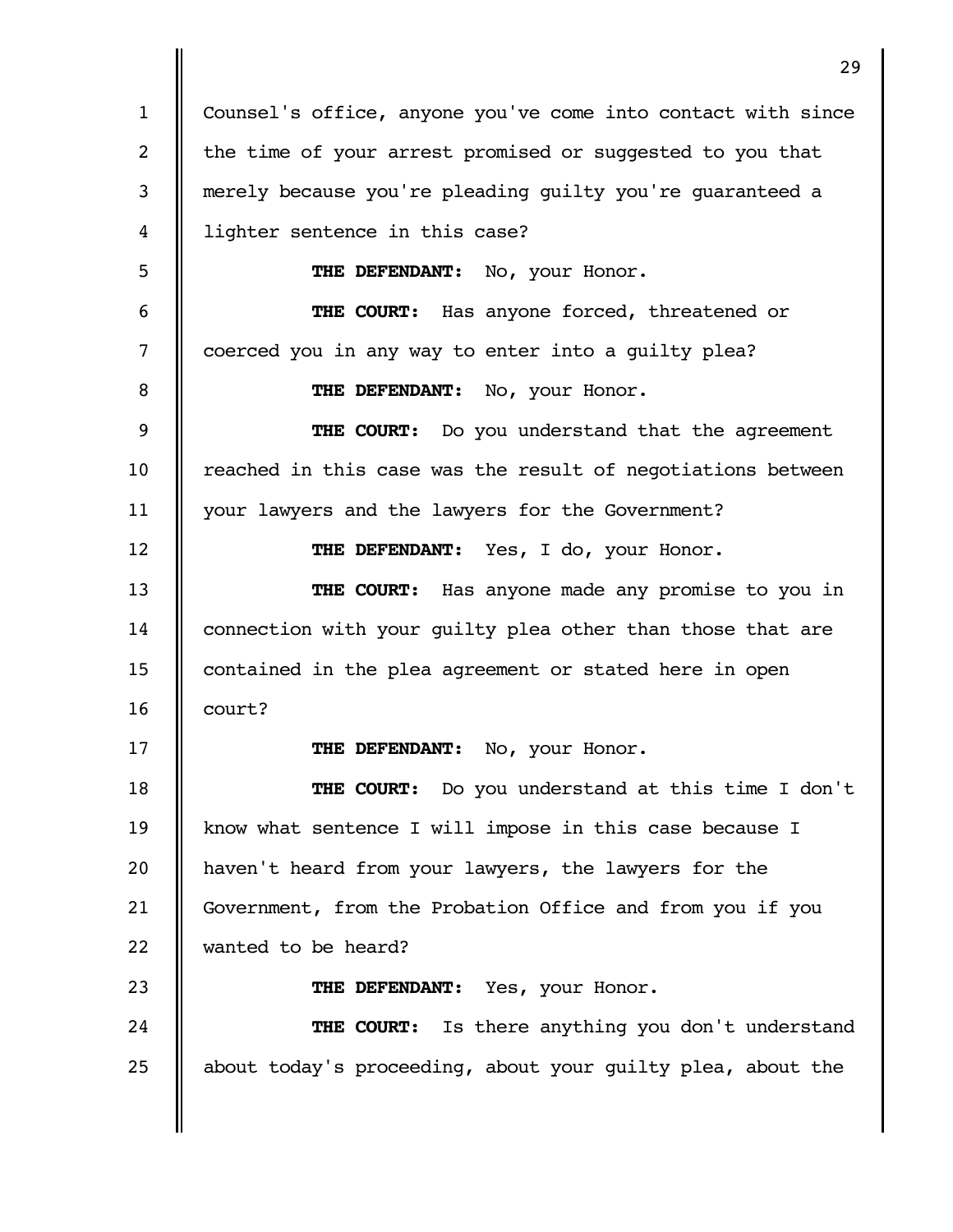case against you that you'd like to understand before you make a decision? **THE DEFENDANT:** No, your Honor. **THE COURT:** Anything you want to talk to your lawyer about first? **THE DEFENDANT:** I don't. **THE COURT:** Is there anything further that the Government suggests that the Court inquire about? **MR. GOLDSTEIN:** No, your Honor. **THE COURT:** Okay. Anything further the defense suggests the Court inquire about at this time? **MR. STANLEY:** No, your Honor. **THE COURT:** So Mr. Papadopoulos, are you ready to make a decision about whether you want to enter a plea of guilty or whether you wish to go to trial in this case? **THE DEFENDANT:** Yes, your Honor. **THE COURT:** And what's your decision? **THE DEFENDANT:** I'd like to plead guilty, your Honor. **THE COURT:** And are you entering this plea of guilty voluntarily and of your own free will because you are guilty and for no other reason? THE DEFENDANT: Yes, your Honor. **THE COURT:** It is the finding of the Court in the case of the United States versus George Papadopoulos, 1 2 3 4 5 6 7 8 9 10 11 12 13 14 15 16 17 18 19 20 21 22 23 24 25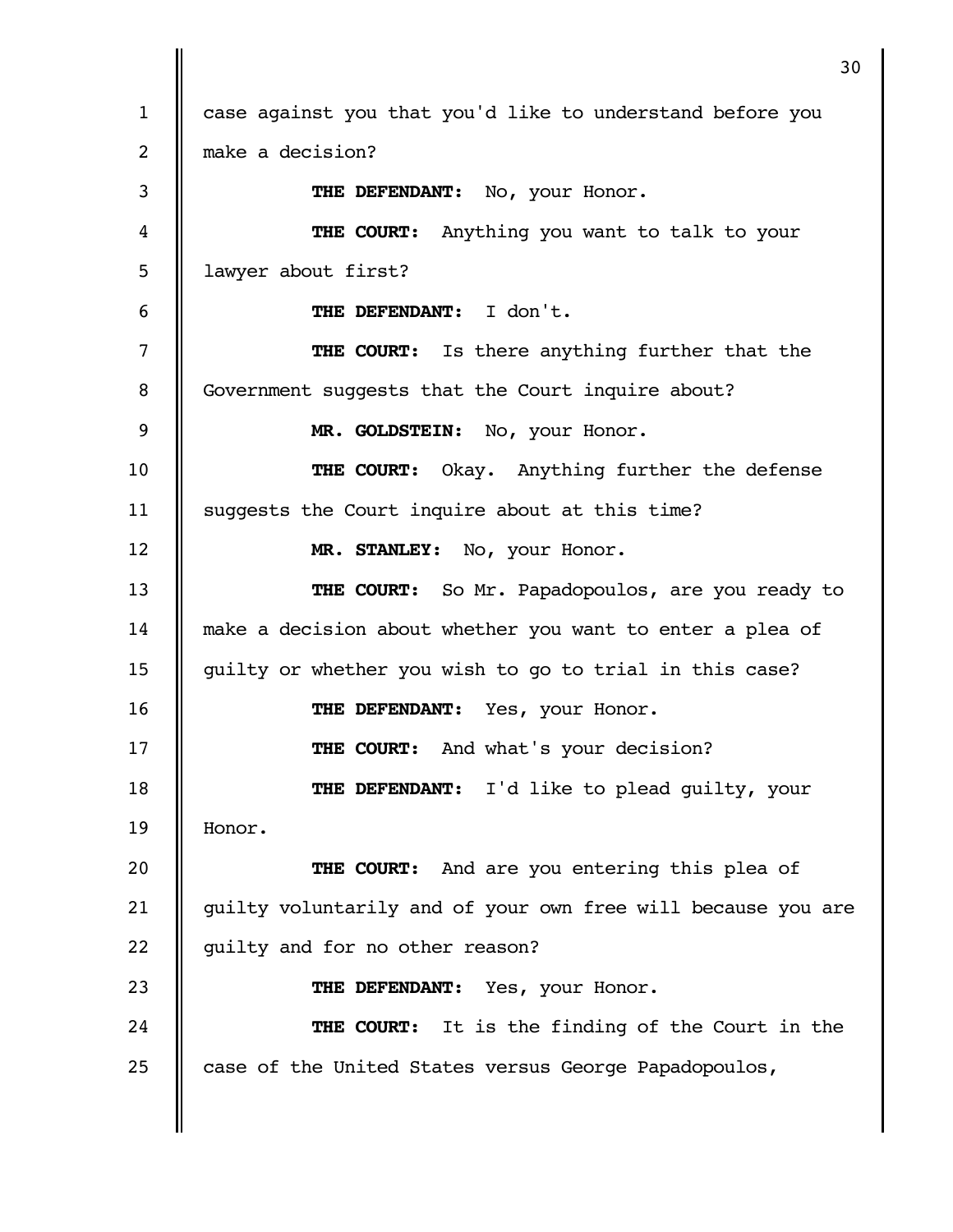17-cr-182, that the Defendant is fully competent and capable of entering an informed plea. The Defendant is aware of the nature of the charges and the consequences of the plea, and that the plea of guilty is a knowing and voluntary plea supported by an independent basis in fact containing each of the essential elements of the offense. The plea is therefore accepted, and the Defendant is adjudged guilty of count one of the information, making false statements to the Federal Bureau of Investigation, in violation of 18 U.S.C. section 1001. I'm going to sign the waiver of trial by jury. With respect to Mr. Papadopoulos' status pending sentencing, am I correct in understanding that the parties are in agreement that Mr. Papadopoulos should remain on release pending sentencing? **MR. GOLDSTEIN:** That's correct, your Honor. And there is -- if we could be heard just about a modification of the Defendant's bail conditions? **THE COURT:** Okay, you're welcome to do so. One thing I will do is I'm going to direct that the Defendant call the pretrial officer Tammy Everett immediately after the hearing today also with respect to finalizing his release pending sentencing. But I'm happy to hear from the parties with respect to the terms of Mr. Papadopoulos' release. You can 1 2 3 4 5 6 7 8 9 10 11 12 13 14 15 16 17 18 19 20 21 22 23 24 25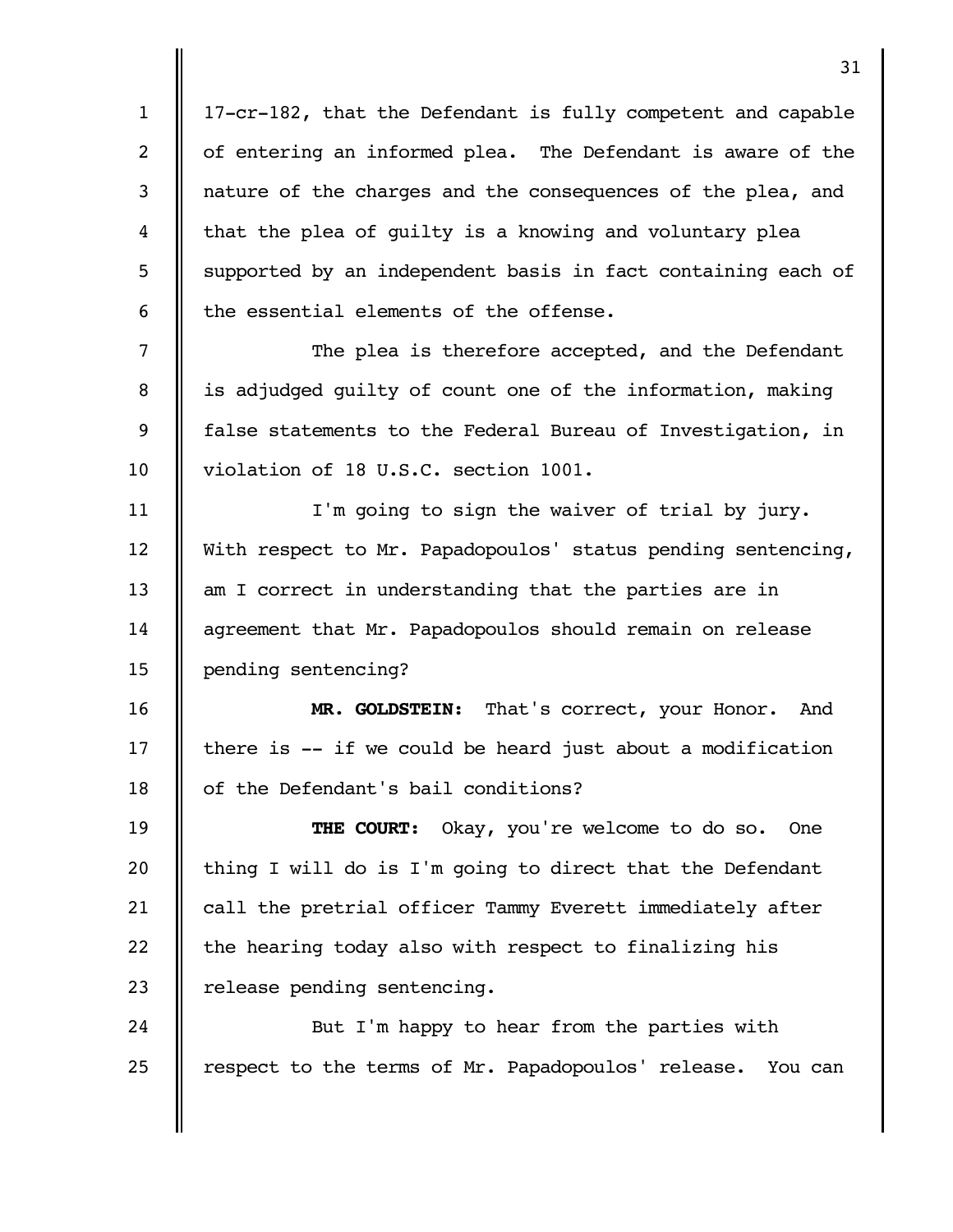have a seat just for a moment. 1

| $\overline{2}$ | MR. GOLDSTEIN: At the Defendant's arrest and then           |
|----------------|-------------------------------------------------------------|
| 3              | initial appearance in the Eastern District of Virginia, the |
| 4              | conditions that were set were surrender of his passport and |
| 5              | no new applications. His travel was restricted to the       |
| 6              | Northern District of Illinois, the Eastern District of      |
| $\overline{7}$ | Virginia and the District of Columbia.                      |
| 8              | And he was directed not to have any contact,                |
| 9              | direct or indirect, with individuals relating to the        |
| 10             | campaign or to any of the conduct set forth in the          |
| 11             | complaint. The Government provided a list of those          |
| 12             | individuals to the Defendant and defense counsel.           |
| 13             | The only modification that we seek at this time is          |
| 14             | for the Defendant to be permitted to travel anywhere within |
| 15             | the United States, but on the condition that he provide     |
| 16             | advanced notice to and obtain consent from both the         |
| 17             | Government and the Pretrial Services Office prior to any    |
| 18             | travel. And if he doesn't obtain such consent, then he can  |
| 19             | raise it with the Court. But without obtaining advanced     |
| 20             | consent, he would not be able to travel outside of those    |
| 21             | three original districts.                                   |
| 22             | Okay. Mr. Stanley?<br>THE COURT:                            |
| 23             | MR. STANLEY: Yes, that's our agreement, your                |
| 24             | Honor.                                                      |
| 25             | THE COURT: Okay. So the Court will direct that              |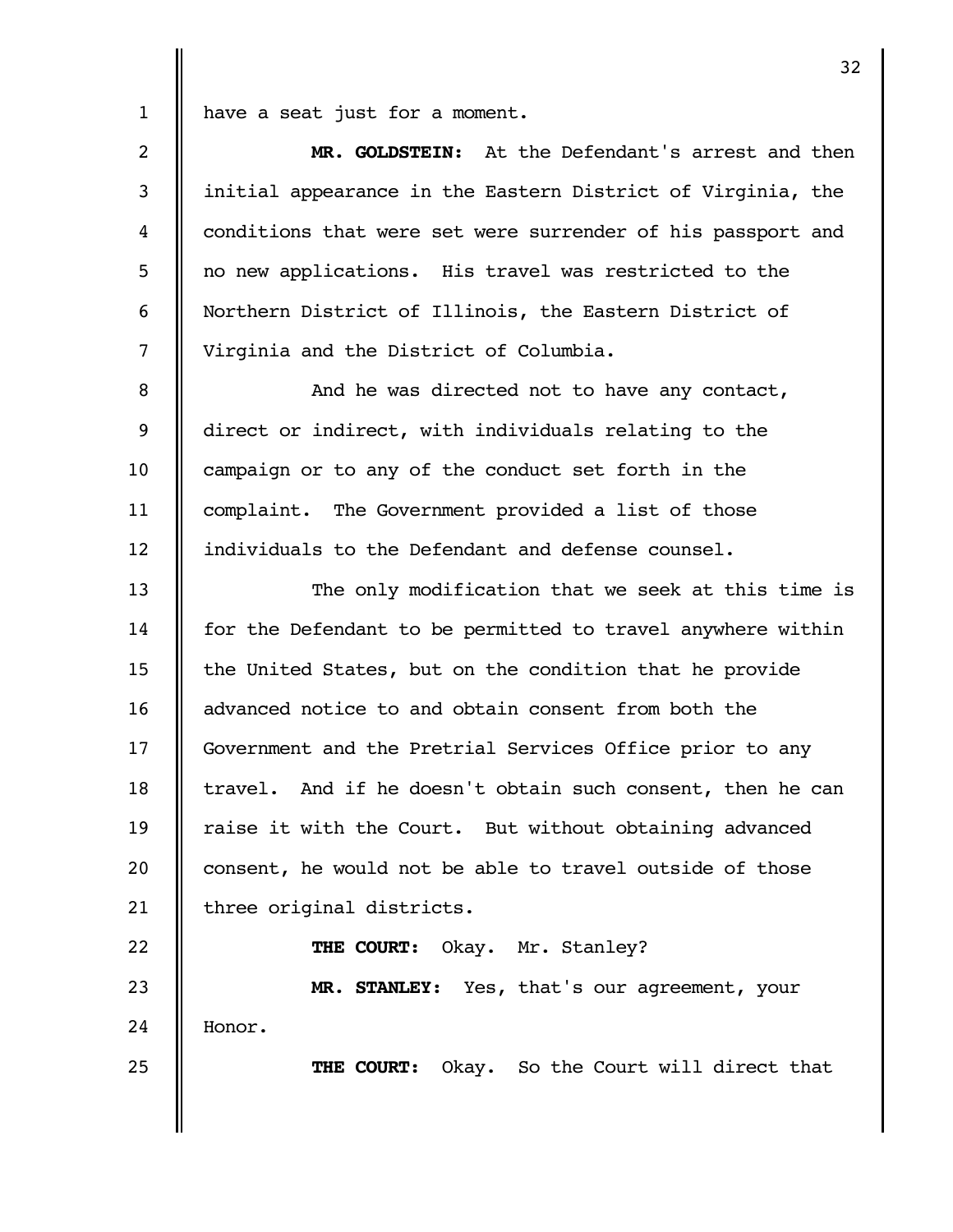those be the terms of Mr. Papadopoulos' release pending sentencing. I have in front of me a report from Pretrial Services that doesn't include the list of the names of the individuals where there was no contact. 1 2 3 4

Is that something that actually should be in the order that Pretrial Services would enter or is that something that is going to be done separately just with an understanding with the Office of the Special Counsel? I wasn't sure how it was done in Virginia. 5 6 7 8 9

**MR. GOLDSTEIN:** The list was not provided to Pretrial Services in Virginia. We are happy to provide a list to the Court and to the Pretrial Services Office. The Defendant and counsel has the list and they know who those individuals are. 10 11 12 13 14

**MR. BREEN:** That's correct, we've honored the request that was entered earlier, and I don't anticipate any contact with those individuals. That list was given to the Defendant in our presence. We went through it and explained it to him. So I think we're monitoring it pretty well. 15 16 17 18 19

**THE COURT:** Well, it sounds to me as though the parties understand what the terms are. I don't think you need to provide me with a copy of the list as long as the parties understand who is on the list and there's not a disagreement about that. If that's something that's certain, I don't think I need a copy of that. 20 21 22 23 24 25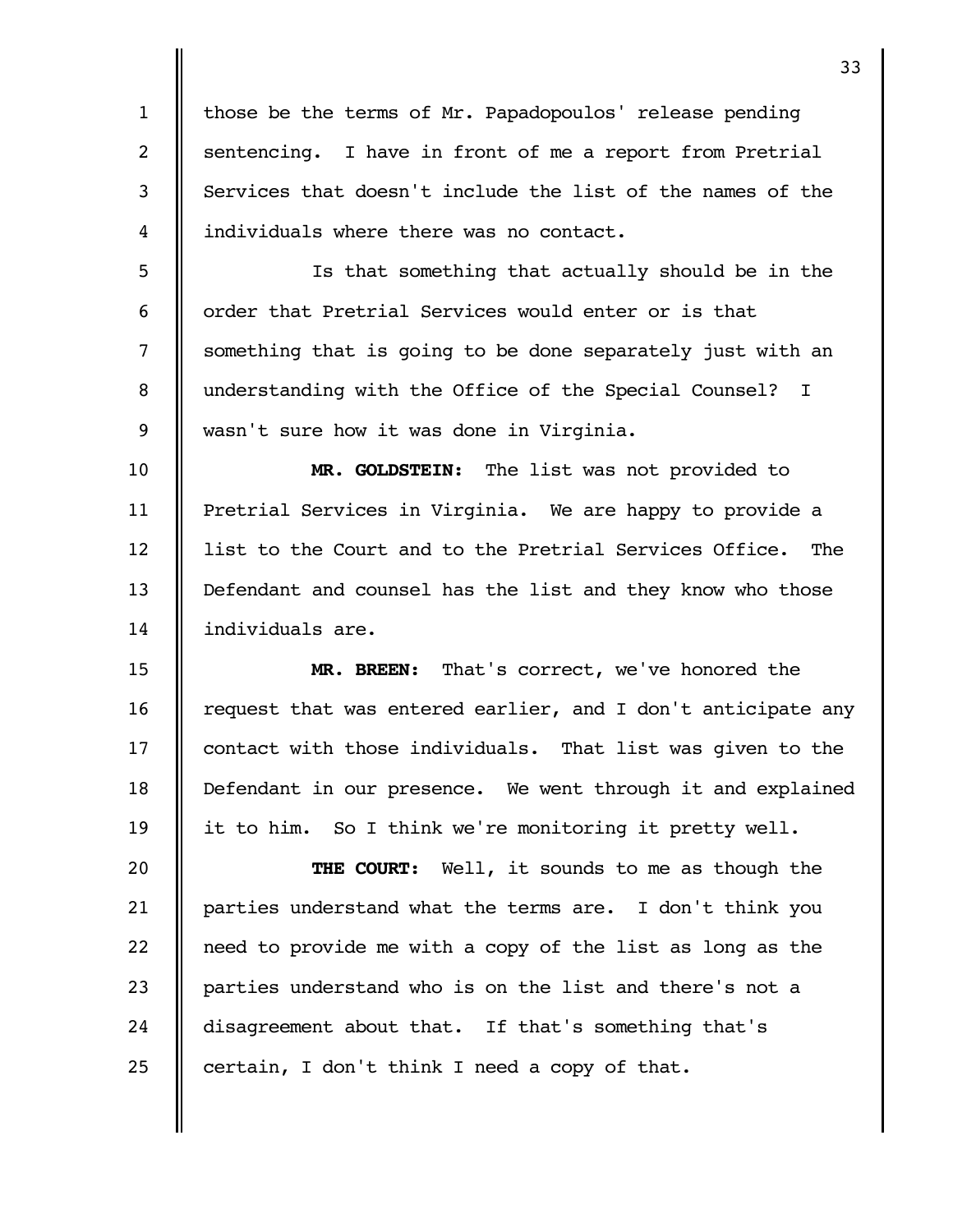|                | 34                                                          |
|----------------|-------------------------------------------------------------|
| $\mathbf{1}$   | MR. GOLDSTEIN: Thank you, your Honor.                       |
| $\overline{2}$ | THE COURT: And then I'm going to sign an order              |
| 3              | just providing for routine processing. If there are any     |
| 4              | issues that come up with respect to the terms or any        |
| 5              | uncertainty with respect to the conditions of release       |
| 6              | pending sentencing, the parties are welcome to just contact |
| 7              | me about that. If you even wanted to do it telephonically,  |
| 8              | we probably could do something along those lines if there's |
| 9              | any uncertainty that comes up.                              |
| 10             | MR. GOLDSTEIN: Thank you, your Honor.                       |
| 11             | MR. BREEN: Judge, there is one thing in the                 |
| 12             | pretrial report that indicates that Mr. Papadopoulos should |
| 13             | call in every week. While I know that's not horribly        |
| 14             | burdensome, he's in constant contact with our office. I     |
| 15             | really don't see that as a necessary condition. Maybe once  |
| 16             | a month would do it.                                        |
| 17             | That is a standard condition I think.<br>THE COURT:         |
| 18             | What's the Government's position with respect to that? It   |
| 19             | does seem to me that it's not terribly burdensome.<br>I     |
| 20             | understand it's not fun to do, but just to make a brief     |
| 21             | telephone call to check in doesn't seem terribly burdensome |
| 22             | to me.                                                      |
| 23             | Given that the Defendant's located<br>MR. GOLDSTEIN:        |
| 24             | in Chicago and it's only required to be done telephonically |
| 25             | and it's a standard condition, the Government would prefer  |
|                |                                                             |
|                |                                                             |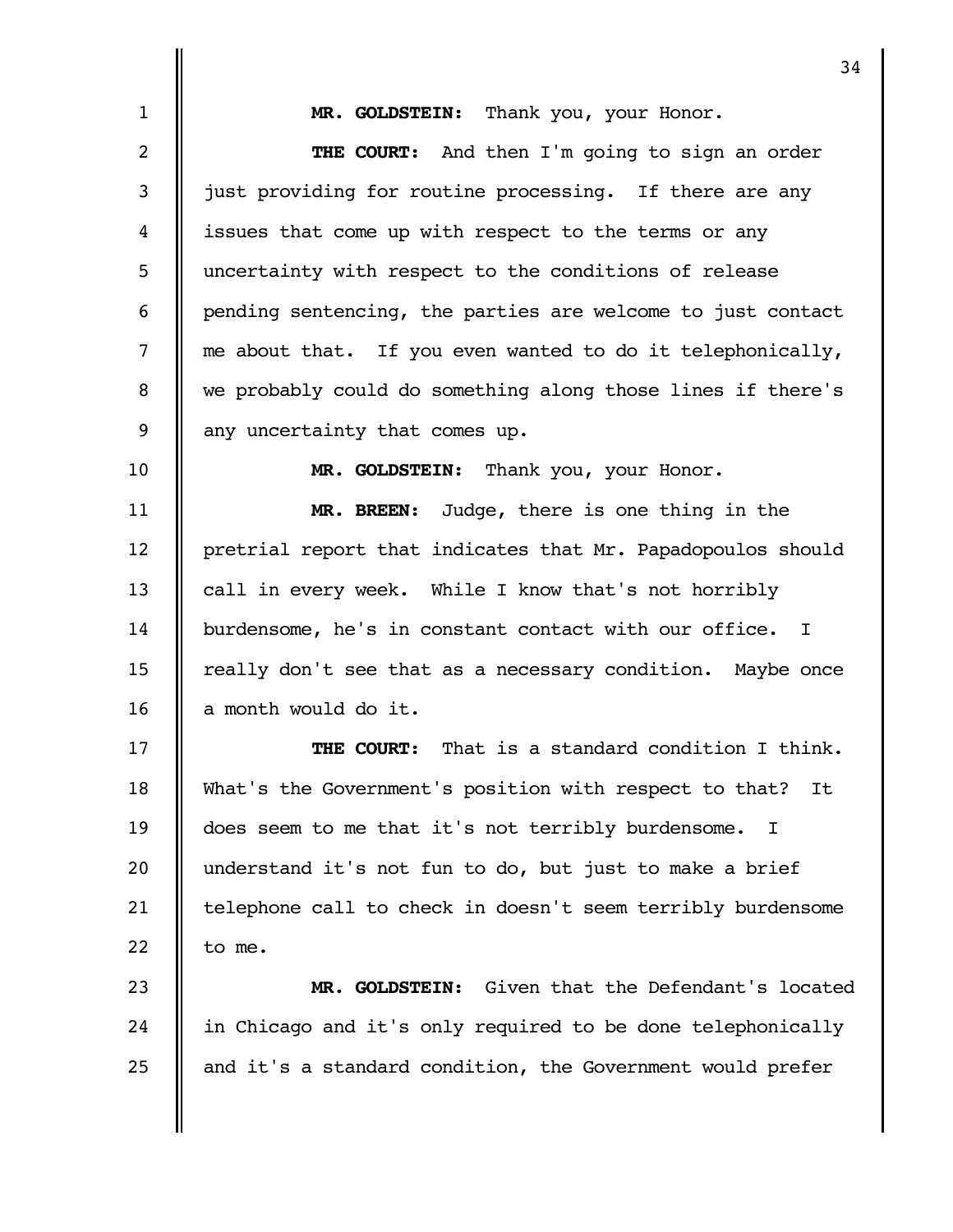|              | 35                                                           |
|--------------|--------------------------------------------------------------|
| $\mathbf{1}$ | that that condition remain in place.                         |
| 2            | <b>THE COURT:</b> Why don't I leave that in place,           |
| 3            | because it just doesn't strike me that it's terribly         |
| 4            | burdensome to him to do that.                                |
| 5            | So just for purposes of the record, here are the             |
| 6            | additional conditions: Mr. Papadopoulos shall report to      |
| 7            | Pretrial Services weekly by phone as we just discussed. He   |
| 8            | shall verify his address with Pretrial Services immediately  |
| 9            | or by the next business day; that he live at XXXXXXXXXXXXXX  |
| 10           |                                                              |
| 11           | There's a telephone number that's provided here that I'm not |
| 12           | going to put on the record at this point because these       |
| 13           | proceedings may be unsealed at some point.                   |
| 14           | I don't know, Mr. Papadopoulos, if you'd prefer              |
| 15           | that if these proceedings are unsealed at some point, if     |
| 16           | your address remain confidential as well?                    |
| 17           | THE DEFENDANT:<br>Yes, sir.                                  |
| 18           | <b>THE COURT:</b> So I know this whole proceeding is         |
| 19           | under seal, but let me ask that within the transcript that   |
| 20           | Mr. Papadopoulos' address be sealed further so that if the   |
| 21           | transcript is otherwise released that that would not be      |
| 22           | revealed.                                                    |
| 23           | Further, that as we've discussed, Mr. Papadopoulos           |
| 24           | will provide Pretrial Services and the Office of Special     |
| 25           | Counsel with notification of his travel before he does so,   |
|              |                                                              |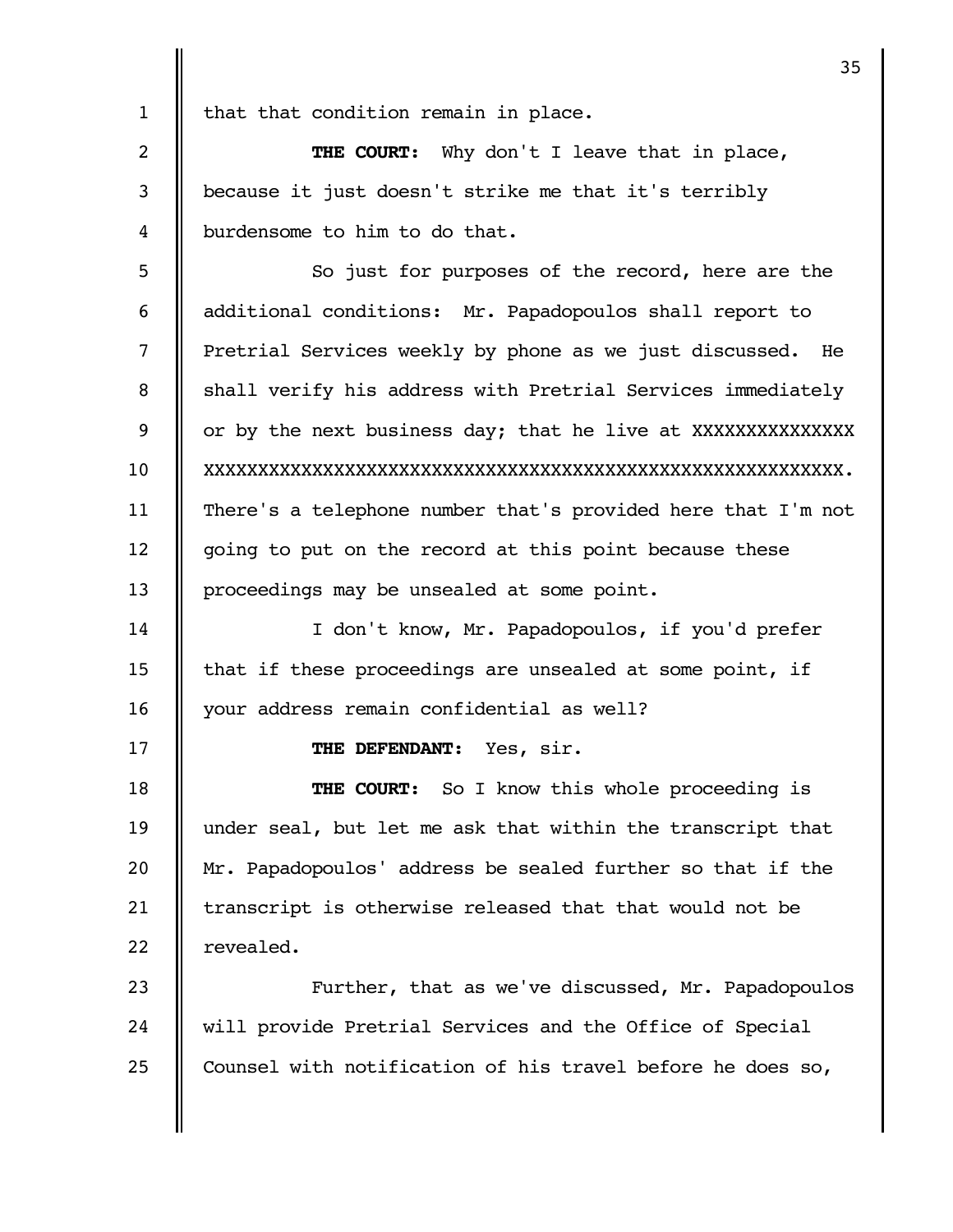|                | 36                                                           |
|----------------|--------------------------------------------------------------|
| $\mathbf{1}$   | and that he only travel outside of the three jurisdictions   |
| $\overline{2}$ | that we discussed with prior authorization.                  |
| 3              | Is Mr. Papadopoulos' passport going to be returned           |
| 4              | to him at this point? Does he have the passport?             |
| 5              | MR. GOLDSTEIN: He does not, it was surrendered at            |
| 6              | the time of his arrest. The Government would hold onto       |
| 7              | that.                                                        |
| 8              | THE COURT: So Mr. Papadopoulos will not apply for            |
| 9              | or possess a passport; surrender all passports that he may   |
| 10             | have that are not already surrendered to Pretrial Services.  |
| 11             | And that if the Government does return Mr. Papadopoulos'     |
| 12             | passport to him, that he then turn it over to Pretrial       |
| 13             | Services within 24 hours.                                    |
| 14             | Anything further with respect to the conditions of           |
| 15             | release?                                                     |
| 16             | MR. GOLDSTEIN:<br>No, your Honor.                            |
| 17             | MR. STANLEY: No, your Honor.                                 |
| 18             | <b>THE COURT:</b> Okay. So the only other thing that --      |
| 19             | I guess two other things to discuss. We should discuss       |
| 20             | either a sentencing date or whether you just want to provide |
| 21             | me with a status report at some point or a check-in with     |
| 22             | respect to sentencing if you're not ready to specify a date. |
| 23             | Why don't we start with that.                                |
| 24             | MR. GOLDSTEIN: The Government would ask that you             |
| 25             | provide a control date of either 90 or 120 days from now     |
|                |                                                              |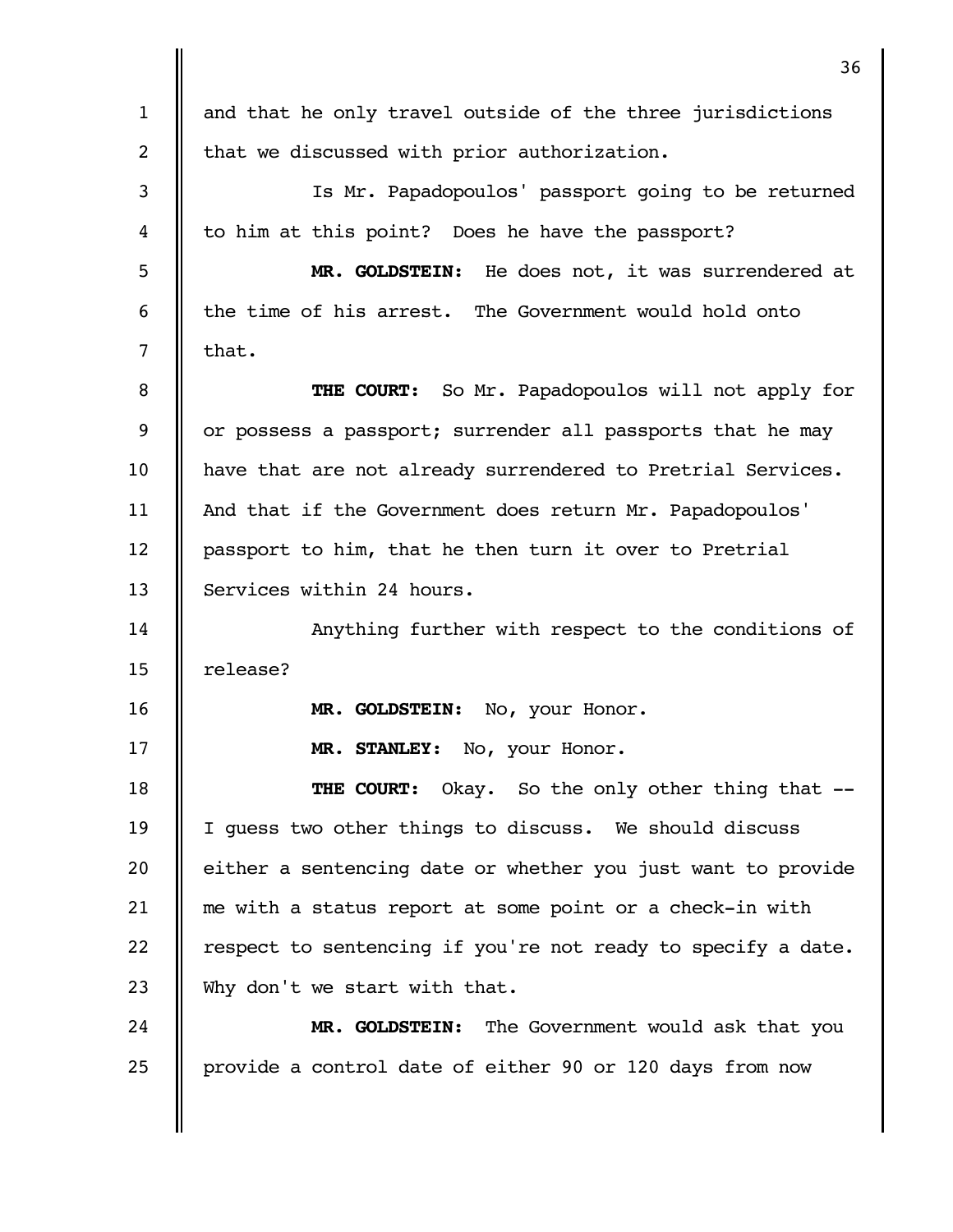where we can come back to the Court and see if that would be the right time to then set a sentencing date. **THE COURT:** Okay. If it turns out that the parties are in agreement before that date, that we can actually use that date as a sentencing date. You can jointly notify the Courtroom Deputy and provide the paperwork to me. Well, I take that back. We'll have to order a presentence report, and we're not ready to order a presentence report. So let's just do a status check-in then. What is the defense's position? **MR. BREEN:** Judge, we have no objection to the 90-day status or whatever you want to call it. **THE COURT:** So we'll have a status conference in 90 days. Let's just pick a date while everyone is here. **MR. BREEN:** Can that be by phone, your Honor? **THE COURT:** Any objection to doing that by telephone? **MR. GOLDSTEIN:** No objection, your Honor. **THE COURT:** Okay. I assume that Mr. Papadopoulos would be on the telephone for the call? **MR. BREEN:** He will if you ask us, Judge. **THE COURT:** I think he should be. If we're doing that by telephone, I'd like to make clear on the record that he's waiving any right he might have to be personally 1 2 3 4 5 6 7 8 9 10 11 12 13 14 15 16 17 18 19 20 21 22 23 24 25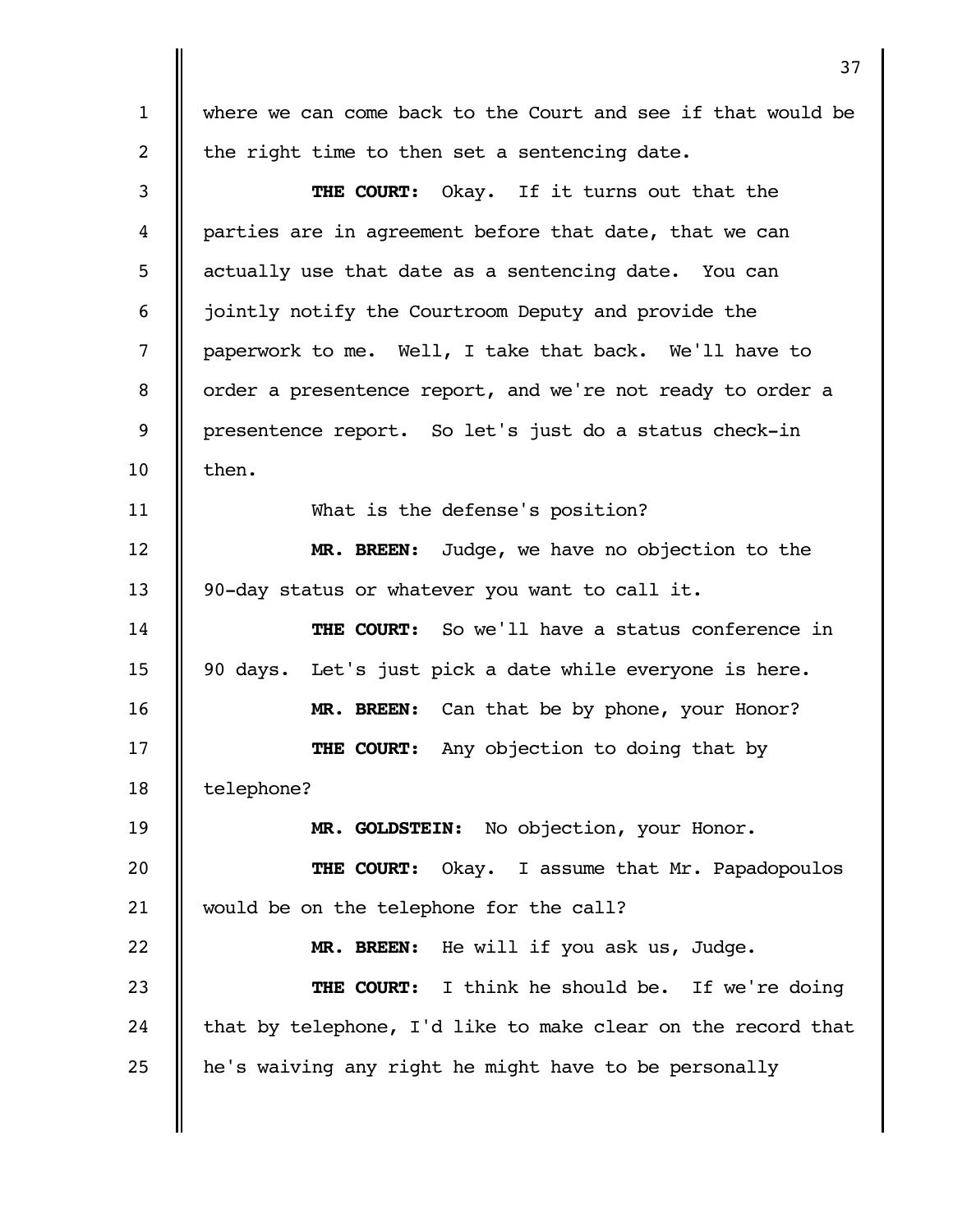|              | 38                                                           |
|--------------|--------------------------------------------------------------|
| $\mathbf{1}$ | present for such a proceeding.                               |
| 2            | MR. BREEN: That's correct.                                   |
| 3            | THE COURT: Mr. Papadopoulos, do you understand               |
| 4            | that you'd be waiving your right to be present in person and |
| 5            | would just participate by telephone?                         |
| 6            | THE DEFENDANT: Yes, I do, your Honor.                        |
| 7            | Any objection to that?<br>THE COURT:                         |
| 8            | THE DEFENDANT:<br>No.                                        |
| 9            | <b>THE COURT:</b> That would be fine, we can do that by      |
| 10           | telephone. So I think we're talking about some time in mid   |
| 11           | January.                                                     |
| 12           | How about January 22nd at 11:00 a.m.?                        |
| 13           | MR. GOLDSTEIN: That's fine with the Government,              |
| 14           | your Honor.                                                  |
| 15           | MR. STANLEY: That's fine, your Honor.                        |
| 16           | I was actually being considerate of<br>THE COURT:            |
| 17           | the people from Chicago.                                     |
| 18           | MR. BREEN: I love the 11:00 o'clock start.                   |
| 19           | THE COURT: Well, I realize that you are on a                 |
| 20           | slightly different time than the rest of us.                 |
| 21           | The other issue I wanted to bring up is I'm                  |
| 22           | sensitive to the fact that there are First Amendment         |
| 23           | considerations with respect to this proceeding. As           |
| 24           | indicated in my order, I was persuaded that there was        |
| 25           | compelling reason to proceed today under seal, to have these |
|              |                                                              |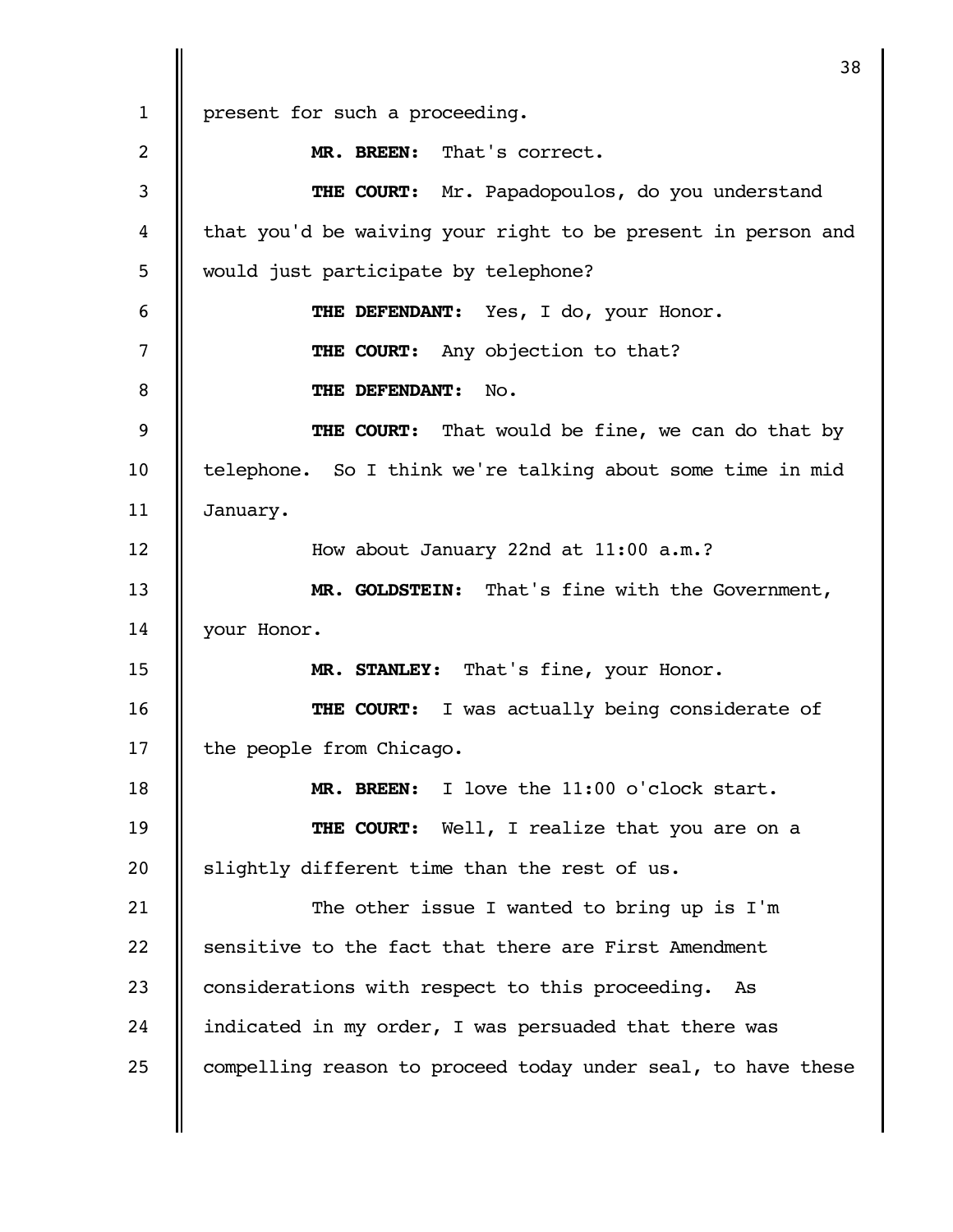proceedings under seal and to have them remain under seal so as not to interfere with an ongoing investigation.

1

2

3

4

5

6

24

25

Going forward though, I want to make sure that that process doesn't take any longer than necessary and that the public does have access to these proceedings as soon as it can consistent with not undermining an ongoing investigation. 7

So Mr. Goldstein, I don't know if you want to speak to that. I think my order, as was proposed by your office, provides for I think a status check-in, just filing in 30 days to let me know what the status is. If I can just ask you to maybe indicate for me what you anticipate by when this may be made public and what the process would be for doing that. 8 9 10 11 12 13 14

**MR. GOLDSTEIN:** We put 30 days in the proposed order, your Honor, because we too are sensitive and understand the First Amendment concerns that are at issue. There are, as we put in the motion, certain aspects of the ongoing investigation that we believe and we submitted to the Court at this time give reason for sealing. When those reasons don't exist anymore -- and we believe that it will be in the near term, that we will immediately alert the Court and ask for the proceedings to be unsealed. 15 16 17 18 19 20 21 22 23

If it is before 30 days, then we will alert the Court at that time. If it goes beyond 30 days on the time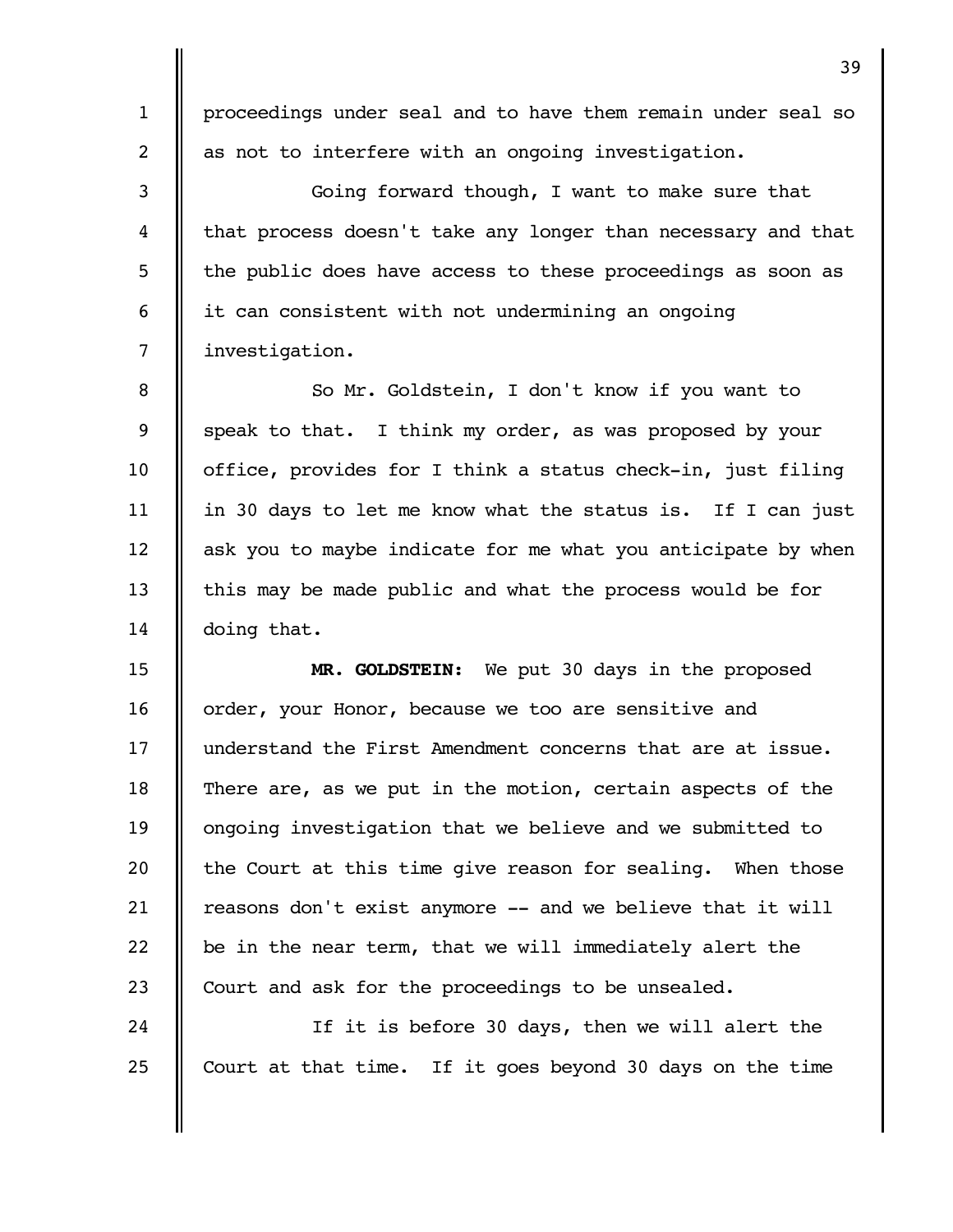|              | 40                                                           |
|--------------|--------------------------------------------------------------|
| $\mathbf{1}$ | period as set forth in the order, we will come back and      |
| 2            | explain to the Court why continued sealing is necessary.     |
| 3            | THE COURT: Okay. Anything from the defense on                |
| 4            | that issue?                                                  |
| 5            | MR. BREEN: No, your Honor. We have not objected              |
| 6            | to this at all. There is a benefit I feel to our client.     |
| 7            | And I certainly understand the Special Prosecutor's position |
| 8            | on this matter considering the very expansive investigation  |
| 9            | that's going forward.                                        |
| 10           | THE COURT: Okay, so we'll leave it that way.                 |
| 11           | I'll expect a report in 30 days. If there's a need to        |
| 12           | revisit the issue at that point, we can do so then.          |
| 13           | Anything further from the Government today?                  |
| 14           | MR. GOLDSTEIN: No, your Honor. Thank you.                    |
| 15           | THE COURT: Anything further from the defense?                |
| 16           | No, your Honor.<br>MR. BREEN:                                |
| 17           | THE COURT:<br>Well, thank you all.                           |
| 18           | (Proceedings adjourned at 2:59 p.m.)                         |
| 19           |                                                              |
| 20           |                                                              |
| 21           |                                                              |
| 22           |                                                              |
| 23           |                                                              |
| 24           |                                                              |
| 25           |                                                              |
|              |                                                              |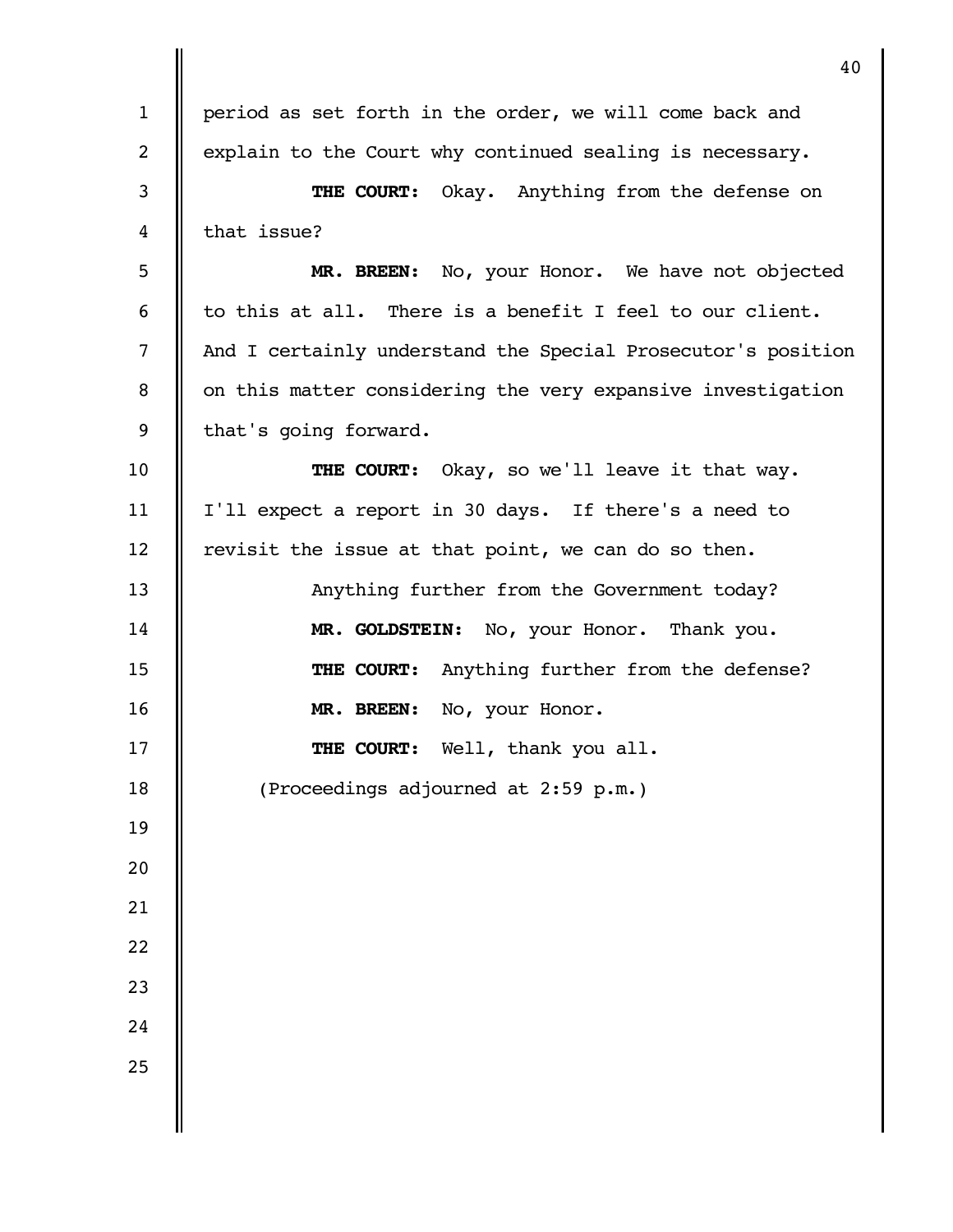## CERTIFICATE

I, Jeff M. Hook, CSR, RPR, certify that the foregoing is a correct transcript from the record of proceedings in the above-entitled matter.

October 30, 2017

JAn We

**DATE** 

Jeff M. Hook, CSR, RPR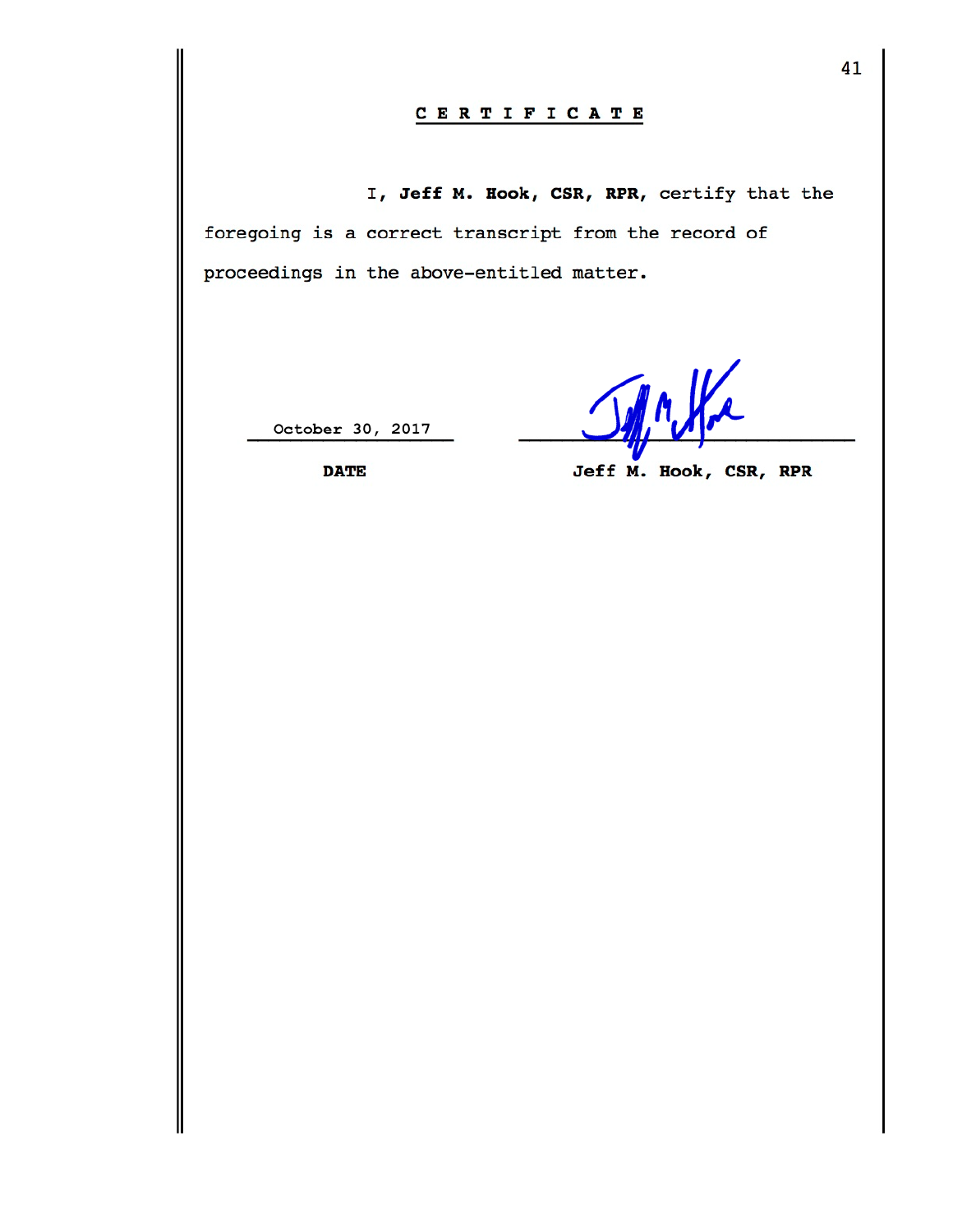| $\overline{\mathbf{3}}$                                                                                                                    | above [2] 13/12 41/5<br>above-entitled $[1]$ $41/5$                                                                            | $\lambda$ along [1] 34/8<br>$\vert$ already [1] 36/10                                                                                    |
|--------------------------------------------------------------------------------------------------------------------------------------------|--------------------------------------------------------------------------------------------------------------------------------|------------------------------------------------------------------------------------------------------------------------------------------|
| $$100$ $[1]$ $23/17$                                                                                                                       | absolutely [2] $\overline{19}/10$ 19/12 also [14] $\overline{3}/25$ 7/6 9/25                                                   |                                                                                                                                          |
| $$250,000$ [1] $23/14$<br><b>\$500 [1]</b> 27/1                                                                                            | $accept [4]$ 9/9 12/12 25/18 13/19 14/5 14/13 16/16<br>28/18                                                                   | 23/13 23/16 24/19 25/21                                                                                                                  |
| $$9,500$ [1] $27/1$                                                                                                                        | acceptable [3] 16/20 17/23 26/12 27/4 31/22                                                                                    |                                                                                                                                          |
|                                                                                                                                            | 25/20<br>accepted [1] 31/7                                                                                                     | although [2] 16/3 26/10<br>am $[4]$ 9/3 18/17 23/23                                                                                      |
| [1001 [4] 6/20 6/23 22/22]                                                                                                                 | access $\begin{bmatrix} 3 \end{bmatrix}$ 18/7 18/10 39/5 31/13                                                                 |                                                                                                                                          |
| 31/10<br>$11:00$ [1] 38/18                                                                                                                 | $accurate$ $[1]$ 20/24<br>$accurate$ <sup>1</sup> [1] $7/16$                                                                   | amended $[1]$ 21/24<br>Amendment [2] 38/22 39/17                                                                                         |
| $11:00$ a.m [1] $38/12$                                                                                                                    | $acknowledge [1]$ 25/21                                                                                                        | AMERICA $\begin{bmatrix} 2 \end{bmatrix}$ $\begin{bmatrix} 1/3 & 2/3 \end{bmatrix}$                                                      |
| 12 [2] 10/4 11/4<br>$120$ [1] 36/25                                                                                                        | acknowledging [1] 7/2<br>Act [1] 14/17                                                                                         | $\lambda$ ammunition $\begin{bmatrix} 1 \end{bmatrix}$ 28/22<br>among $[1]$ 20/12                                                        |
| $\begin{bmatrix} 1215 \\ 1 \end{bmatrix}$ $\begin{bmatrix} 1 \\ 1 \end{bmatrix}$ $\begin{bmatrix} 1/18 \\ 1 \end{bmatrix}$                 | action [4] $1/3$ 2/2 13/22                                                                                                     | amount [1]<br>27/24                                                                                                                      |
| $[14 \t[1] \t21/21]$<br>$\begin{bmatrix} 1519 \\ 1 \end{bmatrix}$ 6/21                                                                     | 14/1<br>actions [1]<br>25/19                                                                                                   | ANDREW [2]<br>$1/13$ 2/7<br>answer [2]<br>$5/12$ $5/16$                                                                                  |
| $16$ $\begin{bmatrix} 1 \end{bmatrix}$ $10/4$                                                                                              | actual [1] 9/19                                                                                                                | anticipate [2] 33/16 39/12                                                                                                               |
| $\begin{bmatrix} 17 - \bar{1}8\bar{2} & \bar{2} \end{bmatrix}$ 2/2 4/25<br>$\begin{bmatrix} 17 & -c & r & -182 & [1] & 31/1 \end{bmatrix}$ | actually $[6]$ 17/18 24/10<br>$28/1$ $33/5$ $37/5$ $38/16$                                                                     | any [36] $4/7$ $4/11$ 6/4 6/8<br>$6/16$ 7/7 8/6 8/9 8/10 9/13                                                                            |
| 18 [6]<br>6/20 6/21 6/23                                                                                                                   | add [3] 3/12 15/24 16/18                                                                                                       | $9/15$ $9/23$ $11/14$ $11/21$                                                                                                            |
| 22/22 24/22 31/10<br>$\begin{bmatrix} 182 & 3 \end{bmatrix}$ 2/2 4/25 31/1                                                                 | addition [3] $13/9$ 23/3<br>23/11                                                                                              | 14/10 14/14 18/8 19/24<br>22/16 23/12 24/8 26/13                                                                                         |
| <u> 1:17-cr-00182-RDM</u> [1]<br>1/4                                                                                                       | additional [2] 26/5 35/6                                                                                                       | 28/21 29/7 29/13 32/8                                                                                                                    |
| $\overline{2}$                                                                                                                             | address [3] 35/8 35/16<br>35/20                                                                                                | 32/10 32/17 33/16 34/3<br>34/4 34/9 37/17 37/25 38/7                                                                                     |
| 20001 [1]<br>1/22                                                                                                                          | adhere [1] 25/19                                                                                                               | 39/4                                                                                                                                     |
| 20004 [1] 1/15<br> 2014 [1]<br>4/8                                                                                                         | adjourned $[1]$ 40/18<br>$adjudged$ $[1]$ $31/8$                                                                               | anymore [1] 39/21<br>anyone $[6]$ 4/15 28/24                                                                                             |
| 2016 [1]<br>19/23                                                                                                                          | $\alpha$ Justment [2] 25/24 25/25 28/25 29/1 29/6 29/13                                                                        |                                                                                                                                          |
| 2017 [2]<br>$1/5$ 19/20<br>22nd [1]<br>38/12                                                                                               | $\sqrt{a}$ ad $\sqrt{a}$ nced [2] $\sqrt{3}$ 2/16 32/19<br>advisory $\left[\frac{2}{3}\right]$ $\frac{24}{20}$ $\frac{27}{11}$ | $\textsf{lanything} \, 15 \, 3/11 \, 4/4$<br>$4/15$ 6/5 19/10 21/1 21/23                                                                 |
| 23 [1]<br>10/5                                                                                                                             | affect $[1]$ 8/6                                                                                                               | 29/24 30/4 30/7 30/10                                                                                                                    |
| 24 [1]<br>36/13<br>27th [2] 19/20 20/17                                                                                                    | affiliated [1]<br>2/18<br><b>after</b> $[6]$ 13/22 23/6 26/1                                                                   | 36/14 40/3 40/13 40/15<br>$\textsf{anytime}$ [1] $16/8$                                                                                  |
| 2:12 [1]<br>1/6                                                                                                                            | 26/5 27/8 31/21                                                                                                                | anywhere [1] 32/14<br>  appeal [11] 7/5 12/19                                                                                            |
| <u>2:59 p.m [1]</u><br>40/18<br>3                                                                                                          | afternoon $[5]$ $2/6$ $2/10$<br>2/11 2/14 2/15                                                                                 | 12/20 12/23 12/25 13/4                                                                                                                   |
| 30 [6] $7/23$ 39/11 39/15                                                                                                                  | Again [1] 26/14                                                                                                                | 13/5 13/7 13/10 13/15                                                                                                                    |
| 39/24 39/25 40/11                                                                                                                          | against [7] 6/15 8/13 10/1 14/10<br>$10/6$ 11/14 12/8 30/1                                                                     | appealed $[1]$ $13/6$                                                                                                                    |
| <b>333 [1]</b> $1/22$<br><u> 3553 [1]</u><br>24/23                                                                                         | agency [1] 14/14                                                                                                               | $\alpha$ appealing $\begin{bmatrix} 1 \\ 1 \end{bmatrix}$ $\begin{bmatrix} 13/17 \\ 13/17 \end{bmatrix}$                                 |
| $\overline{\mathbf{4}}$                                                                                                                    | Agent [1] 2/9                                                                                                                  | Appeals $\begin{bmatrix} 1 \end{bmatrix}$ $\begin{bmatrix} 12/19 \end{bmatrix}$<br>$\alpha$ appear $\begin{bmatrix} 1 \end{bmatrix}$ 4/3 |
| 48 [1]<br>8/5                                                                                                                              | agents [1] 19/21<br>ago [2] 8/15 14/23                                                                                         | $\alpha$ appearance $\begin{bmatrix} 1 \end{bmatrix}$ 32/3                                                                               |
| 5                                                                                                                                          | $large$ $[1]$ $16/13$<br>agreed [3] 15/6 25/16                                                                                 | APPEARANCES [1] 1/11<br>appeared $\begin{bmatrix} 1 \end{bmatrix}$ $\begin{bmatrix} 3/9 \end{bmatrix}$                                   |
| $\overline{53}$<br>[1]<br>1/18                                                                                                             | 27/15                                                                                                                          | applicable [3] 14/8 26/11                                                                                                                |
| Ī2Ī<br>54<br>27/25 28/14                                                                                                                   | 13/10 13/20<br>agreeing [4]<br>14/9 22/20                                                                                      | 28/1<br>applications $[1]$ 32/5                                                                                                          |
| $ \overline{6} $                                                                                                                           | agreement [31] 1/9 6/2                                                                                                         | applies $[1]$ 28/2                                                                                                                       |
| 60604<br>$[1]$<br>1/19                                                                                                                     | $6/25$ 7/1 7/9 7/17 7/20<br>$9/21$ 13/10 13/24 14/9                                                                            | apply $[4]$ 25/4 25/11 27/9<br>36/8                                                                                                      |
| $\overline{9}$                                                                                                                             | 14/13 15/7 17/25 18/17<br>19/16 22/2 22/4 22/17                                                                                | appreciate [1] 18/12                                                                                                                     |
| $90$ [2] $36/25$ 37/15<br>  <b>90-day [1]</b> 37/13                                                                                        | 25/20 25/21 25/23 26/4                                                                                                         | approach $[1]$ 2/4<br>appropriate $[2]$ 17/14                                                                                            |
| 950<br>T11<br>1/15                                                                                                                         | 26/6 27/5 27/15 29/9 29/15<br>31/14 32/23 37/4                                                                                 | 27/10<br>are [37] $4/25$ 6/24 7/2                                                                                                        |
| A                                                                                                                                          | agreements $[1]$ $15/1$                                                                                                        | 7/15 7/20 7/22 8/13 9/1                                                                                                                  |
| $\overline{a.m}$ [1] $\overline{\phantom{a}}$<br>38/12                                                                                     | 7/9 25/17<br>agrees [2]<br>ahead [1]<br>10/22                                                                                  | 12/25 17/4 17/10 18/14<br>20/4 22/19 23/21 23/25                                                                                         |
| AARON [2]<br>$1/12$ 2/7<br>ability [2] 8/7 17/1                                                                                            | aided [1]<br>1/25                                                                                                              | 24/20 28/3 29/14 30/13                                                                                                                   |
| <b>able [7]</b> 14/16 15/2 19/5                                                                                                            | alcohol [1]<br>8/6<br>alert [2]<br>39/22 39/24                                                                                 | 30/20 30/21 31/13 33/11<br>33/14 33/21 34/3 34/6 35/5                                                                                    |
| 19/18 20/11 21/9 32/20<br>$5/22$ $8/21$ $9/5$<br> about [23]                                                                               | all [18]<br>$2/10$ $2/14$ $2/16$                                                                                               | 35/15 36/10 37/4 38/19                                                                                                                   |
| 9/8 11/21 14/19 22/2 22/14                                                                                                                 | 4/6 4/12 5/12 5/25 6/3 7/3<br>$9/22$ 13/16 18/6 18/20                                                                          | 38/22 39/16 39/17 39/18<br>$\arcsin$ gnment [3] $1/9$ 2/24                                                                               |
| 22/17 25/4 28/2 29/25<br>29/25 29/25 30/5 30/8                                                                                             | 18/23 23/25 36/9 40/6                                                                                                          | 4/20                                                                                                                                     |
| 30/11 30/14 31/17 33/24                                                                                                                    | 40/17<br>alleged [1]<br>10/6                                                                                                   | ARTGNMENT/PLEA [1] 1/9<br>arrest $[3]$ 29/2 32/2 36/6                                                                                    |
| 34/7 38/10 38/12                                                                                                                           | almost [1]<br>4/9                                                                                                              | articulate $[1]$ 15/2                                                                                                                    |
|                                                                                                                                            |                                                                                                                                |                                                                                                                                          |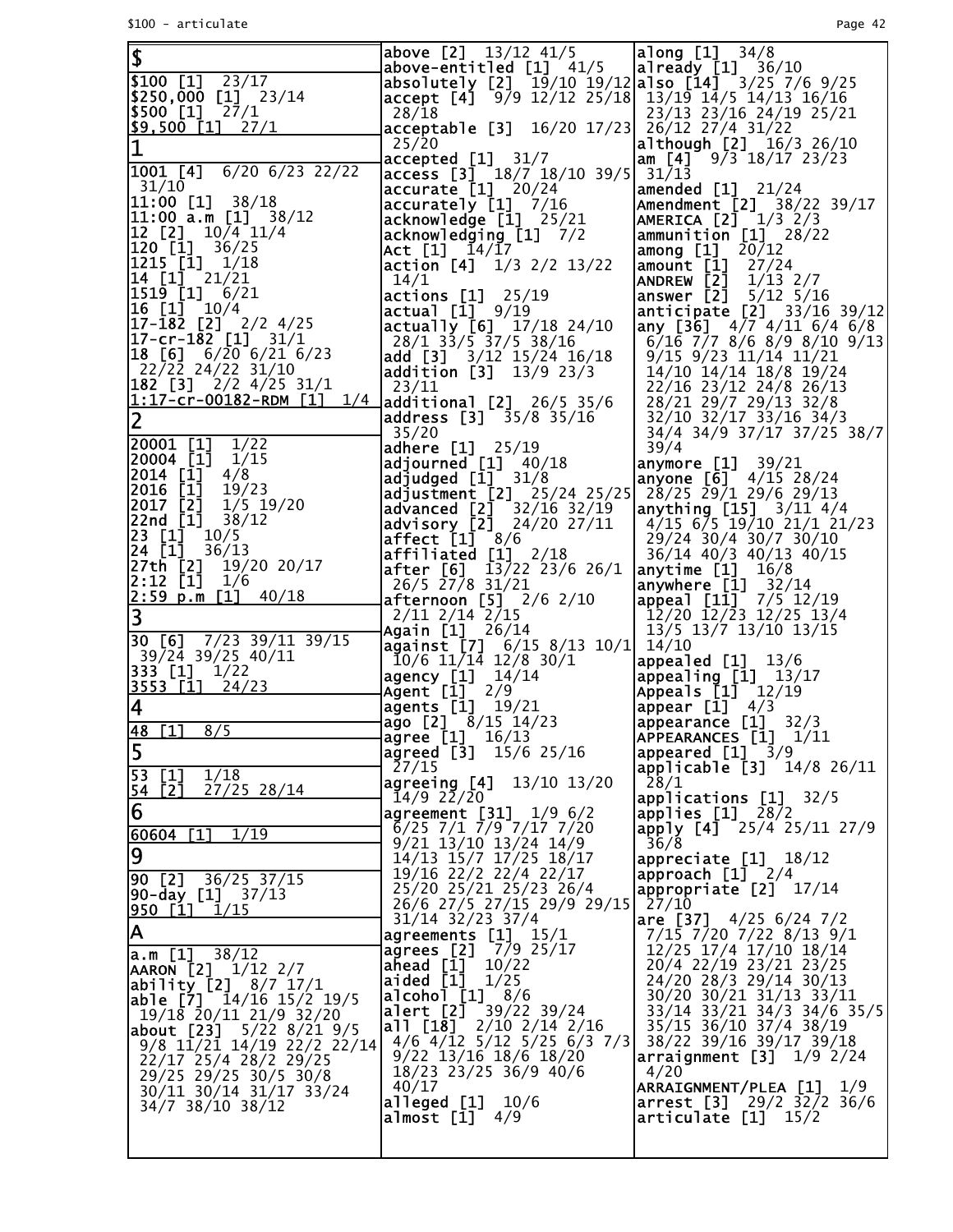| A                                                                                                        | 8/1<br> born [1]<br>both [2]<br>27/15 32/16                                   | $check-in [3] 36/21 37/9$<br>39/10                                              |
|----------------------------------------------------------------------------------------------------------|-------------------------------------------------------------------------------|---------------------------------------------------------------------------------|
| articulated [1] 16/17                                                                                    | Boulevard [1]<br>1/18                                                         | Chicago $[4]$ $1/19$ $8/2$ $34/24$                                              |
| articulating [1] 17/16<br>as [33] $3/\overline{2}1 \overline{4}/7 \overline{4}/13 \overline{6}/5$        | bound [1] <sup>23</sup> /23<br> box [1] 11/4                                  | 38/17<br>chill $[1]$ $17/1$                                                     |
| $6/16$ 10/23 13/5 13/16                                                                                  | break [1]<br>6/6                                                              | Circuit $[1]$ $14/23$                                                           |
| 13/20 14/12 15/14 15/15                                                                                  | BREEN [4] 1/16 1/17 2/12                                                      | $circumstances$ [3] $7/6$                                                       |
| 18/7 20/14 25/7 25/10 28/1<br>28/19 33/20 33/22 33/22                                                    | 3/16<br><b>brief</b> [3] $3/6$ 15/23 34/20                                    | 16/13 17/13<br>$ c$ itizen $[1]$ 8/3                                            |
| 34/15 35/7 35/16 35/23                                                                                   | <b>briefly [1]</b> 3/2                                                        | $ citizens$ $[1]$ $11/4$                                                        |
| 37/5 38/23 39/2 39/5 39/5<br>39/9 39/18 40/1                                                             | bring [4] <sup>7</sup> /10 13/20 13/25 civil [1]                              | 28/19                                                                           |
| ask [19] 3/16 4/21 5/9 6/7 brought [1] 13/22                                                             | 38/21                                                                         | $claim$ [1]<br>14/2<br>clarification $[3]$ $3/12$ $6/6$                         |
| $6/13$ $6/14$ $9/13$ $18/1$ $19/2$                                                                       | burden [5] 5/23 10/10 12/2  18/12                                             |                                                                                 |
| 19/3 19/7 19/8 19/9 22/16<br>35/19 36/24 37/22 39/12                                                     | $12/13$ $12/15$<br> burdensome [4]                                            | clarified $[3]$ 19/11 21/2                                                      |
| 39/23                                                                                                    | 34/14 34/19 21/24<br>$34/21$ 35/4                                             | clarify $[1]$ 28/6                                                              |
| asked [1] 19/21                                                                                          | Bureau [2] 22/21 31/9                                                         | clear [1]<br>37/24                                                              |
| <b>asking [1]</b> 17/15<br>aspects $[1]$ 39/18                                                           | $ {\rm business}$ $[1]$ 35/9<br><b>but [20]</b> $4/2$ $4/13$ $11/25$          | Clerk [2]<br>$5/9$ 13/7<br>client $[1]$ 40/6                                    |
| $\textsf{assert} \; [1] \; 13/13$                                                                        | $13/\overline{16}$ $\overline{14}/8$ $16/\overline{16}$ $16/\overline{18}$    | close $[1]$ $17/19$                                                             |
| assessment [1] 23/17                                                                                     | 19/17 20/4 23/23 24/15                                                        | coerced $[1]$ 29/7                                                              |
| assistance [3] 12/20 13/14  24/16 24/25 26/18 27/19<br>14/3                                              | 31/24 32/15 32/19 34/20                                                       | collateral <sup>[2]</sup> 13/21 13/25<br>COLUMBIA $[4]$ $1/1$ $9/16$ $9/24$     |
| assume [4] 2/17 8/3 16/2                                                                                 | 35/19                                                                         | 32/7                                                                            |
| 37/20                                                                                                    | C                                                                             | come [14] 2/22 4/22 6/14                                                        |
| $\textsf{lassumption}$ [1] 26/18<br>at [44]                                                              | call [5] $31/21$ $34/13$ $34/21$ 19/9 20/22 29/1 34/4 37/1                    | 7/15 11/19 15/5 17/14 19/3                                                      |
| <b>attached [1]</b> 19/16                                                                                | 37/13 37/21                                                                   | 40/1                                                                            |
| $\textsf{attempt}\ [1]\ \ 18/11$<br>attention [1] 7/10                                                   | called [2] 14/23 23/20                                                        | comes $[1]$ 34/9                                                                |
| <b>attorney [1]</b> 28/24                                                                                | campaign $[3]$ 19/25 20/10<br>32/10                                           | coming $[1]$ $17/18$<br>comment [2] 24/6 24/7                                   |
| Attorney's [1] 14/21                                                                                     | can [17] 12/25 15/21 16/18 Commission [3] 14/7 23/20                          |                                                                                 |
| authorization [1] 36/2<br> Avenue [2] 1/15 1/22                                                          | $18/\overline{1}$ $2\overline{4}/14$ $24/25$ $25/13$                          | 23/24                                                                           |
| aware [2] 4/6 31/2                                                                                       | 31/25 32/18 37/1 37/4 37/5   committed [2] 10/6 10/6<br>37/16 38/9 39/6 39/11 | communicating [1] 20/9                                                          |
| B                                                                                                        | 40/12                                                                         | communication [1] 20/8                                                          |
| back [11] $\frac{2}{22}$ 7/15 17/25 cannot [1] 12/14                                                     | candidate $[1]$ $19/25$                                                       | communications [1]<br>20/13<br>compel $[1]$ $11/18$                             |
| 18/20 19/3 19/9 20/22 23/9 capable [1] 31/1                                                              |                                                                               | $compelling$ [1]<br>38/25                                                       |
| $37/1$ $37/7$ $40/1$<br><b>bail [1]</b> 31/18                                                            | $\sqrt{2}$ carefully [5] 8/18 9/13                                            | competent [1]<br>31/1                                                           |
|                                                                                                          | 19/7 21/16 22/8<br>carries [3] 12/15 22/25                                    | complaint [2]<br>$6/19$ 32/11<br>$completely [1]$ $20/24$                       |
| Bankrūptcy [1] 1/21<br> barred [1] 16/15                                                                 | 23/13                                                                         | complex $\begin{bmatrix} 1 \end{bmatrix}$ $\begin{bmatrix} 23/21 \end{bmatrix}$ |
| $\bm{\mathsf{base}}$ [1] $\scriptstyle{\textcolor{red}{\mathsf{7}}}$ 25/17                               | case [36] $2/18$ 3/24 4/4                                                     | computer $\begin{bmatrix} 1 \end{bmatrix}$ $1/25$                               |
| $\overline{5}$ based $\overline{16}$ ] 11/5 14/1 24/21   4/25 5/8 5/22 9/2 9/5<br>$26/9$ $26/10$ $26/18$ | 10/25 11/19 12/6 13/11                                                        | computer-aided [1]<br>1/25<br>concern [1]<br>16/5                               |
| basis [1]<br>31/5                                                                                        | 13/14 13/22 14/15 14/23                                                       | concerns $[\bar{2}]$<br>4/7 39/17                                               |
| be [56]<br><b>became</b> $[1]$ $3/23$                                                                    | 15/3 15/9 15/13 16/10<br>16/21 18/22 18/24 19/6                               | conclude [1]<br>27/10                                                           |
| because [12]<br>9/21 12/2                                                                                | 21/8 22/3 25/5 27/9 28/1                                                      | concur $[2]$ $21/4$ $21/8$<br>condition $[7]$ 6/17 7/11                         |
| 12/13 14/20 18/23 28/2                                                                                   | 28/4 29/4 29/10 29/19 30/1                                                    | 32/15 34/15 34/17 34/25                                                         |
| 29/3 29/19 30/21 35/3<br>35/12 39/16                                                                     | 30/15 30/25<br>cases [1] 15/5                                                 | 35/1<br>conditions $[7]$ 23/8 23/8                                              |
| <b>been</b> [7] $3/9$ $4/9$ $4/17$                                                                       | category [2] 26/14 26/19                                                      | 31/18 32/4 34/5 35/6 36/14                                                      |
| 10/14 14/21 14/22 16/17                                                                                  | cause $[2]$ $10/5$ $10/11$                                                    | conduct [7] 7/3 19/15                                                           |
| <b>before [9]</b> 1/9 2/24 3/23<br>$5/8$ $5/\overline{2}4$ 30/1 35/25 37/4                               | certain $[8]$ 9/12 12/23<br>20/5 20/8 23/8 28/19 33/25                        | $20/11$ $25/20$ $26/3$ $26/5$<br>32/10                                          |
| 39/24                                                                                                    | 39/18                                                                         | confer $[3]$ 6/7 8/20 9/14                                                      |
| <b>behalf [2]</b> 2/12 11/25                                                                             | certainly $[1]$ 40/7                                                          | conference $[1]$ 37/14                                                          |
| being [3] $15/12$ $17/3$ $38/16$ certify [1] $41/3$<br><b>believe [4]</b> 13/1 20/25                     |                                                                               | confidential $[1]$ 35/16                                                        |
|                                                                                                          |                                                                               |                                                                                 |
| $39/19$ $39/21$                                                                                          | challenge [4]<br>7/7 13/21<br>13/23 13/25                                     | $3/17$ $5/7$<br>confirm [2]<br>confront $[1]$ $11/13$                           |
| believes [1]<br>19/5                                                                                     | chance $[6]$ 8/17 8/20 22/7                                                   | confronted [2]<br>14/21 14/22                                                   |
| benefit [1]<br>40/6<br><b>best [1]</b> 24/16                                                             | 22/13 22/16 25/4<br>change [2]<br>24/17 26/17                                 | Congress [2] 23/19 24/22                                                        |
| 19/25 25/20                                                                                              | charged [2]<br>$5/1$ 6/19                                                     | <b>connection</b> $[2]$ 4/10 29/14<br>connections [1]<br>20/6                   |
| <b>between [5]</b> 19/2<br>26/21 27/1 29/10                                                              | charges [5]<br>$6/15$ 6/16 8/14 consent [5]                                   | $3/4$ $3/18$ $32/16$                                                            |
| <b>beyond [5]</b> 12/3 12/14 19/5 <b> </b><br>21/10 39/25                                                | $8/24$ 31/3<br>check [4]<br>34/21 36/21 37/9 consequences [1]                 | $32/18$ $32/20$<br>31/3                                                         |
| <b>book [2]</b> 23/22 24/1                                                                               | 39/10                                                                         | consider [1]<br>23/23                                                           |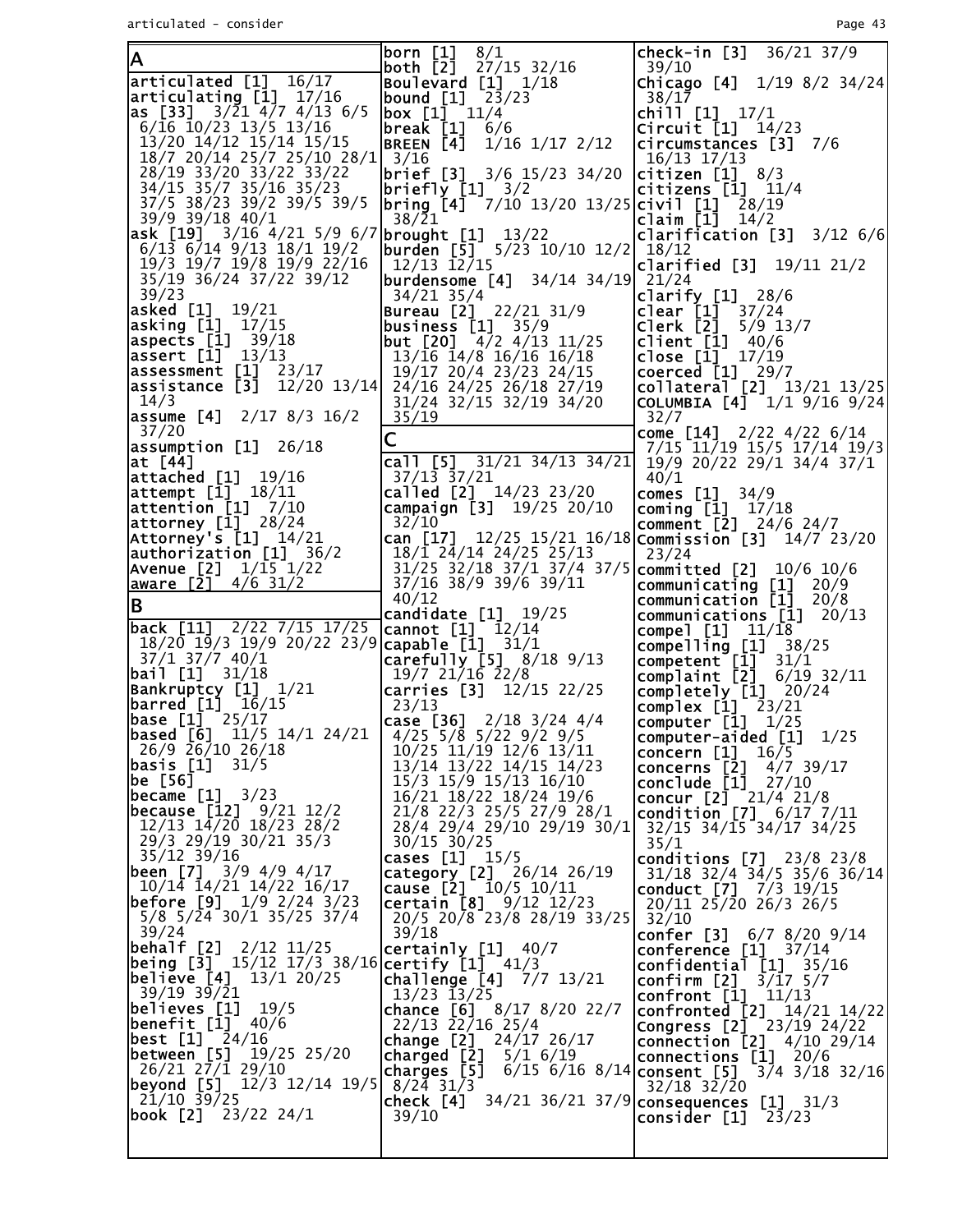| CSR $[3]$ $1/20$ $41/3$ $41/10$<br>32/6 32/6 32/7                                                                                                                                            |  |
|----------------------------------------------------------------------------------------------------------------------------------------------------------------------------------------------|--|
| considerate $[1]$ 38/16<br>Curtis $[1]$ $2/9$<br>districts $[1]$ 32/21                                                                                                                       |  |
| $\textsf{considerations}$ [1] 38/23<br><u> Cutler [2]</u><br>$3/22$ 4/1<br>disturbance $[1]$ 8/10                                                                                            |  |
| <b>considering_[<u>2</u>]</b> 24/21 40/8 <br>do [105]<br>D                                                                                                                                   |  |
| <b> consistent [1]</b> 39/6<br>  <b>constant [1]</b> 34/14<br>document [8]<br>10/23 17/16<br>D.C [1]<br>14/22<br>18/17 21/15 21/18 21/23                                                     |  |
| constitutes [1]<br>data $[1]$ 20/15<br>26/4<br>22/11 22/14                                                                                                                                   |  |
| Constitution [1]<br>date [10] $14/8$ 36/20 36/22 does [7] 25/23 34/19 35/25<br>1/22                                                                                                          |  |
| <b>contact</b> [6] $29/1$ 32/8 33/4<br>36/25 37/2 37/4 37/5 37/5<br>36/4 36/5 36/11 39/5<br>33/17 34/6 34/14<br>37/15 41/10<br>doesn't [7] $4/7$ 27/19                                       |  |
| contained $[1]$ 29/15<br>day [3] $24/9$ 35/9 37/13<br>$32/18$ $33/3$ $34/21$ $35/3$ $39/4$                                                                                                   |  |
| containing $\begin{bmatrix} 1 \end{bmatrix}$ 31/5<br>days [9] 27/25 28/14 36/25 doing [7] 8/7 15/3 16/8                                                                                      |  |
| continue [2] <sup>-</sup> 7/12 17/2<br>37/15 39/11 39/15 39/24<br>27/19 37/17 37/23 39/14                                                                                                    |  |
| continued $[2]$ $17/3$ $40/2$<br>39/25 40/11<br><b>don't [22]</b> 4/10 4/13 4/20<br>$\textsf{continuing}$ [1] $4/10$<br> DC [3]<br>1/5 1/15 1/22<br>5/16 6/5 16/17 17/12 17/22               |  |
| control [1]<br>36/25<br>December $[1]$ 4/8<br>26/10 26/12 29/18 29/24                                                                                                                        |  |
| decide $[2]$ $11/5$ 24/10<br>conversation [1]<br>3/7<br>30/6 33/16 33/21 33/25                                                                                                               |  |
| decided $[2]$ $12/6$ $14/23$<br>$\left  \text{conversations} \right[ 1 \right]$ 3/8<br>34/15 35/2 35/14 36/23<br><b>convicted [2]</b> 12/15 12/18<br>decision $[9]$ $5/21$ $5/22$            |  |
| 39/8 39/21<br>$5/25$ 6/9 6/11 24/10 30/2<br>$12/19$ $13/1$<br> conviction [3]<br>Donald $[1]$ $19/25$                                                                                        |  |
| 30/14 30/17<br>13/23<br>done $[4]$ 19/8 33/7 33/9                                                                                                                                            |  |
| declarations [1] 16/9<br> convictions [2]<br>26/13<br>34/24                                                                                                                                  |  |
| 26/17<br>decline $[1]$ $14/25$<br><b>Dorr</b> $[2]$ $3/23$ $4/1$<br>defect $[\overline{1}]$ $13/3$<br>$\textsf{convince} \texttt{[1]} \quad 10/4$<br>doubt $[4]$ 12/3 12/14 19/5             |  |
| convincing [1]<br> Defendant [25]<br>$1/7$ $1/16$<br>10/11<br>21/10                                                                                                                          |  |
| cooperate [3] 7/11 16/22<br>4/24 6/19 6/22 7/2 7/4 7/6 drop [1] 15/6                                                                                                                         |  |
| 7/12 16/24 17/2 17/3 19/17 dropped [1] 6/16<br>17/2<br>$\left\lfloor \text{coordination} \right\rfloor$ 19/25<br>$19/19$ $19/21$ $20/2$ $20/5$ $31/1$ drugs $[1]$ $8/6$                      |  |
| 31/2 31/7 31/20 32/12<br><b>copy [6]</b> 4/24 8/12 8/15<br> during [4]<br>6/4 19/20 20/9                                                                                                     |  |
| 22/4 33/22 33/25<br>32/14 33/13 33/18<br>20/17                                                                                                                                               |  |
| correct [9] 2/19 2/20<br>Defendant's [5] $7/10$ 20/16<br>31/18 32/2 34/23                                                                                                                    |  |
| 18/18 24/11 31/13 31/16<br>e-mails [1]<br>$33/15$ $38/2$ $41/4$<br>defense [4]<br>20/13<br>30/10 32/12                                                                                       |  |
| cost [1] 13/4<br>each [2] 21/9 31/5<br>$40/3$ $40/15$                                                                                                                                        |  |
| could $[16]$ 4/21 5/17 8/6<br>defense's [1]<br>earlier [3]<br>37/11<br>3/2 18/4 33/16<br>degree $[1]$ $7/25$                                                                                 |  |
| Eastern [2]<br>12/6 12/8 13/14 16/1 16/4<br>$32/3$ 32/6<br>$effort$ $[1]$<br>16/16 17/20 23/9 24/20<br>deletion $[1]$ $6/21$<br>20/19                                                        |  |
| efforts [5]<br>27/9 27/11 31/17 34/8<br>deliberate $[3]$ 20/3 20/3<br>7/11 16/22                                                                                                             |  |
| $17/4$ $19/2\overline{3}$ $20/1$<br>counsel $[20]$ $1/14$ $2/3$ $2/9$<br>20/19                                                                                                               |  |
| $2/13$ $3/4$ $4/21$ $6/7$ $7/15$<br>denial $[2]$ $14/10$ $25/24$<br>either [6]<br>$3/11$ 18/6 26/2<br>8/21 9/14 13/14 14/3 14/20 deny [1] 16/2<br>27/11 36/20 36/25                          |  |
| 15/20 20/22 24/8 32/12<br>department $[3]$ $1/14$ $14/14$<br>election [2]<br>19/24 20/1                                                                                                      |  |
| 33/8 33/13 35/25<br>14/24<br>elements [2]<br>$21/9$ 31/6                                                                                                                                     |  |
| Counsel's [3] 2/8 17/21<br>emotional $\begin{bmatrix} 1 \end{bmatrix}$ 8/10<br>departure [2] 27/10 27/16<br>deprived $[1]$ 28/19<br>end [3] 2/22 6/9 24/9<br>29/1                            |  |
| Deputy [2] 5/9 37/6<br>count $[9]$ 5/1 6/19 6/20<br>enforce [1]<br>14/25                                                                                                                     |  |
| $describe$ $[1]$ $19/4$<br>6/23 22/20 22/24 23/13<br>enforcement $[2]$ 16/5 16/17                                                                                                            |  |
| described $[2]$ $18/21$ $20/24$<br>engaged [2]<br>$23/13$ $31/8$<br>26/3 26/5<br>$des$ truction $[1]$ $6/21$<br>enough [2] 9/4 9/7<br> couple [2]<br>2/23 2/25                               |  |
| ensue $\begin{bmatrix} 1 \end{bmatrix}$ 17/6<br>detail [3] 6/3 19/4 22/14<br> course [4]<br>$3/8$ 4/3 4/12                                                                                   |  |
| enter $[5]$ 5/8 5/24 29/7<br>detailed $\begin{bmatrix} 1 \end{bmatrix}$ $\begin{bmatrix} 16/9 \end{bmatrix}$<br>20/2                                                                         |  |
| determined $[1]$ $26/2$<br>court [24] 1/1 1/10 1/20<br>$30/14$ $33/6$<br>$1/21$ 5/13 11/19 12/19 13/7 devoting [1]<br>entered [3]<br>16/6<br>8/14 26/1                                       |  |
| did [9] $\frac{1}{3}$ /2 4/3 4/13 7/16<br>14/24 15/3 16/9 24/20<br>33/16                                                                                                                     |  |
| 29/16 30/8 30/11 30/24<br>$7/18$ $7/24$ $8/23$ 21/15 21/17 entering [2] 30/20 31/2                                                                                                           |  |
| 32/19 32/25 33/12 37/1<br>different $[1]$ 38/20<br>entire $[2]$ 28/9 28/13<br>entitled [2]<br>$25/18$ 41/5<br>39/20 39/23 39/25 40/2<br><b>direct [3]</b> 31/20 32/9                         |  |
| <b>Court's [3]</b> 5/16 7/10<br>essential $[1]$ $31/6$<br>32/25                                                                                                                              |  |
| estimate $[3]$ 25/13 25/15<br>directed [1]<br>32/8<br>23/22                                                                                                                                  |  |
| disagreement [1] 33/24<br>  <b>courtroom [3]</b> 2/17 11/6<br>26/11<br>even $[2]$<br>disclose [1] 26/16<br>37/6<br>4/4 34/7                                                                  |  |
| disclosed [1]<br>ever [1]<br>3/7<br>  <b>courts [2]</b> 1/21 14/25<br>8/9                                                                                                                    |  |
| disclosure [1]<br>Everett [1] 31/21<br>cr $[2]$ $1/4$ $31/1$<br>15/16                                                                                                                        |  |
| <b>create</b> $[1]$ $17/4$<br>$div$ discovered [1] $14/1$<br>every $[2]$ $11/10$ 34/13<br>created [2] 18/6 23/19<br>discuss [2] 36/19 36/19<br>everyone [2] 2/17 37/15                       |  |
| crime $[2]$ $10/5$ $10/7$<br>everything $[2]$ 19/9 21/18<br>35/7 35/23<br> discussed [3]                                                                                                     |  |
| criminal $[10]$ $1/3$ $2/2$ $4/25$ $36/2$<br>evidence [6] 11/6 11/24                                                                                                                         |  |
| $15/2$ $15/\overline{10}$ $\overline{15}/11$ $26/\overline{5}$<br>12/1 14/2 20/12 20/15<br>discussing $[1]$ $3/5$<br>examine [1]<br>26/13 26/14 26/19<br><b>display [1̃]</b> 25/20 <br>11/14 |  |
| $\textsf{cross} \; [1] \; 11/14$<br>district [11]<br>$1/1$ $1/1$ $1/10$ example [1]<br>4/10                                                                                                  |  |
|                                                                                                                                                                                              |  |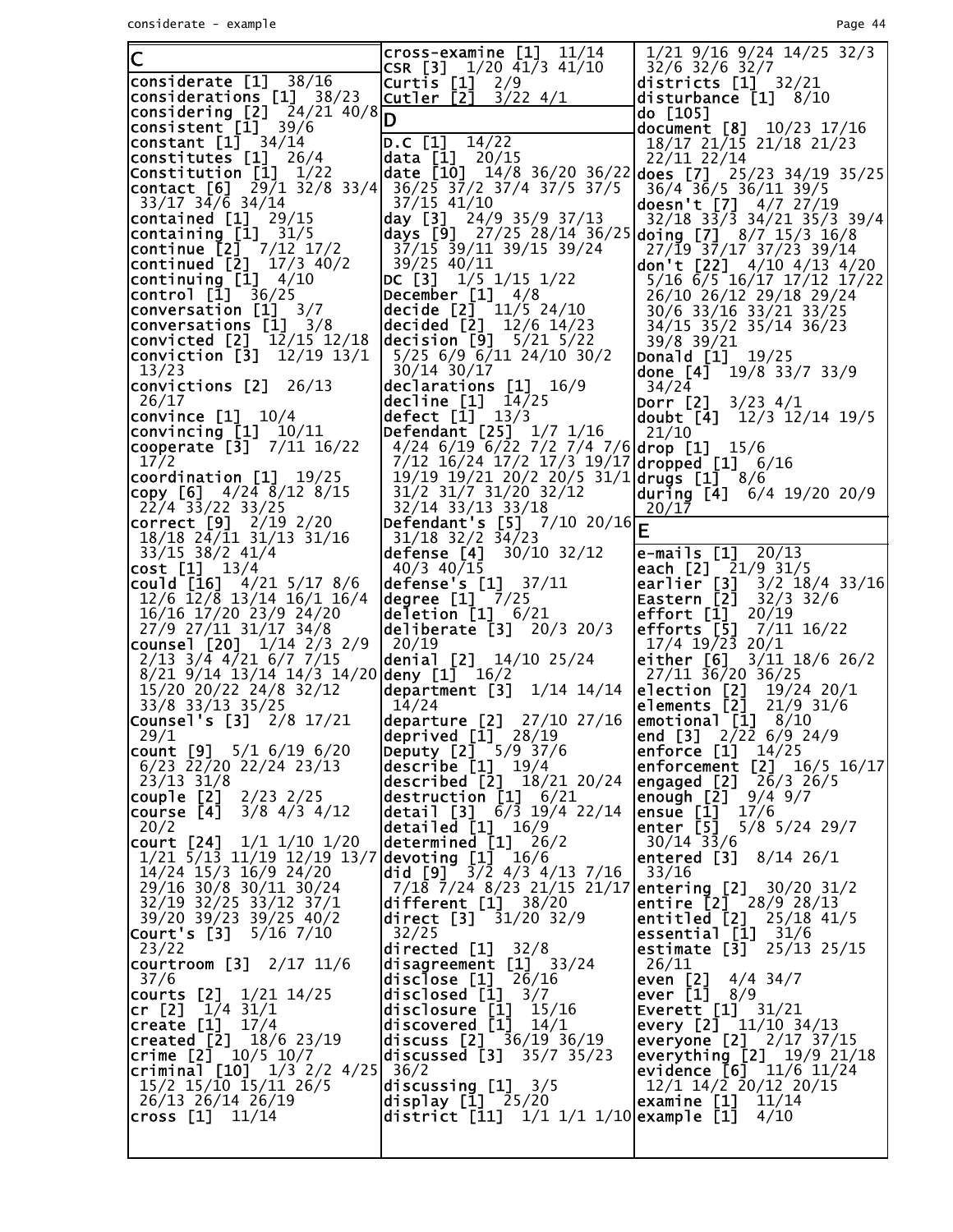| E                                                                                                                                          | fundamental [1] 13/2<br><b>further</b> $[7]$ 30/7 30/10                                                          | 20/5 20/9 20/17 21/2 32/8<br>32/15 32/18 32/18 32/20                                                    |
|--------------------------------------------------------------------------------------------------------------------------------------------|------------------------------------------------------------------------------------------------------------------|---------------------------------------------------------------------------------------------------------|
| except [3] $7/5$ 13/11 13/25 35/20 35/23 36/14 40/13<br>exceptions [3] $12/24$ $12/25$ $40/15$                                             |                                                                                                                  | 35/7 35/9 35/25 36/1 36/4<br>36/5 36/9 36/12 37/22                                                      |
| 12/25<br><b>exist [1]</b> 39/21                                                                                                            | G                                                                                                                | 37/23 37/25<br>he's $[2]$ 34/14 37/25                                                                   |
| $\left \vert \text{{\small exp}ansive} \right \vert$ 40/8<br>$\left  \text{expect} \right $ 40/11                                          | generous [1] 17/14<br>GEORGE $[4]$ $1/6$ 2/3 4/24                                                                | <b>hear</b> $[2]$ 15/19 31/24<br>$\left[\text{heart} \right]$ 29/20 29/22                               |
| explain [2] 9/11 40/2                                                                                                                      | 30/25                                                                                                            | 31/17                                                                                                   |
| $\left  \text{explained} \right $ 33/18<br>extent [4] 7/7 13/11 13/25 give [2] 24/14 39/20                                                 | get [1] 2/24                                                                                                     | <b>hearing [3]</b> $1/9$ 5/20 31/22<br>Heidi [1] 2/9                                                    |
| 20/7<br>lF                                                                                                                                 | given [2] 33/17 34/23<br>$\left[$ giving [4] $\left[ 10/10 \right] 12/23$                                        | $he$ <sup>1</sup> d $[2]$ 14/24 15/3<br>help [1]<br>5/13                                                |
| <b>Facebook [1]</b> 20/14                                                                                                                  | $18/8$ 18/23<br>go $[11]$ 5/6 5/22 6/2 7/24                                                                      | <b>here [9]</b> $2/17$ $4/13$ $6/8$<br>15/12 23/22 29/15 35/5                                           |
| <b> fact [4]</b> 4/7 12/8 31/5<br>38/22                                                                                                    | $10/22$ $12/24$ $16/7$ $16/8$ $19/6$ $35/11$ $37/15$<br>23/9 30/15                                               |                                                                                                         |
| <sup>30/22</sup><br>  <b>factor [1]</b> 16/21                                                                                              | go through $[1]$ $16/7$                                                                                          | <b>high [1]</b> $20/6$<br>high-level [1] 20/6                                                           |
| <b> factors [1]</b> 24/22<br><b> facts [1]</b> 15/16                                                                                       | goal [1] 6/8<br>God [Ī] 5/13<br>goes [1̄] 39/25                                                                  | higher [1] $\sqrt{27/12}$<br>$\text{him} [6]$ 18/8 18/10 33/19                                          |
| $ $ failed $ $ [1] 15/4<br><b>false [11]</b> $5/1$ $5/18$ $6/20$                                                                           | going [21] 6/2 6/14 9/18                                                                                         | $35/4$ 36/4 36/12<br>$\ln$ is [13] 7/5 7/5 15/15                                                        |
| $6/23$ 20/3 20/17 20/18<br>20/19 22/20 22/25 31/9                                                                                          | $10/\overline{2}2$ 18/20 18/23 19/1<br>19/2 19/3 19/7 19/8 19/9                                                  | $16/\overline{2}2$ $\overline{17}/4$ $18/\overline{11}$ $20/\overline{7}$<br>31/22 32/4 32/5 35/8 35/25 |
| <b> far [1]</b> 7/24<br>$FBI$ $\begin{bmatrix} 5 \end{bmatrix}$ 2/9 19/19 19/21                                                            | 24/3 31/11 31/20 33/7 34/2 36/6                                                                                  |                                                                                                         |
| 22/25 28/25                                                                                                                                | 35/12 36/3 39/3 40/9                                                                                             |                                                                                                         |
| <b>FBI's [1]</b> 19/22<br><b>Federal [2]</b> 22/21 31/9                                                                                    | 3/11 7/16 19/2 19/13 20/23 Honor [59]<br>39/8                                                                    | HONORABLE [1]<br>1/9                                                                                    |
| <b> fee [1]</b> 13/6                                                                                                                       | <b>good</b> $[8]$ 2/6 2/10 2/11<br>$2/14$ $2/15$ $27/25$ $28/2$ $28/14$ HOOK [3] $\frac{1}{2}$ $1/20$ 41/3 41/10 | honored $[1]$ 33/15                                                                                     |
| $25/7$ 25/10 40/6                                                                                                                          | government [45]                                                                                                  | horribly $[1]$ 34/13                                                                                    |
| <b> felony [1]</b> 28/17<br><b> few [2]</b> 8/14 22/1                                                                                      | Government's [3]<br>12/13<br>17/1 34/18                                                                          | <b>hours [2]</b> $8/5$ 36/13<br>how [8] $5/2$ 7/22 7/24 25/4                                            |
| <b> filed [1]</b> 3/9<br> filing [2]<br>16/15 39/10                                                                                        | grand [3] $10/2$ 10/4 10/11<br>guaranteed [1] 29/3                                                               | 25/11 27/9 33/9 38/12<br>I                                                                              |
| $\left  \mathbf{final}^{\mathsf{T}}[\bar{2}] - 18/17 \right  21/20$<br>$\begin{bmatrix} \text{finalizing} \\ \text{I} \end{bmatrix}$ 31/22 | guess $[1]$ 36/19<br>$\left  \text{guidelines} \right[ 19 \right]$ 13/13                                         | I'd [2] $30/18$ $37/24$                                                                                 |
| $\textsf{finally} \texttt{[1]} \texttt{14/12}$<br><b>finding [2]</b> $9/22$ 30/24                                                          | 23/21 23/23 24/3 24/11<br>24/20 24/21 25/4 25/11                                                                 | $I'$ 11 [1] 40/11<br>I'm [20] $6/14$ 7/23 9/18                                                          |
| <b>fine [8]</b> $17/10$ $17/24$ $23/13$                                                                                                    | 25/16 26/11 26/20 27/1                                                                                           | 10/22 16/12 17/14 19/1                                                                                  |
| 26/25 27/6 38/9 38/13<br>38/15                                                                                                             | 27/9 27/10 27/11 27/16<br>$28/4$ 28/12                                                                           | 19/2 19/3 19/7 19/8 19/9<br>24/10 28/1 31/11 31/20                                                      |
|                                                                                                                                            | firearm [1] 28/22<br> firm [6] 4/8 4/9 4/10 4/11  guilty [26] 5/5 5/24 6/22                                      | 31/24 34/2 35/11 38/21<br>$I$ ve [3] $4/1$ 15/5 27/9                                                    |
| 4/12 4/17<br><b>first</b> [6] 2/16 3/1 9/15                                                                                                | $\begin{bmatrix} 7/2 & 8/7 & 10/24 & 11/2 & 12/12 \end{bmatrix}$<br>12/23 13/1 13/3 18/22                        | $\sqrt{1}$ dea $\sqrt{2}$ 24/2 24/14<br>identify [1] 2/4                                                |
| 30/5 38/22 39/17<br> five [1]<br>23/1                                                                                                      | 22/20 26/1 28/17 28/18<br>29/3 29/7 29/14 29/25                                                                  | if [60]<br>IL [1] 1/19                                                                                  |
| <b>FOIA [10]</b> 14/17 15/1 15/9                                                                                                           | 30/15 30/18 30/21 30/22                                                                                          | Illinois [1]<br>32/6                                                                                    |
| 15/14 15/25 16/2 16/15<br>  16/25 17/5 17/10<br>  <b>follow [1]</b> 3/6                                                                    | $31/4$ $31/8$<br>Η                                                                                               | $i$ llness [ $1$ ] $8/10$<br><b>immediately</b> $[3]$ $31/21$ $35/8$                                    |
| forced [1]<br>29/6                                                                                                                         | $[hal [18] 3/6 8/17 8/20 9/4]$ important [2] 5/21 16/21                                                          | 39/22                                                                                                   |
| <b> foregoing [1]</b> 41/4<br> form [1]<br>9/19                                                                                            | $9/7$ 11/8 15/4 15/5 16/5<br>18/9 20/6 22/7 22/13 22/16                                                          | <b>impose</b> $[5]$ $13/12$ $23/12$<br>24/20 27/6 29/19                                                 |
| forma [2]<br>$13/5$ 13/6<br> formal [2]<br>$5/2$ 5/4                                                                                       | 24/6 24/8 25/4 26/15<br>Hale [2]<br>$3/22$ 4/1                                                                   | $imposition$ [1] $25/25$                                                                                |
| <b>forth [8]</b> $7/4$ 15/15 19/15                                                                                                         | hand [2]<br>$5/11$ $17/25$                                                                                       | <b>imprisonment</b> $[5]$ 23/1 23/4<br>26/21 27/23 28/8                                                 |
| 23/22 23/24 24/1 32/10<br>40/1                                                                                                             | handle_[1]<br>16/12<br>happy [2] 31/24 33/11                                                                     | in [135]<br>incarceration [1]<br>23/12                                                                  |
| <b>forward [2]</b> 39/3 40/9<br>[found [2]<br>18/7 28/18                                                                                   | <b>has [23]</b> 3/8 4/24 9/23<br>10/14 12/2 14/22 15/6                                                           | include $[1]$ 33/3<br>including [2]<br>20/4 28/24                                                       |
| four [2] $^{-}$<br>26/12 26/20<br> free [3]<br>$9/13$ $9/14$ $30/21$                                                                       | 16/23 16/24 17/9 18/5<br>23/19 23/21 23/24 24/4                                                                  | incorrect [1]<br>19/11<br>independent [2] 14/20 31/5                                                    |
| <b>front [6]</b> 4/3 10/15 14/20                                                                                                           | 24/5 24/8 24/22 26/15                                                                                            | indicate [2] 6/16 39/12                                                                                 |
| 21/12 22/4 33/2<br> full [1]<br>27/24                                                                                                      | 28/24 29/6 29/13 33/13<br>hasn't [1]<br>4/17                                                                     | indicated [2]<br>$3/3$ 38/24<br>34/12<br>indicates [1]                                                  |
| fuller [1]<br>19/14<br><b> fully [1]</b> 31/1                                                                                              | have [77]<br>haven't $[2]$ 14/21 29/20                                                                           | indictment [3]<br>10/2 10/14<br>10/16                                                                   |
| fun [1]<br>34/20                                                                                                                           | he [23] 7/18 18/9 18/10                                                                                          | indirect [1]<br>32/9                                                                                    |
|                                                                                                                                            |                                                                                                                  |                                                                                                         |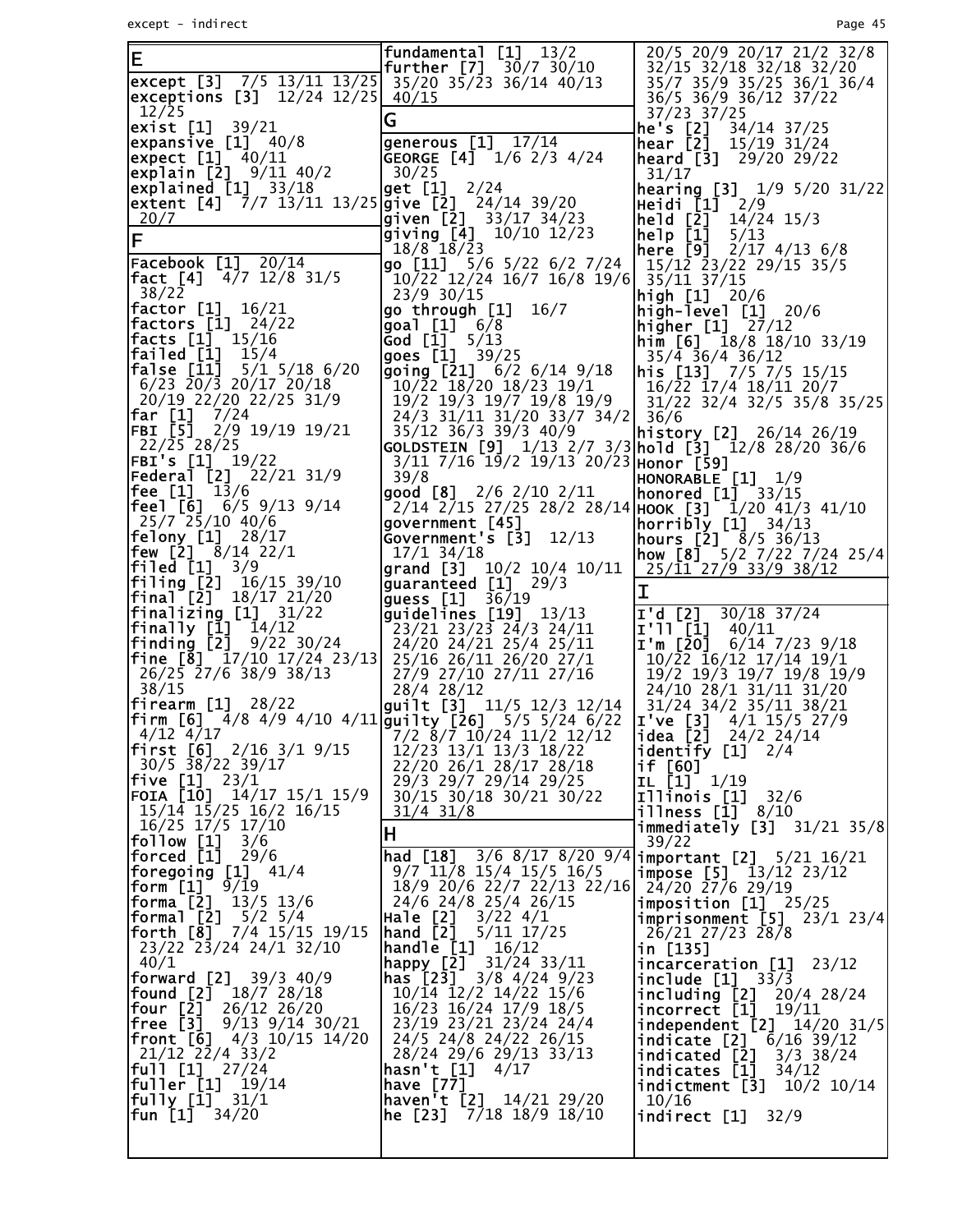individuals - Mr. Papadopoulos' Page 46

|                                                                                             | 13/17 15/21 15/24 16/2                                          | $5/25$ 6/8 6/9 9/22 10/18                                                         |
|---------------------------------------------------------------------------------------------|-----------------------------------------------------------------|-----------------------------------------------------------------------------------|
| I                                                                                           | 16/14 16/18 17/8 18/1 18/3                                      | $10/19$ 24/15 25/14 27/11                                                         |
| $\ln$ dividuals $[7]$ 20/5 20/8                                                             |                                                                 |                                                                                   |
|                                                                                             | 18/21 20/23 24/15 31/17                                         | 30/2 30/14 34/20 37/24                                                            |
| 32/9 32/12 33/4 33/14                                                                       | 32/1 33/7 34/3 34/6 34/20                                       | 39/3                                                                              |
| 33/17                                                                                       | 35/3 35/5 35/7 36/20 37/9                                       |                                                                                   |
|                                                                                             |                                                                 | $\begin{bmatrix} \text{making} & 5 \\ 22/25 & 31/8 \end{bmatrix}$ 5/18 6/10 22/20 |
| <b>ineffective</b> $[2]$ 13/14 14/2                                                         | 37/15 38/5 39/10 39/11                                          |                                                                                   |
| <b>information</b> $[14]$ 4/24 5/1                                                          | justice $[7]$ $1/14$ $14/24$                                    | many $[1]$ 4/2                                                                    |
|                                                                                             |                                                                 |                                                                                   |
| 5/2 7/13 8/13 15/17 16/23                                                                   | 15/3 15/10 15/11 25/25                                          | $\text{map}$ [2] 16/24 17/4                                                       |
| 16/25 17/2 18/4 18/6 18/9                                                                   | 26/5                                                            | Master's [1] 7/25                                                                 |
| $20/20$ 31/8                                                                                |                                                                 |                                                                                   |
|                                                                                             | K.                                                              | matter [3] 9/12 40/8 41/5                                                         |
| $\ln$ formed [2] $6/10$ 31/2                                                                |                                                                 | matters [3] 2/24 15/14                                                            |
| initial $[2]$ $18/2$ $32/3$                                                                 | 28/21<br>$\text{kind}$ $[1]$                                    | 15/18                                                                             |
|                                                                                             |                                                                 |                                                                                   |
| $\begin{bmatrix} \texttt{initially} & \texttt{[1]} & \texttt{18/7} \end{bmatrix}$           | <b>knew</b> $[1]$ 20/18                                         | maximum [5]<br>13/12 22/25                                                        |
| $\left  \mathsf{initials}\right.$ $\left[ \bar{1}\right] ^{-}$ 18/14                        | <b>know [14]</b> $3/22$ $4/1$ $16/17$                           | 23/5 23/13 25/1                                                                   |
|                                                                                             |                                                                 |                                                                                   |
| $ $ innocence $[1]$ $11/5$                                                                  | 24/4 26/10 26/10 26/15                                          | $\textsf{may}$ [14] 3/21 4/23 13/4                                                |
| $\textsf{innocent}$ $\begin{bmatrix} 1 \end{bmatrix}$ $\begin{bmatrix} 12/13 \end{bmatrix}$ | 29/19 33/13 34/13 35/14                                         | 14/20 17/16 23/4 23/12                                                            |
| $\ln$ quire [2] 30/8 30/11                                                                  | 35/18 39/8 39/11                                                |                                                                                   |
|                                                                                             |                                                                 | 24/2 24/15 24/17 28/19                                                            |
| $ins$ truct $[2]$ $12/7$ $12/7$                                                             | <b>knowing [2]</b> $6/10$ 31/4                                  | 35/13 36/9 39/13                                                                  |
| $\left  \text{intention} \left[ 1 \right] \right  17/9$                                     |                                                                 | <b>maybe [3]</b> 16/12 34/15                                                      |
|                                                                                             |                                                                 |                                                                                   |
| interest $[3]$ $15/3$ $15/10$                                                               |                                                                 | 39/12                                                                             |
| 15/12                                                                                       | large [1]<br>15/12                                              | me [27] 3/8 3/15 4/3 4/7                                                          |
| <b>interfere [3]</b> 19/23 20/1                                                             | $\textsf{last}[1] \ \ 8/5$                                      |                                                                                   |
|                                                                                             |                                                                 | $4/15$ 5/9 6/7 6/13 9/13                                                          |
| 39/2                                                                                        | <b>later [1]</b> 14/8                                           | 10/18 14/20 15/19 17/25                                                           |
| internet [1]<br>20/15                                                                       | $\text{law}$ [3] $\frac{12}{12}$ 16/5 16/17                     | 27/19 28/5 33/2 33/20                                                             |
|                                                                                             |                                                                 |                                                                                   |
| $\left  \text{interview [3]} \right  19/20 20/2$                                            | <b>lawyer [7]</b> 11/9 11/13                                    | 33/22 34/7 34/19 34/22                                                            |
| 20/17                                                                                       | 12/20 24/5 24/7 25/3 30/5                                       | 35/3 35/19 36/21 37/7                                                             |
|                                                                                             | lawyers [12] 3/25 3/25 4/2                                      |                                                                                   |
| interviewed [1] 19/19                                                                       |                                                                 | 39/11 39/12                                                                       |
| <b>into</b> [3] $19/23$ 29/1 29/7                                                           | $9/2$ $9/5$ $9/8$ 22/14 25/3                                    | mean [3] 10/3 11/4 14/16                                                          |
| investigation [15] 14/15                                                                    | 29/11 29/11 29/20 29/20                                         | means [3] 13/5 23/6 26/20                                                         |
|                                                                                             |                                                                 |                                                                                   |
| 15/13 16/1 16/5 17/5 17/18                                                                  | <b>least</b> $[1]$ $10/4$                                       | <b>media [1]</b> 20/14                                                            |
| 17/21 19/22 22/21 26/16                                                                     | <b>leave [2]</b> $35/2$ 40/10                                   | medicine $[1]$ 8/6                                                                |
| 31/9 39/2 39/7 39/19 40/8                                                                   | <b>left [4]</b> $4/8$ 4/9 4/12 4/18 meet [2] 3/2 7/12           |                                                                                   |
|                                                                                             |                                                                 |                                                                                   |
| investigative $[1]$ $15/18$                                                                 | <b>legitimate</b> $[2]$ 15/2 16/4                               | memory [1]<br>17/4                                                                |
| $\lceil$ invo $\lceil$ untary $\lceil 1 \rceil$ $\lceil 13/2 \rceil$                        | length [1] <sup>-</sup> 17/21<br>lengthy [1] <sub>-</sub> 23/22 | mental [1]<br>8/10                                                                |
|                                                                                             |                                                                 |                                                                                   |
| $ involve [1]$ 15/16                                                                        |                                                                 | <b>merely [1]</b> 29/3                                                            |
| is [76]                                                                                     | <b>less</b> [1] 28/8                                            | messages [1] 20/13                                                                |
| <b>issue [6]</b> $2/22$ $4/13$ $38/21$                                                      | <b>let</b> $\begin{bmatrix} 9 \end{bmatrix}$ 3/15 5/9 6/13      | 20/5                                                                              |
|                                                                                             |                                                                 | met [1]                                                                           |
| $39/17$ $40/4$ $40/12$                                                                      | $10/\overline{18}$ 15/19 17/25 28/5                             | <b>mid [1]</b> 38/10                                                              |
| $\textsf{isused}\texttt{[1]}$ 23/21                                                         | 35/19 39/11                                                     | <b> might [7]</b> 14/16 16/4 16/13                                                |
|                                                                                             |                                                                 |                                                                                   |
| issues [5]<br>$3/5$ 4/8 13/17                                                               | $let's [3] 25/14 37/9 37/15   16/25 18/9 22/17 37/25$           |                                                                                   |
| $16/17$ $34/4$                                                                              | level [6] 20/6 25/17 25/18 minute [1] 12/24                     |                                                                                   |
| issuing [1]<br>17/9                                                                         | 25/24 26/11 26/19                                               | $\textsf{]modifification}$ [2] $\frac{31}{17}$                                    |
|                                                                                             |                                                                 |                                                                                   |
| it [48]                                                                                     | lighter $[1]$ 29/4                                              | 32/13                                                                             |
| $\overline{\textbf{ii}}$ it's [13] 4/9 9/21 12/2                                            | <b>like</b> [5] $5/24$ 6/6 30/1                                 | <b>modified [2]</b> 19/11 21/2                                                    |
| 12/13 17/13 24/9 24/16                                                                      | $30/18$ 37/24                                                   |                                                                                   |
|                                                                                             |                                                                 |                                                                                   |
| 26/12 34/19 34/20 34/24                                                                     | $\begin{bmatrix} 1 \text{imit} & 3 \end{bmatrix}$ 16/14 17/10   | 32/1                                                                              |
| $34/25$ 35/3                                                                                | 25/23                                                           | moments $[2]$ 8/14 22/1                                                           |
|                                                                                             |                                                                 |                                                                                   |
| its [5] $5/23$ 10/10 21/8                                                                   | limited [4] 7/6 13/16 20/4 monitoring [1] 33/19                 |                                                                                   |
| $24/5$ $\bar{2}6/16$                                                                        | 25/22                                                           | $ $ month $\left[1\right]^{-}$<br>34/16                                           |
| itself [1] 20/12                                                                            | lines [1]<br>34/8                                               |                                                                                   |
|                                                                                             |                                                                 | months [3] 14/23 16/19                                                            |
| J                                                                                           | <b>list [8]</b> 32/11 33/3 33/10                                | 26/22                                                                             |
|                                                                                             | 33/12 33/13 33/17 33/22                                         | MOSS [1]<br>1/9                                                                   |
| Jackson [1]<br>1/18                                                                         | 33/23                                                           | most [1] 10/4                                                                     |
|                                                                                             |                                                                 |                                                                                   |
| January [4]<br>19/20 20/17                                                                  | <b>listen</b> $[2]$ $9/12$ $19/7$                               | motion $[4]$ 13/21 14/1                                                           |
| 38/11 38/12                                                                                 | <b>live [1]</b> 35/9                                            | $14/10$ $39/18$                                                                   |
| January 22nd [1]<br>38/12                                                                   | <b>located</b> $[1]$ $34/23$                                    |                                                                                   |
|                                                                                             |                                                                 | <b>Mr [3]</b> 3/23 17/7 23/19                                                     |
| January 27th [2]<br>19/20                                                                   | location [1] 20/15                                              | Mr. [63]                                                                          |
| 20/17                                                                                       | long [1]<br>33/22                                               | <b>Mr. Breen [1]</b> 3/16                                                         |
| JEANNIE $[1]$ $1/13$                                                                        | longer [6]<br>$5/7$ 24/25 28/3                                  |                                                                                   |
|                                                                                             |                                                                 | <b> Mr. Goldstein [7]</b> 3/3 3/11 <b> </b>                                       |
| JEFF [3] 1/20 41/3 41/10                                                                    |                                                                 | 7/16 19/2 19/13 20/23 39/8                                                        |
| jog [1] $17/4$                                                                              | $28/5$ $28/12$ $39/4$                                           |                                                                                   |
|                                                                                             |                                                                 |                                                                                   |
|                                                                                             | look [1]<br>10/19                                               | Mr. Mueller [1]<br>4/11                                                           |
| $jointly [1]$ 37/6                                                                          | $lot$ $[1]$<br>16/6                                             |                                                                                   |
|                                                                                             |                                                                 | Mr. Papadopoulos [36]<br>2/12                                                     |
| <b>judge [5]</b> $1/10$ $3/23$ $34/11$                                                      | <b>love [1]</b> 38/18                                           | $4/21$ 5/10 5/15 5/21 6/15                                                        |
| $37/12$ $37/22$                                                                             | <b>lower</b> $[1]$ 27/12                                        | 7/14 7/19 9/11 9/23 10/15                                                         |
| 36/1                                                                                        |                                                                 |                                                                                   |
| jurisdictions [1]                                                                           | lowers [1] 14/7                                                 | 10/23 15/14 15/25 16/14                                                           |
| jurors $[1]$ $10/4$                                                                         | İΜ                                                              | 17/9 18/5 18/6 18/14 18/16                                                        |
| $\text{jury [9]}$ 10/2 10/11 11/3                                                           |                                                                 | 18/20 19/1 20/21 20/23                                                            |
| 11/4 12/7 12/7 12/8 28/21                                                                   | $\text{made}$ [5] 20/3 20/16 20/18                              |                                                                                   |
|                                                                                             |                                                                 | 21/12 22/5 25/11 30/13                                                            |
| 31/11                                                                                       | $29/13$ 39/13                                                   | 31/14 34/12 35/6 35/14                                                            |
| <b>just [35]</b> 2/23 2/25 3/17                                                             | $\textsf{mails [1]} \quad 20/13$                                | 35/23 36/8 37/20 38/3                                                             |
| 3/21 6/8 8/14 10/18 10/19                                                                   | make [17]<br>$4/6$ 5/21 5/24                                    |                                                                                   |
|                                                                                             |                                                                 | Mr. Papadopoulos' [8]<br>3/4                                                      |
|                                                                                             |                                                                 |                                                                                   |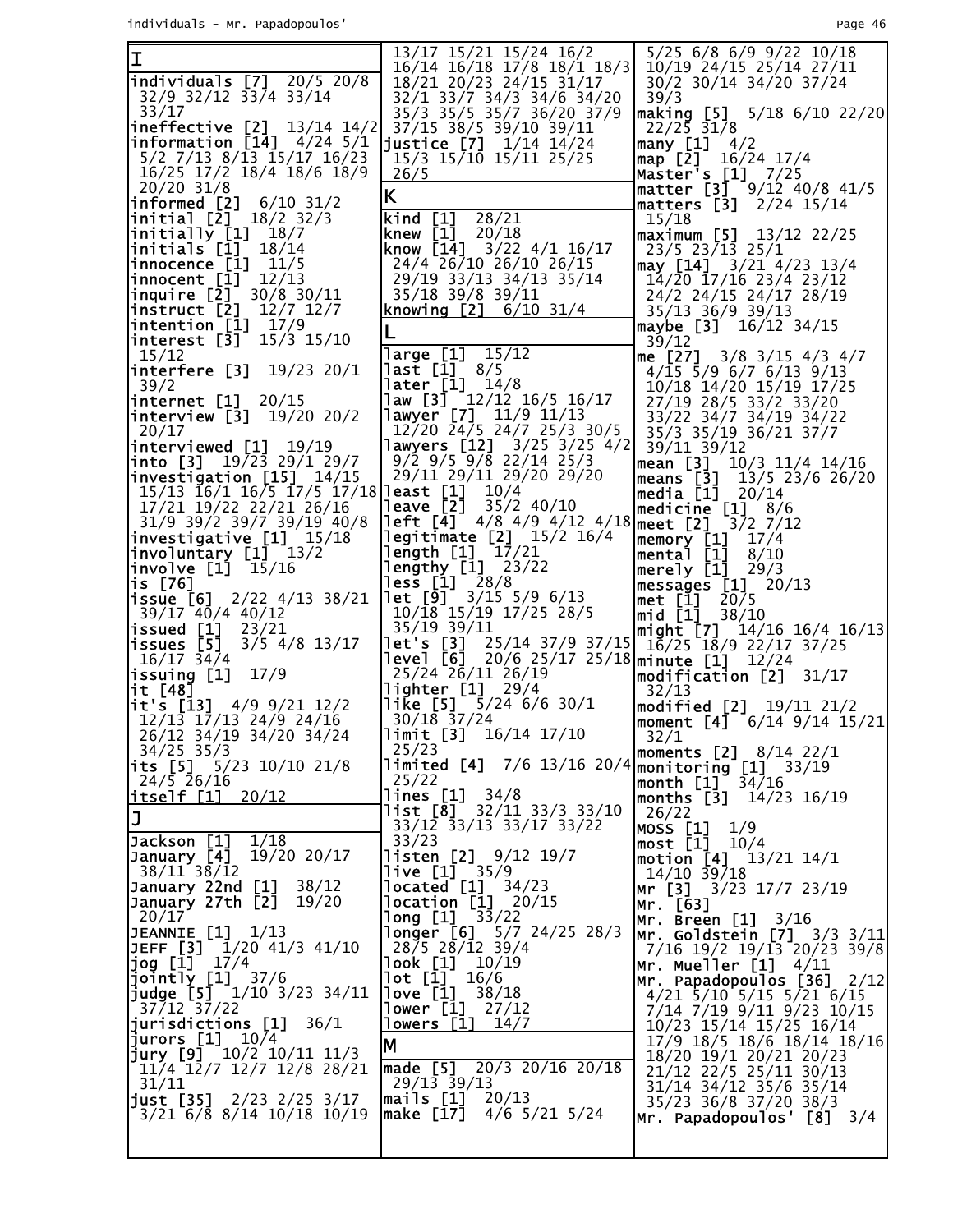| M                                                            | obtaining $[1]$ 32/19<br>October $\begin{bmatrix} 1 \end{bmatrix}$ $\begin{bmatrix} 1/5 \end{bmatrix}$ | 2/12 4/21 4/25 5/10 5/15<br>5/21 6/15 7/14 7/19 9/11                                                                                                                                                                                                                                                                                                                                                                                                             |
|--------------------------------------------------------------|--------------------------------------------------------------------------------------------------------|------------------------------------------------------------------------------------------------------------------------------------------------------------------------------------------------------------------------------------------------------------------------------------------------------------------------------------------------------------------------------------------------------------------------------------------------------------------|
| Mr. Papadopoulos' [7]                                        | offense [13] 7/3 7/4 19/15                                                                             | 9/23 10/15 10/23 15/14                                                                                                                                                                                                                                                                                                                                                                                                                                           |
| 15/19 31/12 31/25 33/1                                       | 19/16 21/10 21/13 25/17                                                                                | 15/25 16/14 17/9 18/5 18/6                                                                                                                                                                                                                                                                                                                                                                                                                                       |
| 35/20 36/3 36/11<br>Mr. Stanley [6] 3/16 7/16                | 26/11 26/19 26/21 28/16<br>28/18 31/6                                                                  | 18/14 18/16 18/20 19/1<br>20/21 20/23 21/12 22/5                                                                                                                                                                                                                                                                                                                                                                                                                 |
| $21/4$ $21/7$ $25/10$ $32/22$                                | <b>offenses [1]</b> 23/25                                                                              | 23/19 25/11 30/13 30/25                                                                                                                                                                                                                                                                                                                                                                                                                                          |
| <b> Mr. Zelinsky [4]</b> 3/3 3/7                             | offer $[2]$ $9/8$ 25/13                                                                                | 31/14 34/12 35/6 35/14                                                                                                                                                                                                                                                                                                                                                                                                                                           |
| $3/12$ 19/2<br>Ms [1] 3/23                                   | <b>office</b> $[15]$ $1/14$ $2/8$ $3/25$<br>$14/22$ $\bar{24}/\bar{4}$ 26/15 28/20                     | 35/23 36/8 37/20 38/3<br>Papadopoulos' $[8]$ $3/4$                                                                                                                                                                                                                                                                                                                                                                                                               |
| Ms. [1]<br>4/12                                              | 29/1 29/21 32/17 33/8                                                                                  | $15/19$ 31/12 31/25 33/1                                                                                                                                                                                                                                                                                                                                                                                                                                         |
| Ms. Rhee $[1]$ $4/12$                                        | 33/12 34/14 35/24 39/10                                                                                | 35/20 36/3 36/11                                                                                                                                                                                                                                                                                                                                                                                                                                                 |
| much [1] 5/7<br>Mueller [2] 3/23 4/11                        | <b>officer</b> [1] 31/21<br>Official [1] 1/21                                                          | papers [2] 3/9 3/24<br> paperwork [1] 37/7                                                                                                                                                                                                                                                                                                                                                                                                                       |
| $\text{my}$ [3] 24/9 38/24 39/9                              | officials $\begin{bmatrix} 1 \end{bmatrix}$ 20/7                                                       | <b>part [4]</b> 9/21 14/12 15/13                                                                                                                                                                                                                                                                                                                                                                                                                                 |
| N                                                            | <b>okay</b> [20] $3/15$ $3/20$ $5/6$                                                                   | 16/1                                                                                                                                                                                                                                                                                                                                                                                                                                                             |
| $names [1] 33/3$                                             | $6/11$ $7/14$ $18/12$ $18/16$<br>19/11 19/13 20/21 27/8                                                | participate [1]<br>38/5<br>$\left[\text{particular } [\tilde{2}] \right]$ 15/8 16/10                                                                                                                                                                                                                                                                                                                                                                             |
| $\sqrt{20/9}$                                                | 30/10 31/19 32/22 32/25                                                                                | particular]y [1] 15/14                                                                                                                                                                                                                                                                                                                                                                                                                                           |
| nature [3] 3/6 20/7 31/3                                     | 36/18 37/3 37/20 40/3                                                                                  | parties $[8]$ $2/18$ 25/16                                                                                                                                                                                                                                                                                                                                                                                                                                       |
| <b>near [1]</b> 39/22<br> necessarily [2] 15/16 16/7 old [2] | 40/10<br>$7/22$ $7/23$                                                                                 | $31/13$ $31/24$ $33/21$ $33/23$<br>$34/6$ 37/4                                                                                                                                                                                                                                                                                                                                                                                                                   |
| $ {\sf necessary}$ $[4]$ $21/9$ $34/15$                      | $omissions$ [1] $20/4$                                                                                 | $\lvert$ partner $\lbrack 1 \rbrack$ 3/22                                                                                                                                                                                                                                                                                                                                                                                                                        |
| $39/4$ 40/2                                                  | on [39] $2/12$ 2/23 2/25                                                                               | passport [5] 32/4 36/3                                                                                                                                                                                                                                                                                                                                                                                                                                           |
| need [4] 15/8 33/22 33/25<br>40/11                           | $3/21$ $3/24$ $4/4$ $4/14$ $5/1$ $6/6$ $36/4$ $36/9$ $36/12$<br>7/11 7/13 9/22 11/6 11/24              | $passports$ [1] $36/9$                                                                                                                                                                                                                                                                                                                                                                                                                                           |
| <b>needs [3]</b> 19/11 21/1 21/24                            | 14/1 14/2 16/25 17/10 18/3 pauperis [2] 13/5 13/6                                                      |                                                                                                                                                                                                                                                                                                                                                                                                                                                                  |
| $\left  \text{negotiations} \right[ 1 \right] 29/10$         | 18/16 19/19 23/12 24/6                                                                                 | $\alpha$ pause $[1]$ 15/23                                                                                                                                                                                                                                                                                                                                                                                                                                       |
| <b>never [1]</b> 24/25<br>new [1] 32/5                       | 24/7 24/21 26/9 26/10<br>26/18 28/21 31/14 32/15                                                       | $\left  \text{pay} \right $ $\left[ 2 \right]$ $\left  \right $ $\left  \right $ $\left  \right $ $\left  \right $ $\left  \right $ $\left  \right $ $\left  \right $ $\left  \right $ $\left  \right $ $\left  \right $ $\left  \right $ $\left  \right $ $\left  \right $ $\left  \right $ $\left  \right $ $\left  \right $ $\left  \right $ $\left  \right $ $\left  \right $ $\left  \right $ $\left  \right $ $\left  \right $<br>$\sqrt{paying}$ [1] 13/6 |
| newly [1] 14/1                                               | 33/23 35/12 37/21 37/24                                                                                | $\sqrt{p}$ payments $[1]$ 4/11                                                                                                                                                                                                                                                                                                                                                                                                                                   |
| <b>next</b> [1] 35/9<br>  <b>no [27]</b> 1/4 4/10 4/18 8/8   | 38/19 39/25 40/3 40/8                                                                                  | pencil [1] 18/1                                                                                                                                                                                                                                                                                                                                                                                                                                                  |
| $8/\overline{1}1$ $\overline{9}/20$ $11/22$ $17/9$ $21/3$    | <b>once</b> $[1]$ $34/15$<br>one $\left[\frac{1}{15}\right]$ $\frac{2}{18}$ 5/1 6/19                   | pending [6] 8/13 31/12<br>$31/15$ <sup>-</sup> $31/23$ 33/1 34/6                                                                                                                                                                                                                                                                                                                                                                                                 |
| 21/25 29/5 29/8 29/17 30/3                                   | $6/20$ 6/23 10/17 14/19 18/9 Pennsylvania [1] 1/15                                                     |                                                                                                                                                                                                                                                                                                                                                                                                                                                                  |
| 30/9 30/12 30/22 32/5 33/4<br>36/16 36/17 37/12 37/19        | 22/20 24/10 26/14 26/19                                                                                | <b>people</b> $[1]$ $38/17$                                                                                                                                                                                                                                                                                                                                                                                                                                      |
| 38/8 40/5 40/14 40/16                                        | $31/8$ $31/19$ $34/11$<br>ongoing $[10]$ 15/13 15/17                                                   | perhaps [3] 16/18 17/20<br>18/1                                                                                                                                                                                                                                                                                                                                                                                                                                  |
| Northern [1] 32/6                                            |                                                                                                        | $1\overline{6}/1$ $16\overline{7}$ $16\overline{7}$ $22\overline{17}/5$ $19\overline{7}$ $22$ <b>period</b> [5] $16\overline{7}$ $18\overline{7}$ $28\overline{7}$ $28\overline{7}$                                                                                                                                                                                                                                                                              |
| <b>not [39]</b> 3/8 4/3 10/17<br>10/24 11/2 12/6 12/8 12/9   | 39/2 39/6 39/19<br> only [9] 6/22 10/17 25/13                                                          | $28/13$ 40/1                                                                                                                                                                                                                                                                                                                                                                                                                                                     |
| 13/3 16/15 17/15 18/8 18/9                                   | 28/2 <sup>-</sup> 28/4 32/13 34/24 36/1 permanently [1] 16/15                                          | $\left $ perjury $\left[1\right]$ 5/18                                                                                                                                                                                                                                                                                                                                                                                                                           |
| 18/23 20/4 23/22 24/3                                        | 36/18                                                                                                  | $permitted$ $[1]$ $32/14$                                                                                                                                                                                                                                                                                                                                                                                                                                        |
| 25/22 25/23 27/5 27/16<br>28/1 32/8 32/20 33/10              | 36/6<br>onto $[1]$<br><b>open [1]</b> 29/15                                                            | <b>person [1]</b> 38/4<br>personally [1] 37/25                                                                                                                                                                                                                                                                                                                                                                                                                   |
| 33/23 34/13 34/19 34/20                                      | opportunity [5]                                                                                        | 24/5 24/6 $pers u = [1]$ 38/24                                                                                                                                                                                                                                                                                                                                                                                                                                   |
| 35/11 35/21 36/5 36/8                                        | 24/7 24/9 26/16                                                                                        | pertained [1]<br>19/22                                                                                                                                                                                                                                                                                                                                                                                                                                           |
| 36/10 36/22 37/8 39/2 39/6 or [57]<br>40/5                   | order $[8]$ 33/6 34/2 37/8                                                                             | pertaining [1]<br>14/15<br>35/7 37/16<br> phone [2]                                                                                                                                                                                                                                                                                                                                                                                                              |
| note [1]<br>3/1                                              | $37/8$ 38/24 39/9 39/16 40/1 pick [1]                                                                  | 37/15                                                                                                                                                                                                                                                                                                                                                                                                                                                            |
| Nothing [2]<br>$3/7$ $3/14$<br>13/7 32/16                    | original [2] 6/15 32/21                                                                                | Pickering [2] 3/22 4/1                                                                                                                                                                                                                                                                                                                                                                                                                                           |
| notice [2]<br> notification [1]<br>35/25                     | other [13]<br>$3/20$ $3/24$ $10/3$<br>11/10 13/2 16/21 20/12                                           | place [4]<br>5/9 23/12 35/1<br>35/2                                                                                                                                                                                                                                                                                                                                                                                                                              |
| notify [1]<br>37/6                                           | 20/15 29/14 30/22 36/18                                                                                | Plaintiff [2] 1/4 1/12                                                                                                                                                                                                                                                                                                                                                                                                                                           |
| $\sqrt{9}$ 5/6 11/20 12/10<br>19/2 22/1 25/20 27/7 28/2      | 36/19 38/21                                                                                            | <b>plaintiffs' [1]</b> 14/25                                                                                                                                                                                                                                                                                                                                                                                                                                     |
| 36/25                                                        | others $[1]$ $4/12$<br>otherwise [3] 14/16 15/7                                                        | p1ea [42]<br>$ $ plead $[6]$<br>$5/5$ 10/24 11/2                                                                                                                                                                                                                                                                                                                                                                                                                 |
| <b>number [3]</b> 15/5 16/19                                 | 35/21                                                                                                  | 18/22 22/20 30/18                                                                                                                                                                                                                                                                                                                                                                                                                                                |
| 35/11<br>1/22<br>NW [1]                                      | our $[8]$ 6/8 14/21 24/16                                                                              | pleading [7] 6/1 6/22 7/2                                                                                                                                                                                                                                                                                                                                                                                                                                        |
| 0                                                            | 25/15 32/23 33/18 34/14<br>40/6                                                                        | 8/7 12/22 28/17 29/3<br><b>please [2]</b> 2/4 5/11                                                                                                                                                                                                                                                                                                                                                                                                               |
| o'clock [1]<br>38/18                                         | out $[2]$ $10/4$ 37/3                                                                                  | podium [3]<br>2/4 4/22 19/3                                                                                                                                                                                                                                                                                                                                                                                                                                      |
| <b>oath [2]</b> 5/10 5/16                                    | <b>outside</b> $[4]$ $24/21$ $28/12$<br>$32/20$ 36/1                                                   | point $[9]$ 6/4 6/8 18/9<br>35/12 35/13 35/15 36/4                                                                                                                                                                                                                                                                                                                                                                                                               |
| <b>objected [1]</b> 40/5                                     | over $[2]$ 24/17 36/12                                                                                 | 36/21 40/12                                                                                                                                                                                                                                                                                                                                                                                                                                                      |
| <b>objection [7]</b> 4/18 9/15<br>$9/24$ 37/12 37/17 37/19   | own $\sqrt{31}$<br>11/17 11/25 30/21                                                                   | police [1] 28/25                                                                                                                                                                                                                                                                                                                                                                                                                                                 |
| 38/7                                                         | P                                                                                                      | position [4]<br>$17/15$ 34/18<br>37/11 40/7                                                                                                                                                                                                                                                                                                                                                                                                                      |
| <b>objections [1]</b> 24/8                                   | p.m [2] 1/6 40/18                                                                                      | possess [2] 28/21 36/9                                                                                                                                                                                                                                                                                                                                                                                                                                           |
| obtain [2]<br>32/16 32/18                                    | obstruction [2] 25/25_26/4 page [3] 18/17 21/21 21/21 possible [2] 27/24 28/14<br>PAPADOPOULOS [41]    |                                                                                                                                                                                                                                                                                                                                                                                                                                                                  |
|                                                              | $1/6$ 2/3                                                                                              | potential [2]<br>15/16 22/2                                                                                                                                                                                                                                                                                                                                                                                                                                      |
|                                                              |                                                                                                        |                                                                                                                                                                                                                                                                                                                                                                                                                                                                  |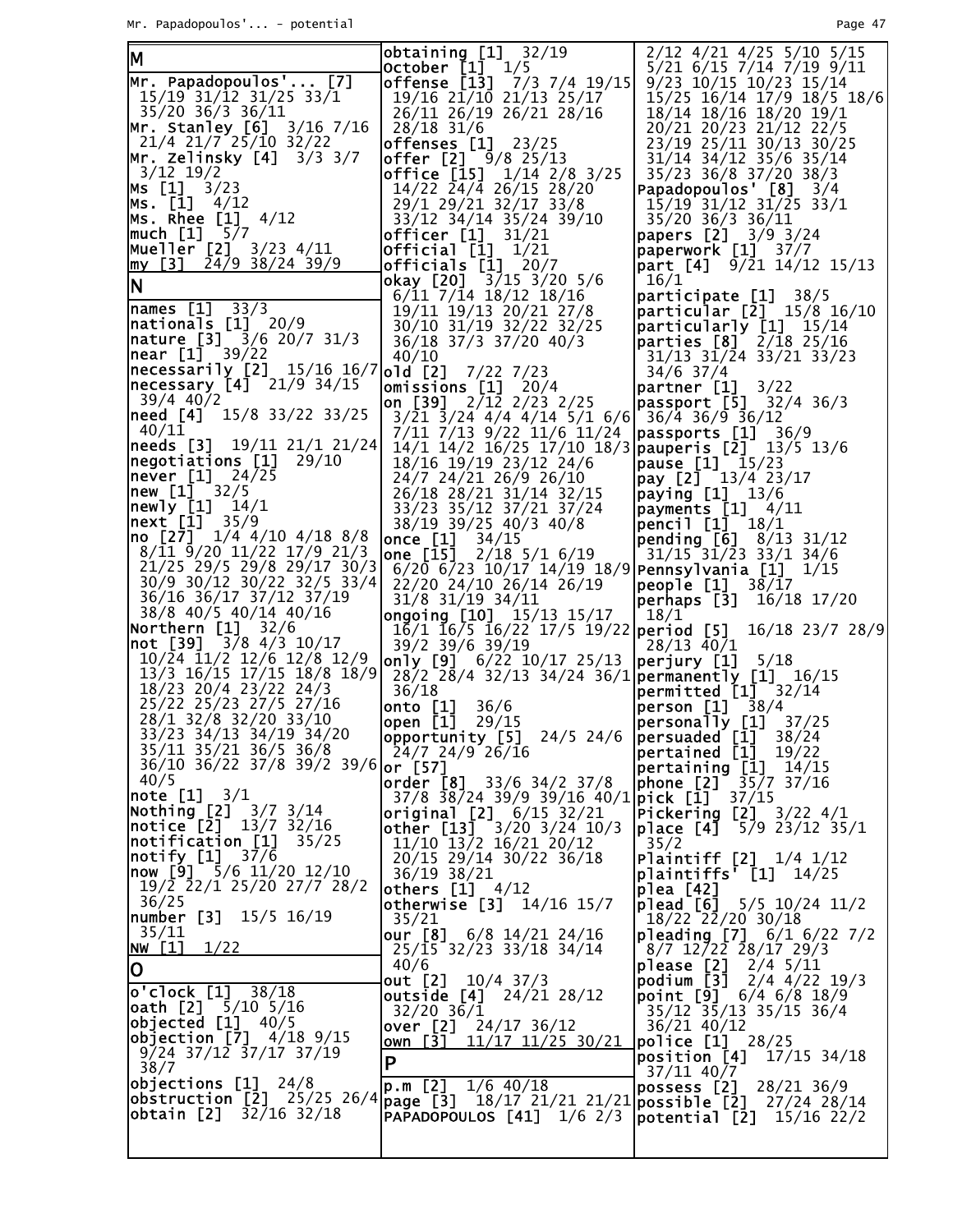| ΙP                                                                                                                           | put $[10]$ $3/21$ $4/14$ $5/23$<br>10/10 17/20 18/3 26/13                      | represented $[2]$ 11/9 26/12<br>representing $[1]$ $2/8$                                                                   |
|------------------------------------------------------------------------------------------------------------------------------|--------------------------------------------------------------------------------|----------------------------------------------------------------------------------------------------------------------------|
| prefer [2] 34/25 35/14                                                                                                       | 35/12 39/15 39/18                                                              | represents $[1]$ 17/17                                                                                                     |
| $\lvert \text{preliminary} \quad \text{[1]} \quad \text{2/24}$                                                               | putting $[2]$ $2/25$ 17/10                                                     | request $[6]$ 7/13 12/6                                                                                                    |
| <b>prepare [2]</b> 13/7 24/5                                                                                                 | Q                                                                              | $14/13$ $16/15$ $27/5$ $33/16$<br>requested $[1]$ $15/25$                                                                  |
| preparing [1] 12/20<br>presence [1] 33/18                                                                                    | question $[2]$ 6/8 14/19                                                       | requests [2] 17/5 17/10                                                                                                    |
| present $[6]$ 11/17 11/24                                                                                                    | questions $[6]$ $5/13$ $5/17$                                                  | require $[2]$ 10/2 11/18                                                                                                   |
| $12/1$ $16/13$ $38/1$ $38/4$                                                                                                 | <u>9/13 11/21 19/22 22/17</u>                                                  | required $[3]$ 23/17 23/23                                                                                                 |
| presented [1] 11/6<br>presentence [2] 37/8 37/9                                                                              | R                                                                              | 34/24<br>reserving [1]<br>14/6                                                                                             |
| $presidential$ $[1]$ $19/24$                                                                                                 | raise $\boxed{4}$ 4/15 5/11 24/7                                               | resources [1]<br>16/6                                                                                                      |
| presented [1] 12/12                                                                                                          | 32/19                                                                          | respect $[11]$ 4/16 21/2                                                                                                   |
| pretrial [12] 31/21 32/17                                                                                                    | raising $[1]$ 4/7<br><b>RANDOLPH [1]</b> 1/9                                   | 31/12 31/22 31/25 34/4                                                                                                     |
| $33/2$ $33/6$ $33/11$ $33/12$<br>34/12 35/7 35/8 35/24                                                                       | range $[6]$ 13/13 14/8 24/3                                                    | 34/5 34/18 36/14 36/22<br>38/23                                                                                            |
| $36/10$ 36/12                                                                                                                | 24/11 24/21 27/17                                                              | respects $[1]$ 16/16                                                                                                       |
| <b>pretty [2]</b> 17/14 33/19                                                                                                | <b>ranges [2]</b> 23/25 23/25                                                  | responsibility [1]<br>25/19                                                                                                |
| $\frac{1}{2}$ prevent $\begin{bmatrix} 1 \end{bmatrix}$ 27/19<br>previous $[1]$ 26/13                                        | <b>RDM</b> $[1]$ $1/4$<br><b>reached</b> [1] 29/10                             | rest [1] 38/20                                                                                                             |
| $ previously [1]$ 3/25                                                                                                       | read [3] $8/17$ 21/15 22/7                                                     | restricted $[1]$ 32/5<br>result $[2]$ $18/7$ 29/10                                                                         |
| <b>Price [1]</b> 14/23                                                                                                       | <b>reading [2]</b> $5/2$ $5/4$                                                 | retirement $[1]$ 4/11                                                                                                      |
| principally [1] 2/25                                                                                                         | ready [3] $30/13$ 36/22 37/8 return [1] $3\overline{6}/11$                     |                                                                                                                            |
| prior $[3]$ 26/17 32/17 36/2<br>prison [3] 23/6 23/7 23/9                                                                    | $\lceil \text{realize} \rceil$ 38/19<br>really $[3]$ $3/5$ $5/8$ $34/15$       | returned $[1]$ 36/3                                                                                                        |
| $Pri\$ {vacy} [1] 14/17                                                                                                      | realtime $[1]$ $1/24$                                                          | <b>revealed [1]</b> 35<br><b>review [1]</b> 24/6<br>35/22                                                                  |
| probable [2]<br>10/5 10/11                                                                                                   | reason $[4]$ 15/9 30/22                                                        | reviewed [1]<br>27/9                                                                                                       |
| $\begin{bmatrix} probab1y & 1 \end{bmatrix}$ 34/8                                                                            | $38/25$ $39/20$<br>reasonable [4] 12/3 12/14                                   | revisit $[1]$ 40/12                                                                                                        |
| <b>Probation [3]</b> $24/4$ 26/15<br>29/21                                                                                   | 19/5 21/10                                                                     | RHEE [3] 1/13 3/23 4/12<br>right $[30]$ 5/11 7/5 9/22                                                                      |
| procedure11 3/5                                                                                                              | reasons [1]<br>39/21                                                           | 10/1 10/10 10/24 11/3 11/9                                                                                                 |
| <b>proceed [3]</b> 10/1 10/2                                                                                                 | receive [1]<br>4/11                                                            | 11/13 11/17 11/18 11/24                                                                                                    |
| 38/25                                                                                                                        | received [6] 4/24 8/9 8/12 12/18 13/10 13/20 13/24<br>$8/15$ 13/13 14/2        |                                                                                                                            |
| proceeding [15] 2/16 2/21<br>2 10/4 <b>ננבו פיי ---</b><br>3/6 3/10 6/10 6/22 7/8  <br>3 11/10 13/2 13/1                     | $\lceil \text{recently [1]} \rceil$ 14/22                                      | 14/6 14/10 14/13 16/3<br>16/12 23/22 27/5 28/20                                                                            |
| 11/10 13/3 17/17 19/18                                                                                                       | recitation [1] 19/15                                                           | 28/20 28/20 28/21 37/2                                                                                                     |
| 29/25 35/18 38/1 38/23                                                                                                       | $\lceil \textsf{recollection} \rceil$ $\lceil 1 \rceil$ $\lceil 18/11 \rceil$  | $37/25$ 38/4                                                                                                               |
| $\left  \text{proceedings [12]} \right $ $1/24$ 2/23 $\left  \text{recommendation [2]}$ 26/20<br>$4/5$ 6/4 15/23 35/13 35/15 | 28/12                                                                          | rights $[8]$ $6/1$ $9/12$ $12/23$<br>15/1 15/9 18/21 18/23                                                                 |
| 39/1 39/5 39/23 40/18 41/5   recommended [1] 26/25                                                                           |                                                                                | 28/19                                                                                                                      |
| process [6] 5/7 16/8 16/11   record [15] 2/5 2/25 3/1                                                                        |                                                                                | road $[2]$ $16/24$ $17/4$                                                                                                  |
| 16/22 39/4 39/13                                                                                                             | $3/16$ $3/17$ $3/21$ $4/14$ $4/23$<br>$9/23$ 18/4 20/12 35/5 35/12             | <b>ROBERT</b> [2] $1/17$ $2/11$                                                                                            |
| processing [1] 34/3<br>$ $ produced $[1]$ $1/25$                                                                             | 37/24 41/4                                                                     | routine [1]<br>34/3<br>1/20 41/3 41/10<br><b>RPR [3]</b>                                                                   |
| $promise [1]$ 29/13                                                                                                          | recorded [2]<br>1/24 20/13                                                     | Russia's [2] 19/23 20/1                                                                                                    |
| promised [1]<br>29/2                                                                                                         |                                                                                | <b>Russian [2] 20/6 20/9</b>                                                                                               |
| <b>proof [1]</b> 5/23<br><b>proposed [2]</b> 39/9 39/15                                                                      | 14/16 16/16 20/14 20/14<br>recusal $[1]$ $4/8$                                 | S                                                                                                                          |
| proposition [1]<br>16/9                                                                                                      | reduction [4] 14/6 25/18                                                       | S.J [1]<br>1/12                                                                                                            |
| propounded [1]<br>5/13                                                                                                       | 27/25 28/14                                                                    | $said$ [2]<br>19/10 21/2                                                                                                   |
| prosecuted [1]<br>5/17                                                                                                       | refer [1] 13/20<br>referred [1]<br>13/5                                        | same [1]<br>4/18                                                                                                           |
| prosecution [1] <br>14/15<br>$ {\sf processor}$ [ $\bar{1}$ ] $^{-}$<br>28/25                                                | referring $[1]$ 18/4                                                           | satisfied $[1]$ $9/1$<br>say [2] 17/8 19/8                                                                                 |
| Prosecutor's [1]<br>40/7                                                                                                     | reflect [1]<br>4/23                                                            | scale [1]<br>15/12                                                                                                         |
| 12/13 19/5 19/18 refresh [1]<br> prove [5]                                                                                   | 18/11                                                                          | $school$ [1]<br>7/24                                                                                                       |
| $20/11$ $21/9$<br>provide [9]<br>7/12 20/19                                                                                  | relate [1]<br>16/16<br>related [3]<br>$4/4$ 15/14                              | <b>seal</b> $\begin{bmatrix} 6 \end{bmatrix}$ $\begin{bmatrix} 2/17 & 2/22 & 35/19 \end{bmatrix}$<br>$38/25$ $39/1$ $39/1$ |
| 32/15 33/11 33/22 35/24                                                                                                      | 15/17                                                                          | <b>sealed</b> $\begin{bmatrix} 2 \end{bmatrix}$ $3/6$ $35/20$                                                              |
| 36/20 36/25 37/6                                                                                                             | relates [1]<br>15/15                                                           | sealing [2]<br>39/20 40/2                                                                                                  |
| provided [5]<br>16/24 17/3                                                                                                   | relating [1]<br>32/9<br>$relcase$ $[7]$<br>$23/5$ 31/14                        | searches [2] 18/8 20/15                                                                                                    |
| 32/11 33/10 35/11<br>provides [1]<br>39/10                                                                                   | 31/23 31/25 33/1 34/5                                                          | <b>seat</b> $[2]$ $6/13$ $32/1$<br>section [3] 22/22 24/22                                                                 |
| providing [1]<br>34/3                                                                                                        | 36/15                                                                          | 31/10                                                                                                                      |
| $proving$ $[1]$ $12/2$                                                                                                       | released $[2]$ 23/6 35/21                                                      | see [3] $4/13$ 34/15 37/1                                                                                                  |
| provision $[2]$ 15/7 16/19<br><b>public [3]</b> 28/20 39/5                                                                   | <b>remain</b> $[4]$ $31/14$ $35/1$<br>$35/16$ 39/1                             | seek [4]<br>14/6 14/17 27/16<br>32/13                                                                                      |
| 39/13                                                                                                                        | remotely $[1]$ 4/4                                                             | <b>seeking [1]</b> 25/24                                                                                                   |
| Pugh [1] 1/17                                                                                                                | report [8] 24/5 33/2 34/12 seem [2]                                            | 34/19 34/21                                                                                                                |
| purpose [1]<br>5/20<br><b>purposes [4]</b> 3/5 3/16                                                                          | $35/6$ $36/21$ $37/8$ $37/9$ $40/11$ seen [1]<br>Reporter [2]<br>$1/20$ $1/21$ | 18/9<br> sees [1]                                                                                                          |
| $19/17$ 35/5                                                                                                                 | representations [1] 26/9                                                       | 17/18<br><b>Sensitive [2]</b> $38/22$ 39/16                                                                                |
|                                                                                                                              |                                                                                |                                                                                                                            |
|                                                                                                                              |                                                                                |                                                                                                                            |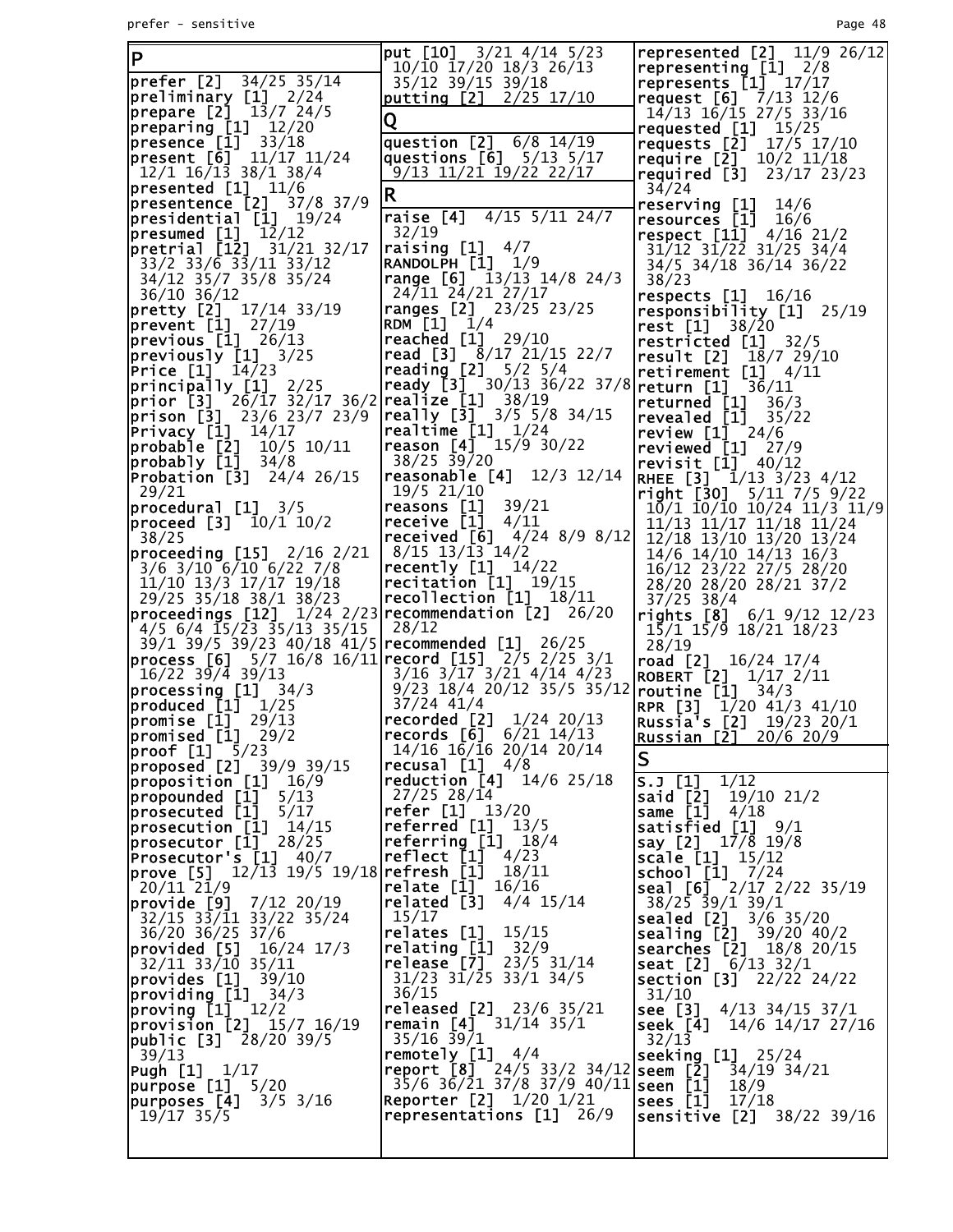| ΙS                                                                                                                                                                                     | specified $[1]$ 24/22                                                      | <b>than</b> [7] $25/1$ 28/3 28/5                                                      |
|----------------------------------------------------------------------------------------------------------------------------------------------------------------------------------------|----------------------------------------------------------------------------|---------------------------------------------------------------------------------------|
| sentence [19] 7/5 13/11                                                                                                                                                                | specify $[1]$ 36/22                                                        | 28/12 29/14 38/20 39/4                                                                |
| 13/12 13/23 14/6 22/2 23/1                                                                                                                                                             | stage [1] 11/10<br><b>standard</b> [2] 34/17 34/25                         | thank [15] $3/15$ $3/20$ $4/19$<br>5/6 6/18 7/14 18/13 18/16                          |
| 23/4 23/4 23/12 24/21                                                                                                                                                                  | $\textsf{STANLEY} \texttt{[9]} \texttt{1/17} \texttt{2/12} \texttt{3/16}$  | 19/13 19/14 20/21 34/1                                                                |
| 24/25 27/11 27/23 28/5                                                                                                                                                                 | 7/16 17/7 21/4 21/7 25/10                                                  | 34/10 40/14 40/17                                                                     |
| 28/7 28/11 29/4 29/19                                                                                                                                                                  | 32/22                                                                      | that [312]                                                                            |
| sentenced [2] 13/22 27/24                                                                                                                                                              | start [3]                                                                  | 4/20 36/23 38/18 that's [23] 2/20 4/2 5/7                                             |
| sentences [1]<br>28/3<br>sentencing [18] 7/10 14/7                                                                                                                                     | state [2]<br>$6/15$ 7/16<br>stated $\begin{bmatrix} 1 \end{bmatrix}$ 29/15 | $10/19$ $\overline{12}/\overline{1}$ $13/21$ $16/3$ $17/3$<br>17/24 18/18 19/16 26/14 |
| 14/8 23/20 23/24 23/24                                                                                                                                                                 | statement $[9]$ 7/3 7/4                                                    | $31/16$ $32/23$ $33/15$ $33/24$                                                       |
| 24/3 24/11 25/21 31/12                                                                                                                                                                 | 15/15 17/17 19/16 20/12                                                    | 33/24 34/13 35/11 38/2                                                                |
| 31/15 31/23 33/2 34/6                                                                                                                                                                  | 21/13 22/21 22/25                                                          | 38/13 38/15 40/9                                                                      |
| 36/20 36/22 37/2 37/5                                                                                                                                                                  | statements $[7]$ $5/1$ $5/18$                                              | their $[1]$ $15/1$                                                                    |
| <b>separate [1]</b> 13/21<br>separately [1] 33/7                                                                                                                                       | $6/20$ $6/23$ $20/3$ $20/16$ $31/9$<br><b>STATES</b> [11] 1/1 1/3 1/10     | them $[8]$ 4/1 4/2 4/4 11/18<br>19/3 22/16 23/24 39/1                                 |
| <b>series [2]</b> 19/21 20/3                                                                                                                                                           | 2/3 2/8 8/1 14/7 14/14                                                     | then [15] 4/20 6/16 10/23                                                             |
| $\textsf{serious [1]}$ 5/25                                                                                                                                                            | 23/20 30/25 32/15                                                          | 16/25 17/4 17/17 28/13                                                                |
| serve [5] <sup>-</sup> 23/7 27/23 28/8                                                                                                                                                 | <b>status</b> [7] 31/12 36/21                                              | 32/2 32/18 34/2 36/12 37/2                                                            |
| 28/13 28/21<br>serves $[1]$ $15/9$                                                                                                                                                     | 37/9 37/13 37/14 39/10                                                     | 37/10 39/24 40/12                                                                     |
| <b>Services [11]</b> 9/1 32/17                                                                                                                                                         | 39/11<br>statutory $[2]$ 13/12 25/1                                        | there $[16]$ $10/17$ $11/23$<br>$13/2$ $\overline{19}/\overline{2}4$ 20/19 21/23      |
| 33/3 33/6 33/11 33/12 35/7                                                                                                                                                             | stenographic [1] 1/24                                                      | 29/24 30/7 31/17 33/4 34/3                                                            |
| 35/8 35/24 36/10 36/13                                                                                                                                                                 | strike $[2]$ $4/7$ 35/3                                                    | 34/11 38/22 38/24 39/18                                                               |
| set [11] 7/3 15/15 19/15                                                                                                                                                               | subject $[1]$ 23/7                                                         | 40/6                                                                                  |
| $23/\overline{2}1$ $\overline{2}3/2\overline{1}$ $23/\overline{2}4$ $23/\overline{2}5$<br>32/4 32/10 37/2 40/1                                                                         | submits $[1]$ 19/4<br>submitted $[1]$ 39/19                                | there's $[14]$ $3/11$ $6/4$ $7/7$                                                     |
| <b>sev<u>eral</u> [1]</b> 14/23                                                                                                                                                        | substantial $[2]$ 16/23 20/6                                               | $9/20$ 10/5 10/11 15/8 15/12<br>18/23 19/10 33/23 34/8                                |
| <b> shall [2]</b> 35/6 35/8                                                                                                                                                            | such $[7]$ $5/24$ $14/1$ $14/10$                                           | 35/11 40/11                                                                           |
| <b>shared [2]</b> 16/23 18/5                                                                                                                                                           | 20/14 28/19 32/18 38/1                                                     | therefore [1]<br>31/7                                                                 |
| shorthand [1] 1/24                                                                                                                                                                     | suggest $[1]$ $17/13$                                                      | these $[5]$ 4/4 35/12 35/15                                                           |
| should $[9]$ $9/9$ 14/25 26/1<br>$26/2$ $31/14$ $33/5$ $34/12$                                                                                                                         | suggested $[1]$ 29/2<br>suggests $[2]$ 30/8 30/11                          | $38/25$ 39/5<br>they $[12]$ $3/3$ $10/2$ $11/5$                                       |
| 36/19 37/23                                                                                                                                                                            | <b>Suite</b> $[1]$ $1/18$                                                  | 14/21 16/5 16/6 16/7 19/8                                                             |
| <b>show [1]</b> 20/16                                                                                                                                                                  | supervised $[1]$ 23/5                                                      | 20/18 20/18 25/4 33/13                                                                |
| <b> showing [2]</b> 15/8 18/10                                                                                                                                                         | support $[1]$ 16/9                                                         | they're [1]<br>19/8                                                                   |
| <b>sign [4]</b> 9/18 10/22 31/11<br>34/2                                                                                                                                               | supported [1]<br>31/5<br>sure [12] 4/6 5/25 6/8                            | they've [1] 19/10<br>thing [5] 3/1 3/20 31/20                                         |
| <b>signature [3]</b> 10/20 18/18                                                                                                                                                       | 10/18 10/19 24/4 24/15                                                     | $34/\overline{1}1^{\overline{3}}\overline{6}/18$                                      |
| 21/20                                                                                                                                                                                  | 25/14 26/10 26/15 33/9                                                     | things [3]<br>2/25 18/10                                                              |
| <b>signed [2]</b> 10/14 19/17                                                                                                                                                          | 39/3<br><b>surrender</b> [2] 32/4 36/9                                     | 36/19<br>think [17] 5/25 10/13 15/7                                                   |
| $\begin{bmatrix} 2 \\ 3 \\ 4 \end{bmatrix}$ $\begin{bmatrix} 2 \\ 4 \end{bmatrix}$ $\begin{bmatrix} 26/4 & 26/6 \\ 26 & 12/6 \end{bmatrix}$<br>$\sinh 1y$ [3] $\frac{3}{15}$ 15/6 16/2 | surrendered [2] $36/5$ $36/10$ $16/3$ $16/4$ $16/20$ $17/13$ $21/1$        |                                                                                       |
| <b>since [3]</b> 4/9 4/18 29/1                                                                                                                                                         | swear [1]<br>5/12                                                          | 21/24 33/19 33/21 33/25                                                               |
| sir [1]<br>35/17                                                                                                                                                                       | lΤ                                                                         | 34/17 37/23 38/10 39/9                                                                |
| $\sqrt{51}$ $\left[1\right]$ $11/4$<br>six [2] 25/17 26/21                                                                                                                             | table $[2]$ $2/9$ $2/13$                                                   | 39/10<br>thinking [1]                                                                 |
| Skype [1] 20/14                                                                                                                                                                        | take [7] 6/6 9/14 12/24                                                    | 28/2<br>this [54]                                                                     |
| slightly [1] 38/20                                                                                                                                                                     | $21/8$ $22/1$ $37/7$ $39/4$                                                | THOMAS [1]<br>1/16                                                                    |
| small [1]<br>15/13                                                                                                                                                                     | taken [2]<br>8/5 10/19                                                     | those $[23]$<br>$3/8$ 7/20 8/13                                                       |
| so [46]<br> social [1]<br>20/14                                                                                                                                                        | talk [5] $9/4$ $9/7$ 22/13<br>$25/4$ 30/4                                  | $8/15$ $8/18$ $8/21$ $8/23$ $13/17$<br>15/17 18/14 18/23 20/8                         |
| so]ely_[1 <u>]</u><br>11/5                                                                                                                                                             | talking $[2]$ 22/2 38/10                                                   | 23/8 23/23 23/25 29/14                                                                |
| <b>solemnly [1]</b> 5/12                                                                                                                                                               | Taṃmy [1]<br>31/21                                                         | 32/11 32/20 33/1 33/13                                                                |
| <b>Some [14]</b> 3/21 3/24 4/2                                                                                                                                                         | [telphone [7] 34/21 35/11]                                                 | 33/17 34/8 39/20                                                                      |
| $6/3$ 13/2 15/8 15/8 16/14<br>24/2 24/14 35/13 35/15                                                                                                                                   | $37/18$ $37/21$ $37/24$ $38/5$<br>38/10                                    | <b>though [5]</b> $6/5$ 25/7 25/10<br>$33/20$ $39/3$                                  |
| 36/21 38/10                                                                                                                                                                            | telephonically [2]<br>34/7                                                 | threatened $[1]$ 29/6                                                                 |
| $ $ somehow [1] $13/1$                                                                                                                                                                 | 34/24                                                                      | <b>three</b> $[5]$ $2/14$ $4/9$ 23/5                                                  |
| <b>Something [7]</b> 15/25 23/20                                                                                                                                                       | <b>term [8]</b> $6/17$ 23/5 26/21                                          | $32/21$ 36/1                                                                          |
| $26/14$ $3\overline{3}/5$ $\overline{3}3/7$ $33/24$ $34/8$<br><b>soon [2]</b> 16/8 39/5                                                                                                | 27/23 28/5 28/7 28/11<br>39/22                                             | through $[9]$ 5/7 6/3 11/13<br>12/24 16/7 16/8 24/7 25/15                             |
| sort [1]<br>16/8                                                                                                                                                                       | terms $[12]$ 6/2 6/24 7/1                                                  | 33/18                                                                                 |
| sorts [1]<br>16/24                                                                                                                                                                     | 7/17 7/20 13/9 13/24 14/9                                                  | <b>time [26]</b> 9/4 9/7 16/6                                                         |
| sought [1]<br>16/25<br>33/20                                                                                                                                                           | 31/25 33/1 33/21 34/4<br><b>terribly</b> $[3]$ $34/19$ $34/21$             | 16/14 16/18 17/9 17/10                                                                |
| sounds [1]<br><b> speak [1]</b> 39/9                                                                                                                                                   | 35/3                                                                       | 20/18 23/7 24/17 26/3<br>27/24 27/25 28/2 28/14                                       |
| special [9] 1/14 2/7 2/9                                                                                                                                                               | testify [4]<br>11/19 11/24                                                 | 29/2 29/18 30/11 32/13                                                                |
| $17/21$ 23/17 28/25 33/8                                                                                                                                                               | $12/1$ $12/6$                                                              | 36/6 37/2 38/10 38/20                                                                 |
| 35/24 40/7<br> specific [1]<br>23/25                                                                                                                                                   | testifying $[1]$ $12/9$<br>text $[1]$ 20/13                                | 39/20 39/25 39/25<br>times [1]<br>15/6                                                |
|                                                                                                                                                                                        |                                                                            |                                                                                       |
|                                                                                                                                                                                        |                                                                            |                                                                                       |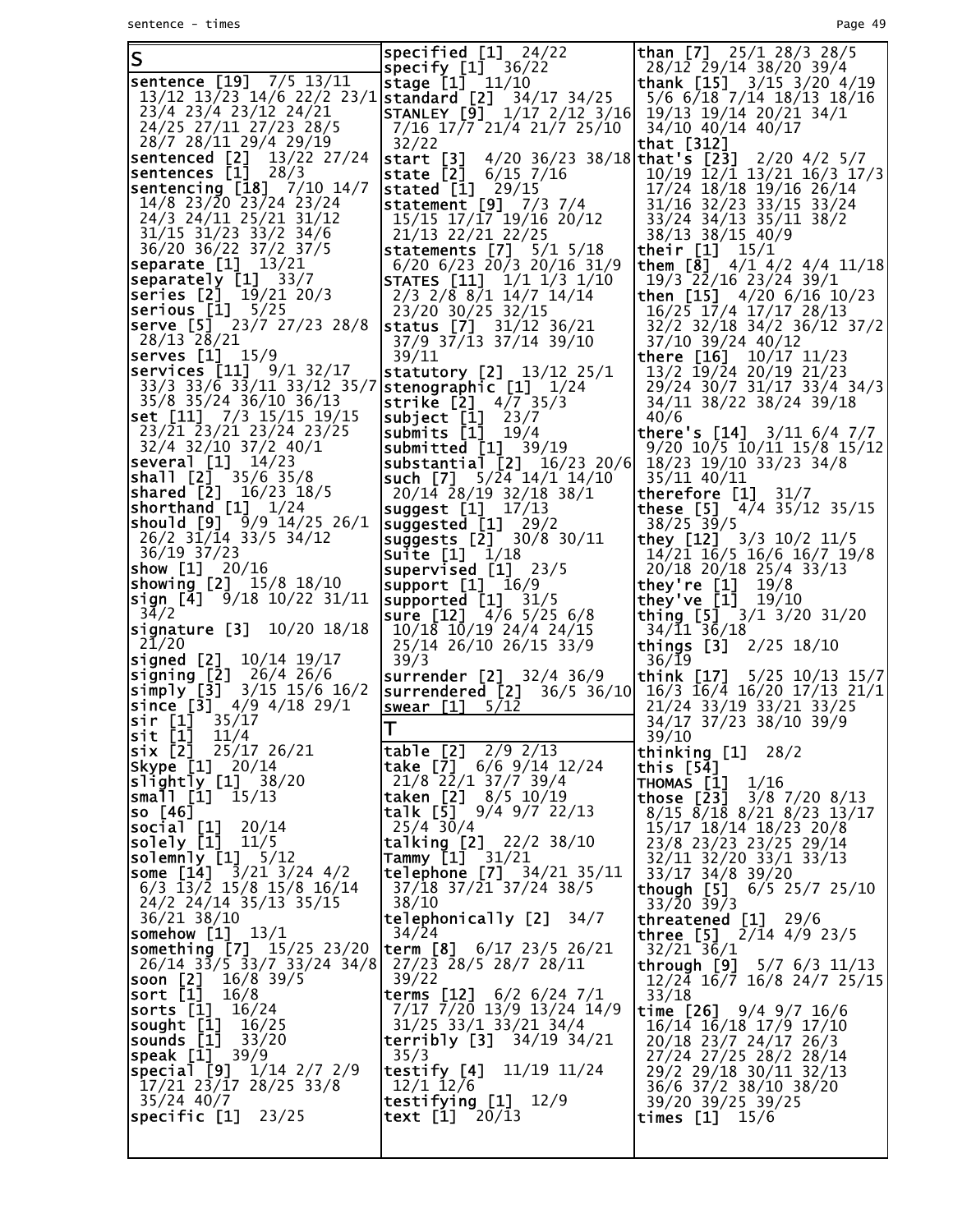timing - you'll Page 50

| T                                                                                | used [1] 17/4                                                                                           | 13/11 16/6 19/6 20/16                                               |
|----------------------------------------------------------------------------------|---------------------------------------------------------------------------------------------------------|---------------------------------------------------------------------|
| timing $[1]$ $\overline{20/4}$                                                   |                                                                                                         | 20/17 20/18 20/18 21/7                                              |
| today [13] 2/16 5/17 14/20 valuable [1] 28/19                                    |                                                                                                         | 26/16 28/4 32/4 32/4<br>West [1]<br>1/18                            |
| $17/16$ 24/2 24/14 24/16                                                         | $\sqrt{2}$                                                                                              | what [25] 6/1 6/16 6/24                                             |
| 25/13 25/15 26/10 31/22                                                          | vary [1] 28/4                                                                                           | 8/7 13/20 15/7 16/18 17/12                                          |
| 38/25 40/13                                                                      | $venue$ [6]<br>7/7 7/7 9/15                                                                             | 19/1 19/3 19/4 19/8 20/23                                           |
| today's [6] 2/21 2/23 5/20  9/20 9/23 9/24                                       |                                                                                                         | 21/2 24/2 24/10 24/15                                               |
| $6/4$ 6/9 29/25<br> Tom [1]<br>2/12                                              | $\begin{bmatrix} \text{Verify} & [1] & 35/8 \\ \text{versus} & [3] & 2/3 & 14/24 & 30/25 \end{bmatrix}$ | 25/15 26/10 29/19 33/21<br>37/11 39/11 39/12 39/13                  |
| too [1]<br>39/16                                                                 | very [2] 19/7 40/8                                                                                      |                                                                     |
| <b>touch [1]</b> 2/23                                                            | via [1] 20/14                                                                                           | $22/17$ $30/17$ $34/18$                                             |
| <b>transcript [5]</b> 1/9 1/25                                                   | vindicated [1] 15/12                                                                                    | <b>whatever [1]</b> 37/13                                           |
| 35/19 35/21 41/4                                                                 | $\boldsymbol{\mathsf{violated}}$ $\boldsymbol{\mathsf{[1]}}$ 23/8                                       | when [7] 6/9 17/16 17/17                                            |
| $\textsf{transcription}$ [1] $1/25$<br>$\textsf{travel} \; [6] \; 32/5 \; 32/14$ | $\bm{\triangleright}$ iolation [3] $\bm{6}/20$ 22/22<br>31/10                                           | 19/8 20/5 39/12 39/20                                               |
| 32/18 32/20 35/25 36/1                                                           | <b>Virginia [4]</b> 32/3 32/7                                                                           | <b> where [2]</b> 33/4 37/1<br><b>whether [9]</b> 5/22 5/23 9/8     |
| $\textsf{treatment} \quad \textsf{[1]} \quad \textsf{8/9}$                       | 33/9 33/11                                                                                              | 19/9 19/10 19/24 30/14                                              |
| trial [16] 5/22 10/24 11/3 voluntarily [1] 30/21                                 |                                                                                                         | $30/15$ $36/20$                                                     |
| 11/9 11/10 11/12 11/16                                                           | voluntary [3] 6/10 19/20                                                                                | which [14] 4/25 10/14 13/5                                          |
| 11/24 12/15 12/18 18/24<br>19/6 19/18 21/8 30/15                                 | 31/4                                                                                                    | $13/14$ $14/24$ $15/13$ $16/6$                                      |
| 31/11                                                                            | vote [1] 28/20                                                                                          | 17/15 20/13 20/15 23/21                                             |
| true [3] 4/2 19/10 21/18                                                         | W                                                                                                       | 26/13 27/11 27/25<br>while $[3]$ $24/2$ $34/13$ $37/15$             |
| truly [1] 5/12                                                                   | waive [7] 5/2 5/4 9/15                                                                                  | who [4] 4/3 24/10 33/13                                             |
| <b>Trump [1]</b> 19/25                                                           | $13/10$ $13/20$ $14/9$ $15/1$                                                                           | 33/23                                                               |
| truthfū]ly [1] 5/17                                                              | waived $[2]$ $9/23$ $13/3$                                                                              | who's [2]<br>$2/12$ 3/24                                            |
| 36/12<br><b>turns [1]</b> 37/3                                                   | waiver [7] 9/19 9/20 10/13 whole [1] 35/18<br>10/14 10/15 15/9 31/11                                    | why [8] 4/19 15/9 16/4                                              |
| two [3] $\frac{1}{2}$ 25/18 25/24 36/19                                          | waiving $[6]$ 7/5 7/6 13/24                                                                             | $17/\overline{12}$ 17/22 35/2 36/23                                 |
| <b> two-level [2]</b> 25/18 25/24                                                | 14/13 37/25 38/4                                                                                        | 40/2                                                                |
| 8/10<br><u>type [1]</u>                                                          | <b>walk [1]</b> 25/14                                                                                   | wide [1]<br>15/17                                                   |
| lu                                                                               | want [17] 2/22 4/13 5/8                                                                                 | <b>will [23]</b> 2/3 2/21 5/12                                      |
| $ 0.5 [3]$ $1/21 8/3 14/21$                                                      | 5/22 5/25 9/11 10/19 12/24<br>22/1 24/15 25/14 30/4                                                     | $6/16$ $9/22$ $15/16$ $16/25$ $17/1$                                |
| U.S.C [6] 6/20 6/21 6/23                                                         | 30/14 36/20 37/13 39/3                                                                                  | 23/7 24/10 27/16 28/8<br>29/19 30/21 31/20 32/25                    |
| $22/22$ $24/22$ $31/10$                                                          | 39/8                                                                                                    | 35/24 36/8 37/22 39/21                                              |
| <b>unable [1]</b> 13/4                                                           | wanted [8] 2/23 3/1 3/21                                                                                | 39/22 39/24 40/1                                                    |
| <b>unaware [1]</b> 18/10                                                         | $4/6$ $4/\overline{15}$ 29/22 34/7 38/21                                                                | Wilmer [2]<br>$3/22$ 4/1                                            |
| uncertainty [2] 34/5 34/9<br>$under [22]$ $2/17$ $2/21$ $5/10$                   | wants $[1] 3/12$<br>was [38] $3/2$ 3/4 3/5 3/7                                                          | <b>window [1]</b> 17/14                                             |
| 5/16 6/21 7/5 13/9 13/24                                                         | $3/17$ $3/19$ $3/22$ $6/19$ $10/6$                                                                      | <b>wish [2]</b> $-5/3$ 30/15<br><b> withdraw [1]</b> 26/1           |
| 14/8 14/17 15/25 16/2                                                            | 10/17 13/1 13/2 13/3 13/12 within [3] 32/14 35/19                                                       |                                                                     |
| 16/13 17/13 25/16 26/25                                                          | 16/1 18/4 18/7 18/8 18/10                                                                               | 36/13                                                               |
| 27/4 27/14 35/19 38/25                                                           | 19/11 19/19 19/24 20/9                                                                                  | without [2] 13/6 32/19<br> witnesses [2] 11/14 11/17                |
| 39/1 39/1<br>undermine [1] 16/10                                                 | 20/13 20/19 29/10 32/5<br>$32/8$ $33/4$ $33/9$ $33/10$ $33/16$ won't [1]                                |                                                                     |
| undermining [1]<br>39/6                                                          | 33/17 36/5 38/16 38/24                                                                                  | 26/15<br>wondering<br>$[1]$<br>16/12                                |
| understand [57]                                                                  | 38/24 39/9                                                                                              | words [1]<br>10/3                                                   |
| understanding [3] 24/16<br>  31/13 33/8                                          | Washington [3] $1/5$ $1/15$                                                                             | <b>work [1]</b> 4/3                                                 |
|                                                                                  | 1/22                                                                                                    | worked [1]<br>4/2                                                   |
| understands [1]<br>25/11<br> understood [1] 20/6                                 | wasn't [1]<br>33/9<br>way [6] 3/12 16/12 16/14                                                          | would [54]<br> wouldn't [3]<br>$11/25$ $12/1$                       |
| UNITED [11] 1/1 1/3 1/10                                                         | $18/\bar{8}$ 29/7 40/10                                                                                 | 16/7                                                                |
| $2/2$ $2/8$ $8/1$ $14/7$ $14/14$                                                 | we [44]                                                                                                 | written $[1]$ 8/13                                                  |
| 23/20 30/25 32/15                                                                | we'll [4]<br>5/6 37/7 37/14                                                                             | $\mathsf{X}$                                                        |
| unknown [1]<br>26/3                                                              | 40/10                                                                                                   |                                                                     |
| unlawful [1]<br>13/2<br>unless [2] <sup>-</sup> 12/11 15/1                       | we're [8]<br>$2/16$ 6/2 18/10<br>24/3 33/19 37/8 37/23                                                  | XXXXXXXXXXXXXXX [1]<br>35/9<br><b>XXXXXXXXXXXXXXXXXXXXXXXXXXXXX</b> |
| unsealed [4]<br>17/17 35/13                                                      | 38/10                                                                                                   | 35/10                                                               |
| 35/15 39/23                                                                      | we've [2]<br>33/15 35/23                                                                                | Y                                                                   |
| until [5] 12/12 12/15 24/4 week [2̄] 3/2 34/13                                   |                                                                                                         |                                                                     |
| 24/5 26/15<br>$\mu p$ [16] 3/7 6/14 7/15                                         | weekly [1]<br>35/7                                                                                      | <b>year</b> [5] $27/25$ 28/3 28/5<br>28/8 28/13                     |
| 10/10 12/23 15/5 17/14                                                           | welcome $[8]$ 3/13 4/16 6/6<br>$6/7$ 7/15 20/22 31/19 34/6                                              | <b>years [5]</b> 4/9 7/23 16/19                                     |
| 18/23 19/3 19/9 20/22                                                            | <b>well [10]</b> 4/13 4/19 5/12                                                                         | $23/1$ 23/5                                                         |
| 27/25 28/14 34/4 34/9                                                            | 10/23 33/19 33/20 35/16                                                                                 | yes [71]                                                            |
| 38/21                                                                            | 37/7 38/19 40/17                                                                                        | you [212]                                                           |
| us [4]<br>2/9 17/24 37/22                                                        | <b>went [2]</b> 12/17 33/18                                                                             | you'd [7]<br>11/9 11/13 11/24                                       |
| 38/20<br>use [1]<br>37/5                                                         | <b>were [19]</b> 3/25 4/6 8/1<br>$9/25$ 11/23 12/8 12/18                                                | 12/18 30/1 35/14 38/4<br>you'll [2] 27/5 27/23                      |
|                                                                                  |                                                                                                         |                                                                     |
|                                                                                  |                                                                                                         |                                                                     |